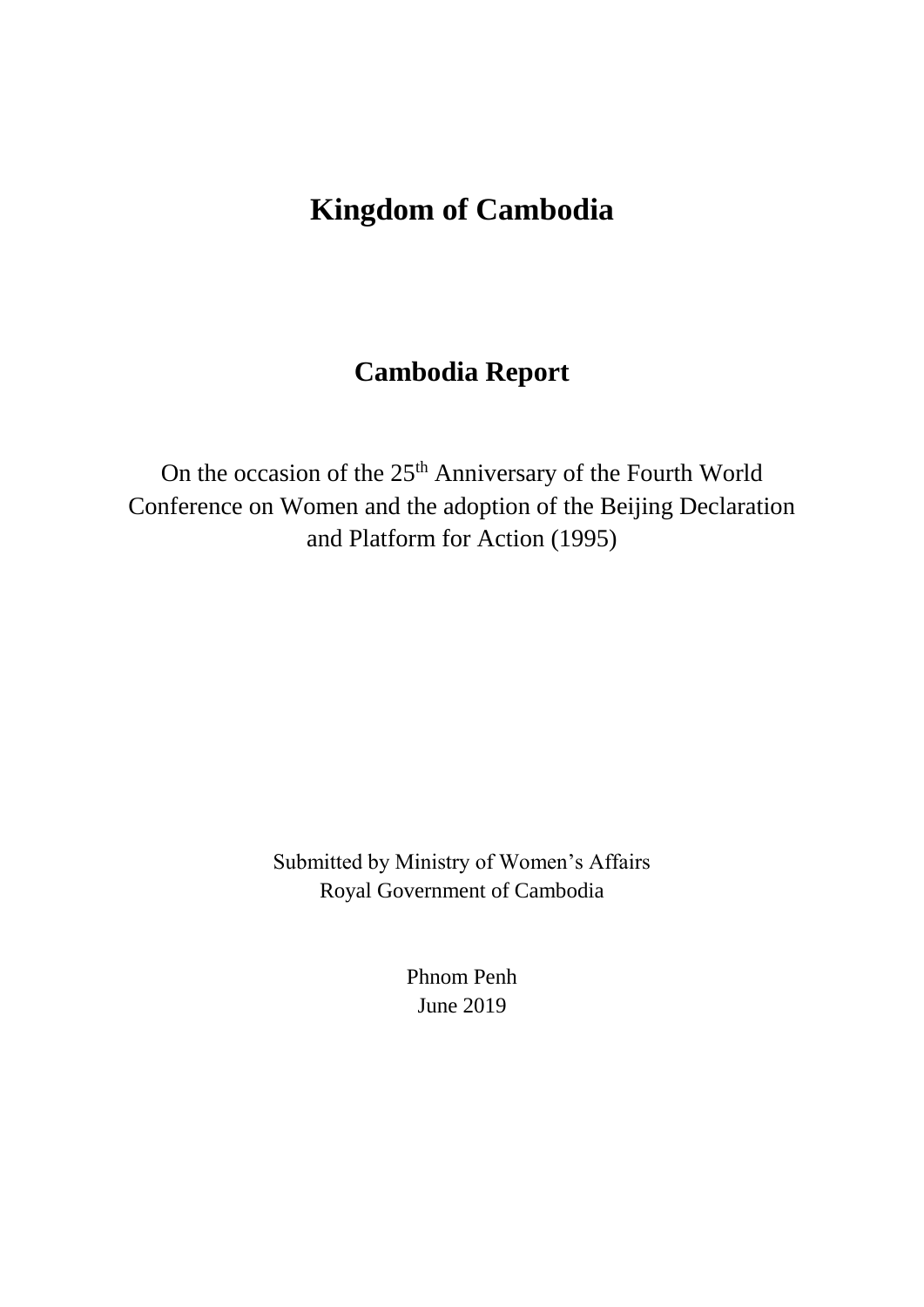# **Table of Contents**

| Most important achievements, challenges and set-backs in the progress towards gender<br>1.<br>Top five priorities for accelerating progress for women and girls over the past 5 years<br>2.<br>Measures taken to prevent discrimination and promote rights of women and girls who<br>3.<br>Has the increasing number of humanitarian crises, caused by conflict, extreme weather or<br>4.<br>Top five priorities for accelerating progress for women and girls through laws, policies<br>5. |
|---------------------------------------------------------------------------------------------------------------------------------------------------------------------------------------------------------------------------------------------------------------------------------------------------------------------------------------------------------------------------------------------------------------------------------------------------------------------------------------------|
|                                                                                                                                                                                                                                                                                                                                                                                                                                                                                             |
| L.<br>Critical Areas of Concern: A) Women and poverty, F) Women and the Economy, I) Human Rights                                                                                                                                                                                                                                                                                                                                                                                            |
| What actions have been taken in the last five years to advance gender equality in relation<br>6.                                                                                                                                                                                                                                                                                                                                                                                            |
|                                                                                                                                                                                                                                                                                                                                                                                                                                                                                             |
| 7. What actions have been taken in the last five years to recognize, reduce and/or redistribute                                                                                                                                                                                                                                                                                                                                                                                             |
| unpaid care and domestic work and promote work-family conciliation?24<br>Has your country introduced austerity/fiscal consolidation measures in the past five years?<br>8.<br>25                                                                                                                                                                                                                                                                                                            |
|                                                                                                                                                                                                                                                                                                                                                                                                                                                                                             |
| Critical Areas of Concern: A) Women and poverty, B) Education and Training of Women C) Women                                                                                                                                                                                                                                                                                                                                                                                                |
| 9. What actions have been taken in the last 5 years to reduce poverty among women and                                                                                                                                                                                                                                                                                                                                                                                                       |
|                                                                                                                                                                                                                                                                                                                                                                                                                                                                                             |
| 10. What actions have been taken in the last 5 years to improve access to social protection                                                                                                                                                                                                                                                                                                                                                                                                 |
| What actions have been taken in the last 5 years to improve health outcomes for women<br>11.                                                                                                                                                                                                                                                                                                                                                                                                |
|                                                                                                                                                                                                                                                                                                                                                                                                                                                                                             |
| 12. What actions have been taken in the last 5 years to improve education outcomes and                                                                                                                                                                                                                                                                                                                                                                                                      |
| 31                                                                                                                                                                                                                                                                                                                                                                                                                                                                                          |
| Critical Areas of Concern: A) Violence Against Women, I) Human Rights of Women, Women and                                                                                                                                                                                                                                                                                                                                                                                                   |
|                                                                                                                                                                                                                                                                                                                                                                                                                                                                                             |
| Which forms of violence against women and girls, and in which specific context or<br>13.                                                                                                                                                                                                                                                                                                                                                                                                    |
|                                                                                                                                                                                                                                                                                                                                                                                                                                                                                             |
| What actions have been prioritized to address violence against women and girls in the<br>14.                                                                                                                                                                                                                                                                                                                                                                                                |
| What strategies have been used to prevent violence against women and girls in the last 5<br>15.                                                                                                                                                                                                                                                                                                                                                                                             |
|                                                                                                                                                                                                                                                                                                                                                                                                                                                                                             |
| What actions have been taken to prevent and respond to violence against women and<br>16.                                                                                                                                                                                                                                                                                                                                                                                                    |
|                                                                                                                                                                                                                                                                                                                                                                                                                                                                                             |
| What actions have been taken to address the portrayal of women and girls,<br>17.                                                                                                                                                                                                                                                                                                                                                                                                            |
| What actions have specifically been tailored to address violence against women and girls<br>18.                                                                                                                                                                                                                                                                                                                                                                                             |
|                                                                                                                                                                                                                                                                                                                                                                                                                                                                                             |
| IV. Participation, Accountability and Gender-Responsive Institutions 41                                                                                                                                                                                                                                                                                                                                                                                                                     |
|                                                                                                                                                                                                                                                                                                                                                                                                                                                                                             |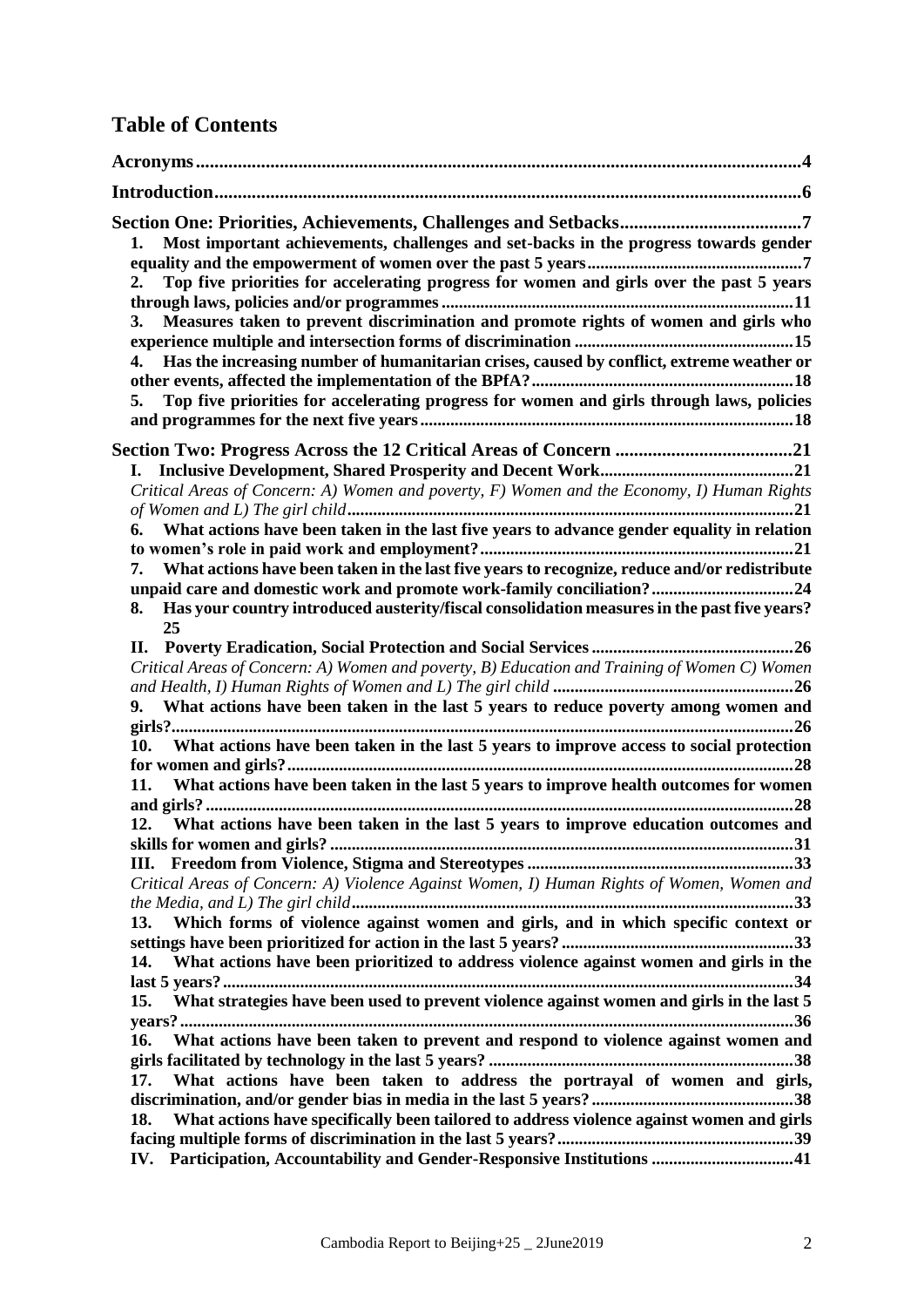| Critical Areas of Concern: G) Women in power and decision-making, H) Institutional Mechanisms     |  |
|---------------------------------------------------------------------------------------------------|--|
| for the advancement of women I) Human Rights of Women, J) Women and the media and L) The girl     |  |
|                                                                                                   |  |
| 19. What actions and measures have been taken to promote women's participation in public          |  |
|                                                                                                   |  |
| 20. What actions have been taken to increase women's access to expression and participation       |  |
| in decision-making in the media, including through information and communication                  |  |
|                                                                                                   |  |
|                                                                                                   |  |
| Do you track the proportion of national budget that is invested in the promotion of<br>21.        |  |
|                                                                                                   |  |
| 22.                                                                                               |  |
| Does your country have a valid national strategy of action plan for gender equality?45<br>23.     |  |
| Do you have an action plan and timeline for the implementation of the recommendations<br>24.      |  |
|                                                                                                   |  |
|                                                                                                   |  |
|                                                                                                   |  |
| Critical Areas of Concern: E) Women and Armed Conflict, I) Human Rights of Women, and L) The      |  |
|                                                                                                   |  |
| 26. What actions have been taken in the last 5 years to build and sustain peace, promote          |  |
| peaceful and inclusive societies for sustainable development and implement women, peace and       |  |
|                                                                                                   |  |
| 27. What actions have been taken in the last 5 years to increase leadership, representation       |  |
| and participation of women in conflict prevention, resolution, peace building, humanitarian       |  |
|                                                                                                   |  |
| 28. What actions have been taken in the last 5 years to enhance judicial and non-judicial         |  |
| accountability for violations of international humanitarian law and of the human rights of        |  |
| women and girls in conflicts or humanitarian action and crisis response?49                        |  |
| 29. What actions have been taken in the last 5 years to eliminate discrimination against and      |  |
|                                                                                                   |  |
|                                                                                                   |  |
|                                                                                                   |  |
| Critical Areas of Concern: I) Human Rights of Women, K) Women and the Environment and L) The      |  |
|                                                                                                   |  |
| 30. What actions have been taken in the last 5 years to integrate gender perspectives and         |  |
|                                                                                                   |  |
| 31. What actions have been taken in the last 5 years to integrate gender perspectives into        |  |
| policies and programmes for disaster risk reduction, climate resilience and mitigation?52         |  |
|                                                                                                   |  |
|                                                                                                   |  |
| National machinery for gender equality and women's empowerment54<br>32.                           |  |
| Head of National Machinery and relation with SDG implementation 55<br>33.                         |  |
| Mechanisms for stakeholder participation in implementation and monitoring of BPfA<br>34.          |  |
|                                                                                                   |  |
| Is gender equality and the empowerment of women and girls a key priority in national<br>35.       |  |
|                                                                                                   |  |
|                                                                                                   |  |
| What are the top 3 areas in which your country has made most progress over the past<br>36.        |  |
|                                                                                                   |  |
|                                                                                                   |  |
| What are your country's top 3 priorities for strengthening national gender statistics over<br>37. |  |
|                                                                                                   |  |
| 38.                                                                                               |  |
| Has data collection and compilation on SDG 5 and on other gender-specific indicators<br>39.       |  |
|                                                                                                   |  |
| Describe disaggregated data routinely collected by major surveys  61<br>40.                       |  |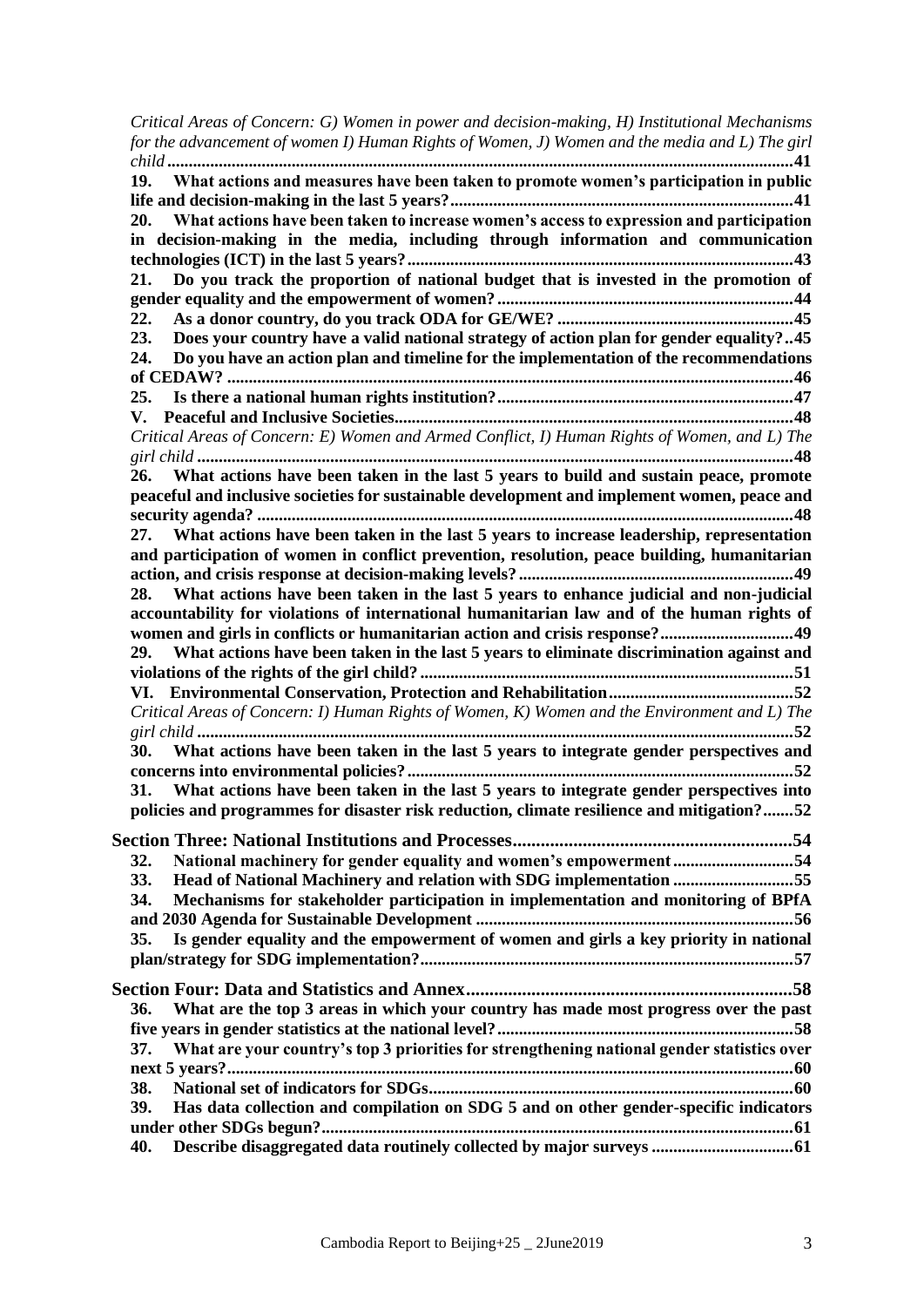# **Acronyms**

| <b>ASEAN</b>  | <b>Association of South East Asian Nations</b>                                  |
|---------------|---------------------------------------------------------------------------------|
| <b>BACK</b>   | Bar Association of the Kingdom of Cambodia                                      |
| <b>BPfA</b>   | Beijing Platform for Action                                                     |
| <b>CCAP</b>   | Climate Change Action Plan                                                      |
| <b>CCCSP</b>  | Cambodia Climate Change Strategic Plan                                          |
| <b>CCWC</b>   | Commune Committee for Women and Children                                        |
| <b>CDHS</b>   | Cambodian Demographic and Health Survey                                         |
| <b>CGA</b>    | Cambodia Gender Assessment                                                      |
| <b>CMDG</b>   | Cambodian Millennium Development Goals                                          |
| <b>CSES</b>   | Cambodia Socio-economic Survey                                                  |
| <b>CEDAW</b>  | Convention on the Elimination of All Forms of Discrimination Against Women      |
| <b>CNCW</b>   | Cambodian National Council for Women                                            |
| <b>CSDG</b>   | Cambodian Sustainable Development Goals                                         |
| <b>DRR</b>    | <b>Disaster Risk Reduction</b>                                                  |
| DV.           | Domestic Violence                                                               |
| <b>EmONC</b>  | <b>Emergency Obstetric and Newborn Care</b>                                     |
| <b>ESP</b>    | <b>Education Sector Plan</b>                                                    |
| <b>FTIRM</b>  | The Fast Track Initiative Roadmap (for Reducing Maternal and Newborn Mortality) |
| <b>GER</b>    | <b>Gross Enrollment Rate</b>                                                    |
| <b>GBV</b>    | <b>Gender-Based Violence</b>                                                    |
| <b>GMAG</b>   | Gender Mainstreaming Action Group                                               |
| <b>GMAP</b>   | Gender Mainstreaming Action Plan                                                |
| <b>GPI</b>    | Gender Parity Index                                                             |
| <b>GRB</b>    | Gender Responsive Budgeting                                                     |
| <b>JPO</b>    | <b>Judicial Police Officer</b>                                                  |
| <b>LSS</b>    | Lower Secondary School                                                          |
| <b>MCS</b>    | Ministry of Civil Service                                                       |
| <b>MLMUPC</b> | Ministry of Land Management, Urban Planning and Construction                    |
| <b>MoEYS</b>  | Ministry of Education, Youth and Sport                                          |
| MoH           | Ministry of Health                                                              |
| MoI           | Ministry of Interior                                                            |
| MoJ           | Ministry of Justice                                                             |
| <b>MoLVT</b>  | Ministry of Labor and Vocational Training                                       |
| <b>MoPT</b>   | Ministry of Post and Telecommunication                                          |
| MoSVY         | Ministry of Social Affairs, Veterans and Youth Rehabilitation                   |
| <b>MoWA</b>   | Ministry of Women's Affairs                                                     |
| <b>MRD</b>    | Ministry of Rural Development                                                   |
| <b>MSME</b>   | Micro, Small and Medium Enterprises                                             |
| <b>MTR</b>    | Mid-Term Review                                                                 |
| M&E           | Monitoring and Evaluation                                                       |
| <b>NAPVAW</b> | National Plan to Prevent Violence Against Women                                 |
| <b>NCCT</b>   | National Committee for Counter Trafficking                                      |
| <b>NCDD</b>   | National Committee for Sub-national Democratic Development                      |
| <b>NIS</b>    | National Institute of Statistics                                                |
| NPA-CTIP      | National Plan of Action to Counter Trafficking in Persons                       |
| <b>NSDP</b>   | National Strategic Development Plan                                             |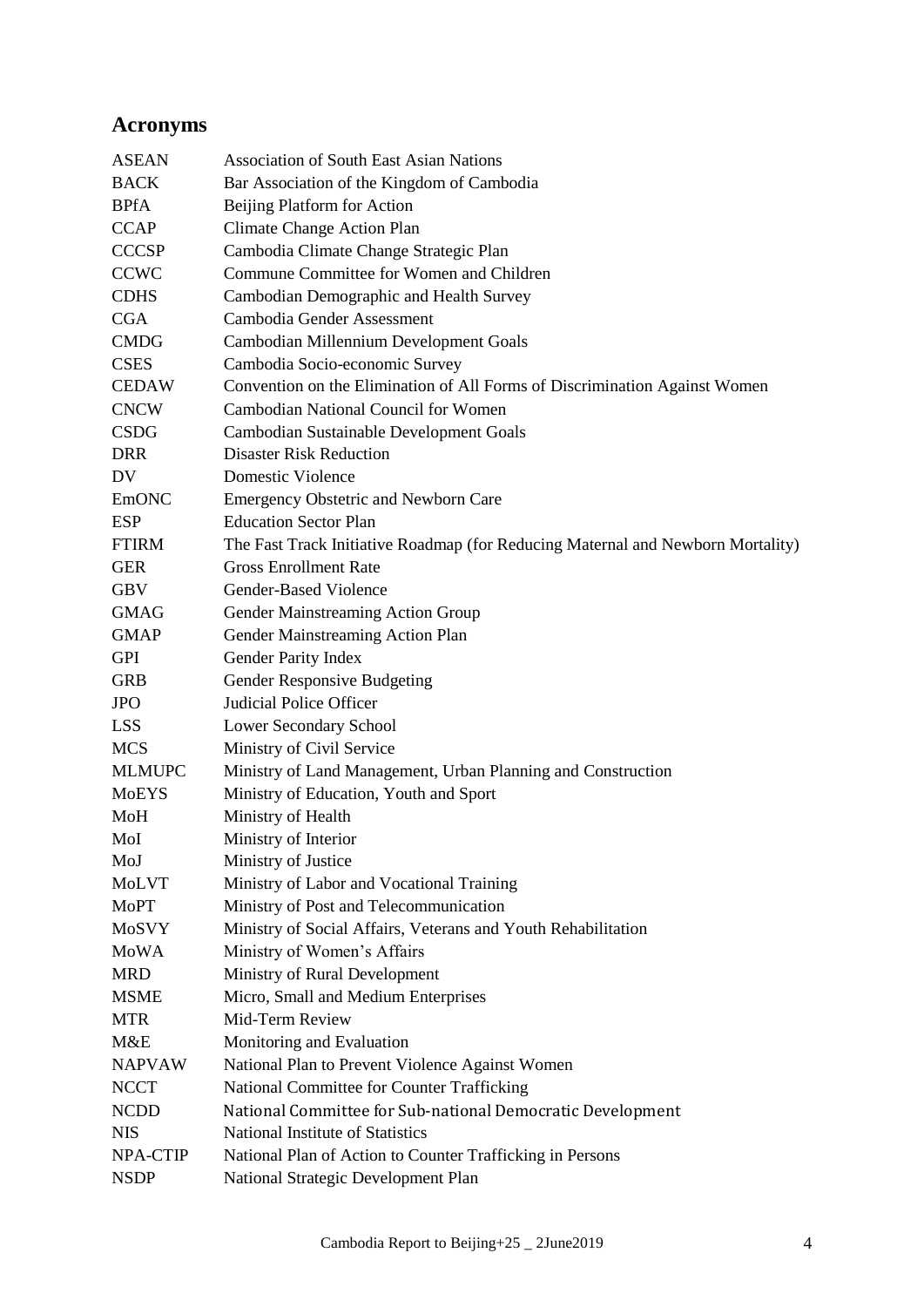| <b>NSSF</b> | <b>National Social Security Fund</b>                     |
|-------------|----------------------------------------------------------|
| <b>RGC</b>  | Royal Government of Cambodia                             |
| <b>RS</b>   | <b>Rectangular Strategy</b>                              |
| <b>SDGs</b> | Sustainable Development Goals                            |
| <b>SME</b>  | <b>Small and Medium Enterprises</b>                      |
| <b>STEM</b> | Science, Technology, Engineering and Mathematics         |
| <b>TVET</b> | <b>Technical Vocational and Educational and Training</b> |
| <b>TWG</b>  | <b>Technical Working Group</b>                           |
| TWG-G       | <b>Technical Working Group on Gender</b>                 |
| <b>USS</b>  | <b>Upper Secondary School</b>                            |
| <b>VAW</b>  | Violence Against Women                                   |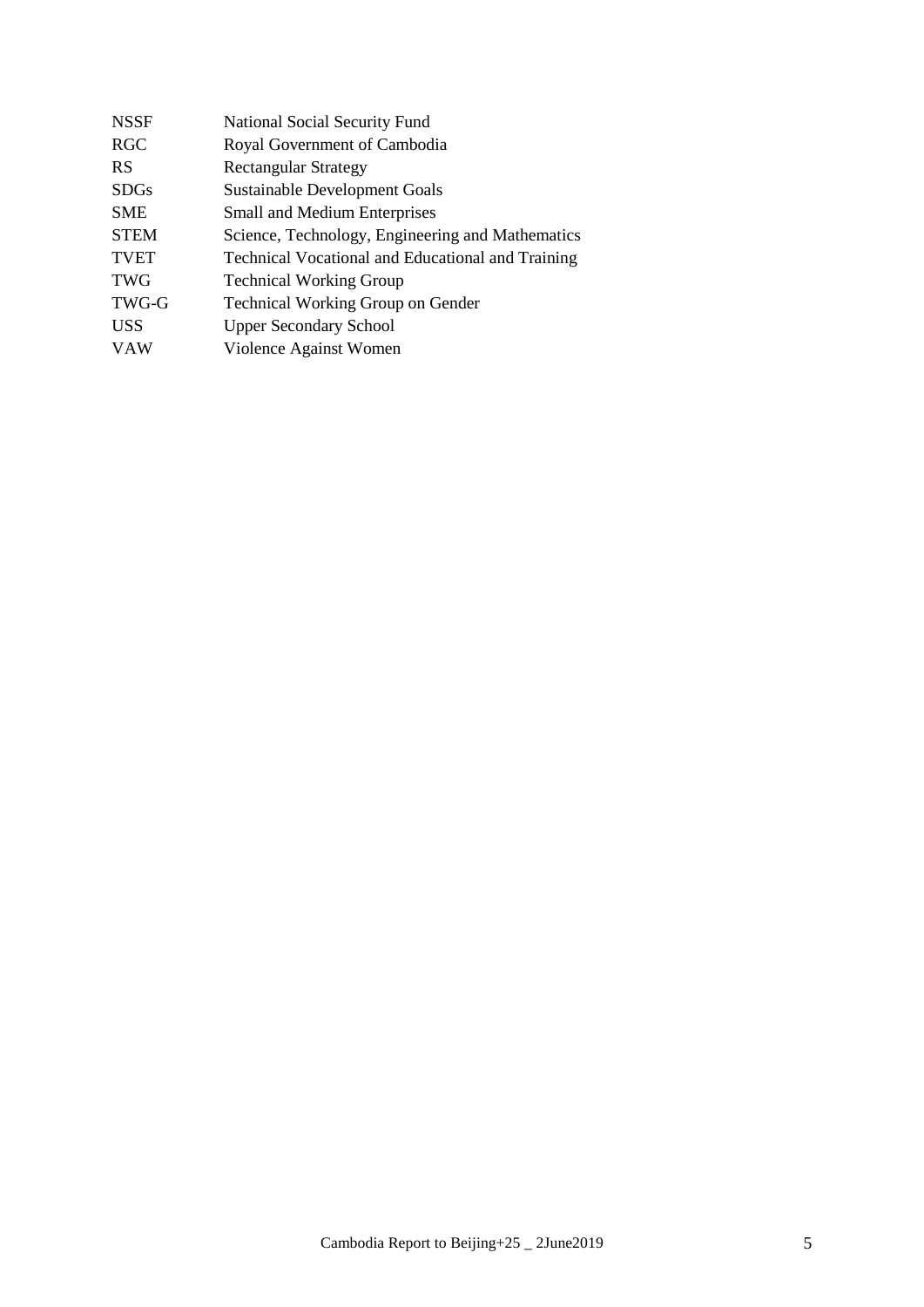# **Introduction**

The Royal Government of Cambodia has continued to place strong commitment on the promotion of gender equality and the empowerment of women and girls as enablers of Cambodia's socio-economic development. The Rectangular Strategy for *Growth, Employment, Equity and Efficiency* Phase III 2014- 2018 recognizes gender equality as a key component of national development, capacity building, and human resources development, and highlights the need to "further improve the status of women, who are the backbone of Cambodian society and economy."<sup>1</sup>

Cambodia's estimated population in 2016 was 15.5 million with 51.4 percent female and 48.5 percent male, and an annual population growth rate of 1.46 percent. About 80 percent of the population lives in rural areas, and rural to urban migration has increased in the last decade. Almost one-third (28.7 percent) of the population is under the age of 15 years, 66.1 percent are between the ages of 15–64 years, and 5.1 percent are 65 years and over. Over one-fourth (27.1 percent) of all households are headed by women, and the proportion widowed is five times higher among women than among men. Life expectancy at birth for women has risen to 71.8 years and to 67.7 years for men, with higher rates in urban (76.8 percent) than rural areas (67.6 percent). $^{2}$ 

Cambodia's strong economic growth, averaging 7.4 percent over the past 15-year period, has been one of the highest in the Asia-Pacific region. Cambodia reached lower middle-income status in 2015 and poverty fell to 13.5 percent in 2014.<sup>3</sup> Strong economic performance has been mirrored by improvements in Cambodia's Human Development Index (HDI) from 0.553 in 2014 to 0.582 in 2017. According to the Gender Development Index (GDI), which measures disparities in HDI by gender, Cambodia's GDI value increased to 0.914 in 2017 up from 0.890 in 2014,<sup>4</sup> showing improvements in women and girls health, education and standards of living.

Cambodia is a good example of how high-level commitment and partnerships are instrumental to establish and strengthen the institutional gender equality architecture across government. The national machinery for gender equality and women's empowerment in Cambodia includes the Cambodian National Council for Women (CNCW) and Ministry of Women's Affairs (MoWA) and is strengthened through the Technical Working Group on Gender (TWG-G) and the Gender Mainstreaming Action Groups (GMAGs) in line ministries and government agencies. Since 2005, GMAGs were created in all line ministries and 24 ministries and institutions out of a total of 28 have developed their own Gender Mainstreaming Action Plans (GMAPs). Twenty-two of these GMAPs have received funds from the national budget and from official development assistance. The government is also moving forward to improve gender responsive budgeting across the government.

Building on past successes, in the Rectangular Strategy for Growth, Employment, Equity and Efficiency Phase IV, the National Strategic Development Plan 2019-2023 and the Cambodian Sustainable Development Goals (CSDGs), the Royal Government situates gender equality and the empowerment of women and girls as both stand alone and crosscutting national priorities.

<sup>1</sup> RGC (2013) The Rectangular Strategy for *Growth, Employment, Equity and Efficiency* Phase III 2014-2018 <sup>2</sup> CEDAW/C/KHM/6, page 5, reference CIPS 2013

<sup>3</sup> <https://www.worldbank.org/en/country/cambodia/overview>

<sup>4</sup> UNDP (2015), Human Development Report 2015, *Work for Human Development* and UNDP (2018), *Human Development Indices and Indicators*, 2018 Statistical Update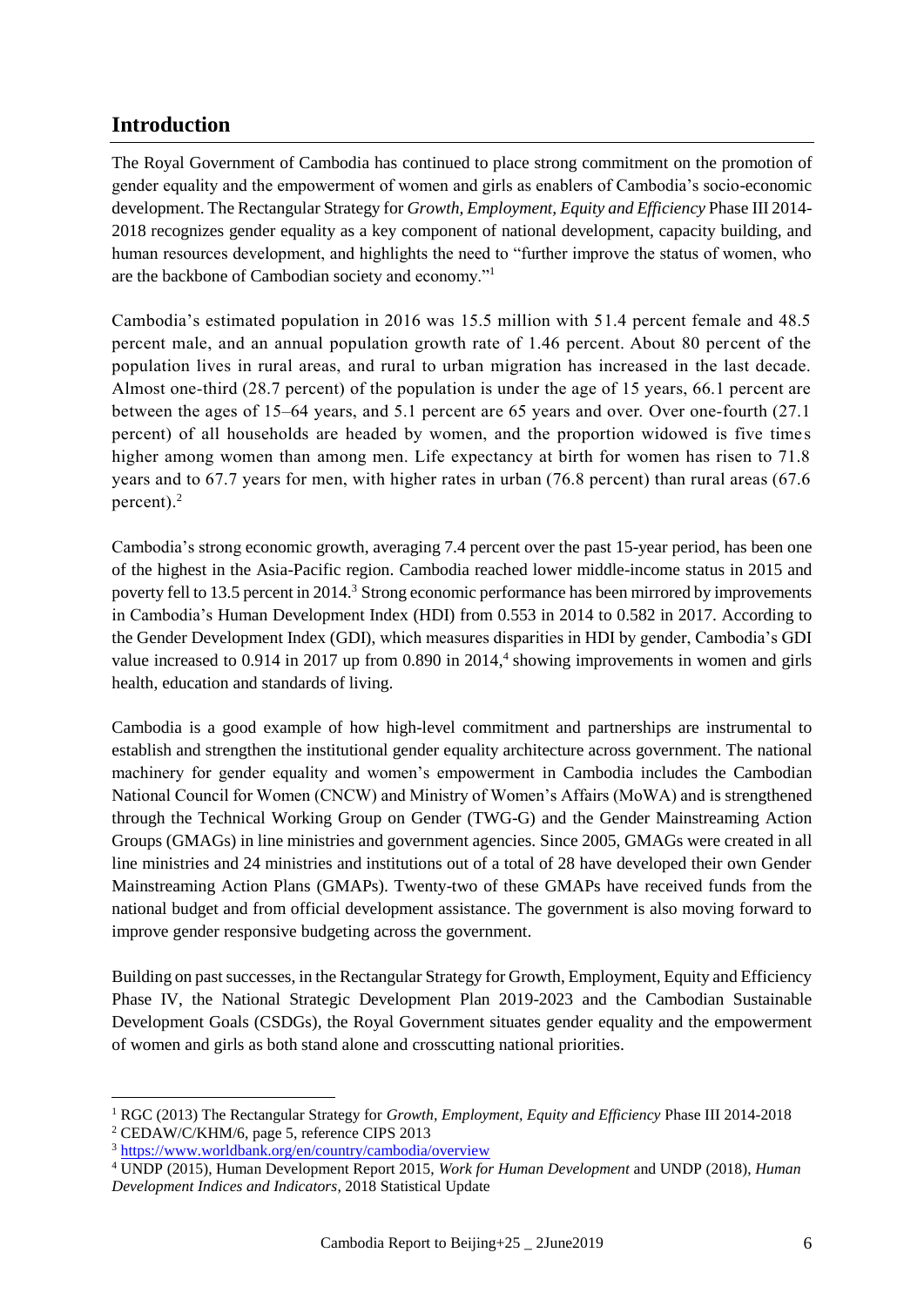# **Section One: Priorities, Achievements, Challenges and Setbacks**

## **1. Most important achievements, challenges and set-backs in the progress towards gender equality and the empowerment of women over the past 5 years**

## **1.1 Most Important Achievements**

The Royal Government of Cambodia (RGC) has demonstrated strong commitment to gender equality principles through integration into national policy frameworks, sector strategies and action plans and Cambodian women have made significant progress along many dimensions of human development. Importantly, Cambodia has risen several ranks from 109 out of 145 countries in 2015 to 93 out of 149 countries in 2018, and has reduced the gender gap in health and survival with a score of 0.975 and in educational attainment with a score of 0.938, according to the Global Gender Gap Reports.<sup>5</sup>

## **1.1.1 Poverty Reduction**

Cambodia's main national development priority, enshrined in the National Strategic Development Plan (NSDP) for 2014-2018 is to reduce poverty while fostering economic growth of between 7-8 percent per year.<sup>6</sup> Cambodia achieved steady economic growth over the past two decades of around 7 percent and attained lower middle-income status in 2015 in terms of Gross Domestic Product (GDP) per capita. Impressive economic performance has resulted in poverty falling at around 1 percent per year. The percentage of Cambodians living under the national poverty line decreased to about 10 percent in 2018, from 13.5 percent in 2014 and from 35 percent in 2005.<sup>7</sup>

## **1.1.2 Gender Parity in Basic Education**

The female literacy rate for the key age group 15-24 has increased from 91.3 percent in 2013 to 95.7 percent in 2017. <sup>8</sup> The overall adult female literacy rate has increased from 74.4 percent in 2013 to 78.1 in 2017 and the male literacy rate was 87.7 percent in 2013 and 87.3 percent in 2017.

The Gender Parity Index (GPI) between 2012/13 and 2016/17 for GER and teaching staff at all 3 levels of basic education, primary, lower secondary school (LSS) and upper secondary school (USS), show improvements in GER at primary level from 0.94 to 0.98, and much more dramatic changes in favor of girls at LSS from 1.02 to 1.14 and in particular for girls in USS from 0.93 to 1.13. There have also been significant increases in women teachers at primary level, and minor shifts at lower and upper secondary school levels.

| Gender Parity Index (GPI)                       | 2012/13 | 2016/17 |
|-------------------------------------------------|---------|---------|
| <b>GPI Gross Enrollment Rate Primary School</b> | 0.94    | 0.98    |
| <b>GPI GER Lower Secondary School</b>           | 1.02    | 1.14    |
| <b>GPI GER Upper Secondary School</b>           | 0.93    |         |
| <b>GPI</b> teaching staff Primary School        | 0.97    |         |

Table 1: Gender Parity Index in Basic Education

<sup>5</sup> World Economic Forum, *The Global Gender Gap Report* 2015, pages 128-129, and 2018, pages 51-52 <sup>6</sup> RGC NSDP 2014-2018

<sup>7</sup> CEDAW/C/KHM/6, Draft VNR May 2019, page 27

<sup>8</sup> NIS, MoP (2018): *Cambodia Socio-Economic Survey 2017*. Phnom Penh.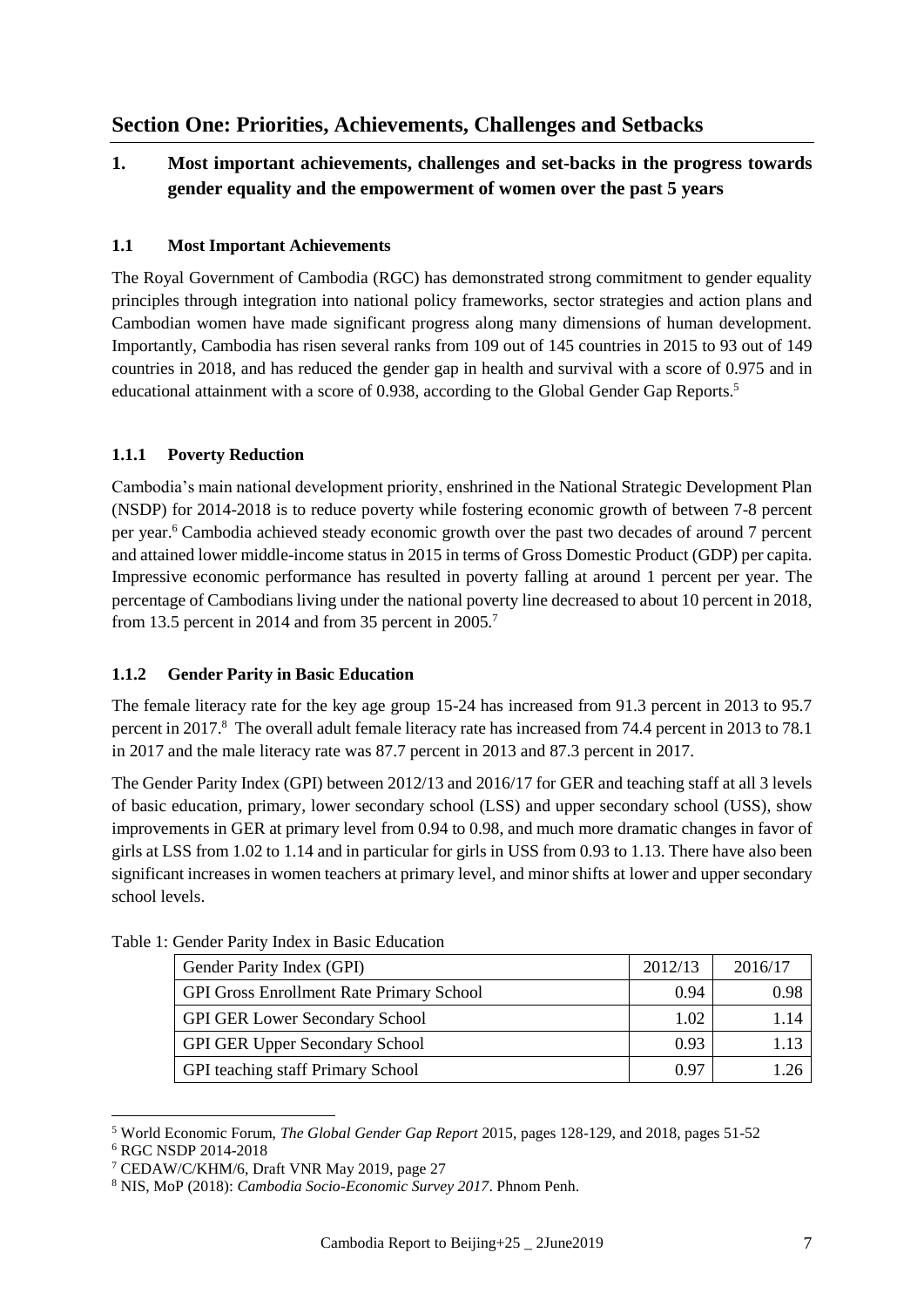| GPI teaching staff LSS | 0.63 |      |
|------------------------|------|------|
| GPI teaching staff USS | 0.60 | 0.65 |

*Source: Ministry of Education, Youth and Sport (2014, 2018):* 

*Public Education Statistics and Indicators 2012-2013, 2016-2017. Phnom Penh.*

Solid progress has been achieved in primary school enrollment from 97 percent in 2012/13 to 98.4 percent in 2015/16, and gender parity has been achieved at primary level (1:1 ratio). Overall completion rates at primary school increased to 84.1 percent in 2015, with girls' rates higher than boys at 86.6 percent. In 2017-18, primary gross enrolment rate (GER) was 97.8 percent, and slightly higher for girls at 98.1 percent.

For Lower Secondary School, girls represent 52 percent of all students and 30 percent of all repeaters, and women are 45 percent of all teaching staff. The gap between female and male LSS Gross Completion Rate (GCR) is widening in favor of girls, with GPI increasing from 0.96 in 2012-13, to 1.21 in 2017-18. For Upper Secondary School, girls represent 52 percent of the students and 41 percent of repeaters, and women are 32 percent teaching staff and 22 percent of school principals.<sup>9</sup>

One of the examples in the education sector, in 2018, the Ministry of Education, Youth and Sport (MoEYS) has instructed to all the ministry's units and educational institutions to institutionalize and accelerate the effort to promote women in leadership in education sector through key 03 specific approaches: 1). establish women leadership program, 2) integrate women representative into promotion committees, and 3) accelerate to appoint more women in the management levels.

Across ASEAN, Cambodia shows the biggest increases in the ratio of girls to boys in primary and secondary school, from among the lowest ratio of 93 and 82 respectively in 2007, to among the highest in 2015 with 101 and 109 respectively.<sup>10</sup>

## **1.1.3 Significant Improvements in Women's Sexual and Reproductive Health**

Cambodia is one of only ten countries in the world that achieved their 2015 Millennium Development Goal (MDG) targets associated with improving maternal health (CMDG 5) and reducing child mortality (CMDG 4). By 2015, the Maternal Mortality Rate (MMR) declined from 437 per 100,000 live births in 2000 to 170 in 2014. Cambodia is committed to the SDG 2030 target to eliminate maternal mortality with a target of reducing the MMR to 70 per 100,000 live births.

The proportion of births attended by skilled health professionals increased to 89 percent in 2014 compared to 32 percent in 2000, exceeding the 2015 CMDG target of 87 percent. The Total Fertility rate in 2014 is 2.7 children per women, down from 3.0 in 2010, exceeding the 2015 CMDG target of 3.0. Antenatal Care (ANC) coverage increased from 38 percent in 2000 to 95 percent in 2014. The number of births preceded by two ANC visits increased from 25.4 percent in 2000 to 90.5 percent in 2014. In 2014, 66.4 percent of pregnant women had four ANC visits prior to giving birth. The proportion of pregnant women delivering by Cesarean Section increased from 2.56 in 2010 to 5.37 percent in 2014, above the CMDG target of 4 percent.<sup>11</sup>

<sup>9</sup> MoEYS (2018): *Public Education Statistics and Indicators 2017-2018*. Phnom Penh.

<sup>10</sup> ASEAN Secretariat (2017): *ASEAN Statistical Yearbook, 2016-2017.* Jakarta https://asean.org/wpcontent/uploads/2018/01/ASYB\_2017-rev.pdf

<sup>&</sup>lt;sup>11</sup> RGC NSDP 2014-18 MTR 2016, pages 66, 67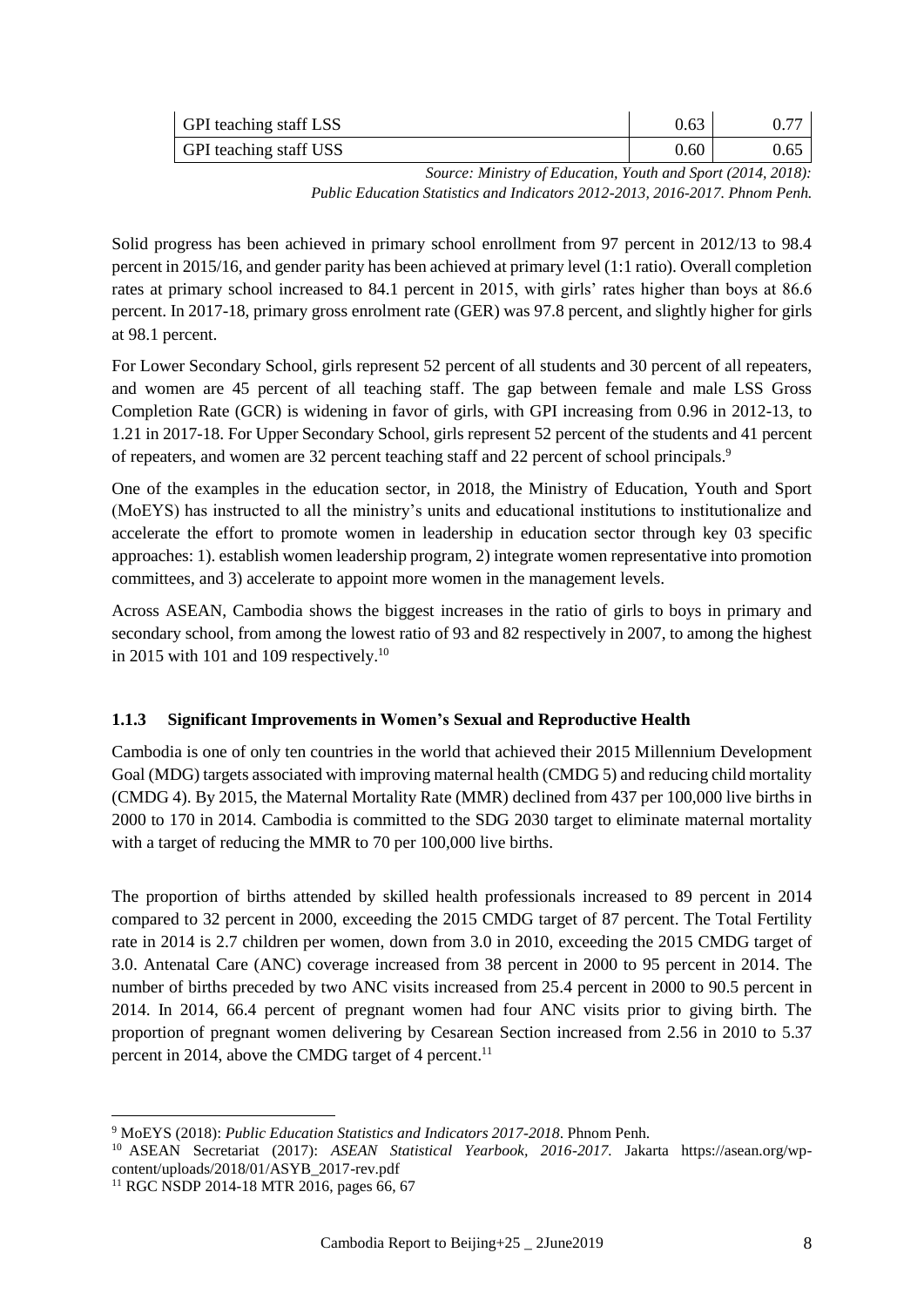#### **1.1.4 Improvements in women's economic development**

The RGC's long-term goal is to create jobs and ensure improved working conditions, <sup>12</sup> which directly contributes to economic empowerment of women. Positively, Cambodia has one of the highest rates of women's participation in the labour force,  $80.7$  percent, in the region. <sup>13</sup> According to the Global Gender Gap Index 2018, Cambodia scores quite high in female to male labour force participation at 0.93.

The percentage of women in wage work increased to 45.4 percent in 2017 from 39.3 percent in 2014, compared to men at 56.6 in 2017 from 49.1 percent in 2014. In 2017, the percentage of women employed in the agriculture sector decreased to 39.0 from 43.9 in 2014, while the percentage increased for women employed in the service sectors to 35.9 in 2017 from 31.4 in 2014. In industries, the percentage of women employed increased slightly to 25.1 in 2017 up from 24.5 in 2014.<sup>14</sup>

For wage employment, women's share in the agriculture, industrial and service sectors is shown below for 2014 and 2017, showing decreases in agriculture and industry sectors. In 2017, women's share of wage employment in services was significantly higher in Phnom Penh (70 percent) and urban areas (66 percent) than in rural areas (24.9 percent) compared to 2014, which were closer in range, at 38.2 percent, 39 percent and 31.6 percent respectively.

| Women's share of wage employment   CSES 2014 |       | <b>CSES 2017</b> |
|----------------------------------------------|-------|------------------|
| by sector                                    |       |                  |
| Agriculture                                  | 45.2% | 40.1%            |
| Industry                                     | 46.1% | 24.4%            |
| Service                                      | 34.7% | 35.4%            |

Table 2: Women's share of wage employment by sector (18 years and older)

*Source: NIS, CSES 2014 and 2017*

The garment industry has generated more than 600,000 jobs for people, 90 percent of whom are women. The monthly minimum wage for workers in the garment and footwear industry increased yearly from 100 USD in 2014 to 170 USD in 2018. With other benefits, workers earn between 187 USD and 198 USD per month.<sup>15</sup>

The government recognizes the importance of strengthening policies and initiatives to promote and foster Micro, Small and Medium Enterprises (MSME), especially as a pathway for women's economic empowerment. MSMEs account for 99.8 percent of all business establishments in Cambodia, 65.1 percent are managed and owned by women, and 61.2 percent of all persons working in MSMEs are women. The majority of all MSMEs are micro-establishments and two-thirds (64.7 percent) of all micro-businesses are managed and owned by women.<sup>16</sup> According to the 2016 World Bank Enterprise Survey, 46 percent of all SMEs have female participation in ownership, 46 percent of SME's employees are female and 57 percent had a woman top manager.<sup>17</sup> The GDP benefit from the SMEs is estimated

<sup>12</sup> RGC NSDP 2014-2018

<sup>13</sup> NIS, MoP (2018): CSES 2017, Phnom Penh

<sup>14</sup> NIS MoP (2015) CSES 2014 and NIS MoP (2018): CSES 2017

<sup>15</sup> CEDAW/C/KHM/6, paragraph 122

<sup>&</sup>lt;sup>16</sup> MoWA Briefing Paper: Women in MSMEs and Women's Entrepreneurship Development; and NIS, MoP (2012): CSES 2011 and CIES 2014

<sup>17</sup> World Bank (2016) Enterprise Surveys: Cambodia 2016 Country Profile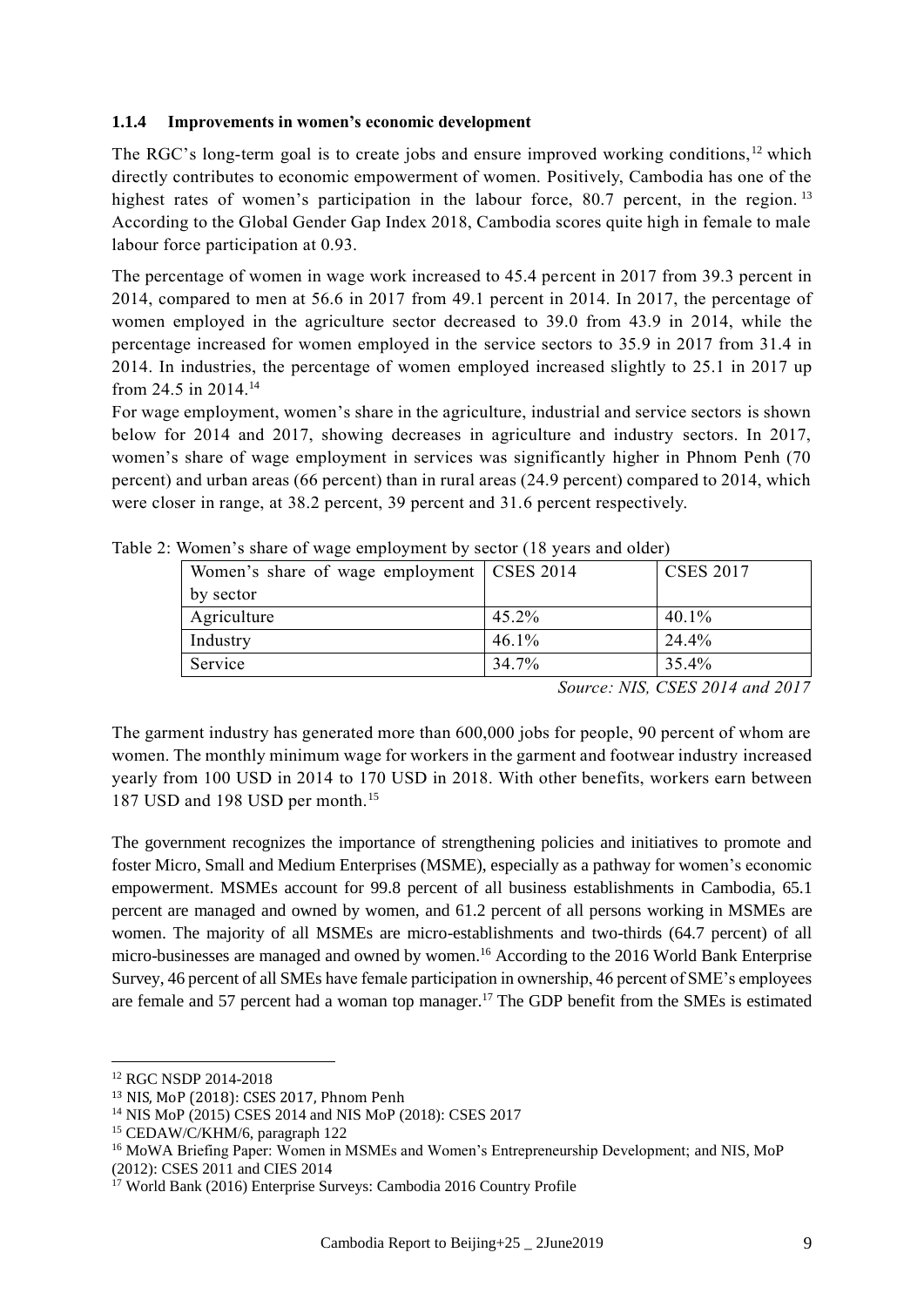at USD 94,277,254,780, and SMEs employed more than 1 million persons, and comprise 70 percent of the labour force.

#### **1.1.5 Strengthening women's participation in leadership roles**

The number of women in the National Assembly increased to 26 in 2019 out of 125, from 25 women out of 123 in 2014. Importantly there are more women holding senior positions within the National Assembly, including the first female Vice President, while two (out of 10) Heads of Committees and four (out of 10) Deputy Heads of Committees are women.<sup>18</sup>

The 2017 Commune Council (CC) election results showed an increase in women in the position of Commune Chief (from 5.9 percent in 2012 to 7.8 percent in 2017) and First Deputy Chief (an increase from 11.6 percent in 2012 to 14.2 percent in 2017). This represents a significant achievement in that more women are being recognized for their leadership roles and positions at the sub-national level. Public attitudes regarding women's representation appear to be shifting positively, particularly in terms of local governance positions. A study in 2014 revealed that 85 percent of respondents believed women should be just as active as men on commune councils, <sup>19</sup> and a forthcoming study in 2018 on *Public Perception of Women as Leaders at Sub-national Level* found that 94.5 percent of the respondents supported women as leaders in politics.<sup>20</sup>

The *Government Rectangular Strategy Phase III* involved promoting women in the public sector through increasing the gender balance in line ministry management and strengthening women's ability to pursue leadership both at management and technical levels. The government continues to implement affirmative actions that designate at least one woman in a leadership position at (i) the provincial, capital, municipality, district and khan level, (ii) at the commune/sangkat level as the focal person with the Commune Committee for Women and Children, and (iii) the village level. The 2002 the government sub-decree that requires at least one woman to hold one of the three village leadership positions is an example of a good practice aimed at increasing both the number of women in leadership positions and strengthening women's leadership capacity at the local level.

## **1.2 Challenges**

1

Despite significant achievements in the progress towards gender equality and the empowerment of women, Cambodian women face difficulties as social norms on gender relations, including unpaid care work and the burden of family care, continue to constrain development of women's potential and women's empowerment in the economic, social, public and political life. Access to financial resources, business development services, markets and land ownership remains a priority for the government.

Household poverty and lack of employment opportunities in rural areas are contributing to the migration of women and men and increase the risk of exposing them to labour exploitation and other risks. Increasing the institutional capacity as well as human and financial resources of law enforcement agencies and the police force to prevent human trafficking and sexual exploitation remains a priority.

Household economic factors, including families migrating for work, are contributing to dropout rates and slowing the pace of enrollment and completion rates of girls in upper secondary and tertiary education. Few higher education students (both women and men) are enrolled in science, technology,

<sup>18</sup> MoWA (2018): *Women in Decision Making, Politics and Civil Service, Data Sheet*. Phnom Penh.

<sup>19</sup> The Asia Foundation (2014): *Democracy in Cambodia*. Phnom Penh.

<sup>20</sup> Gender and Development for Cambodia (2018): *Public Perception of Women as Leaders at Sub-national Level in Cambodia, Preliminary Findings,* Powerpoint presentation and explanatory text. Phnom Penh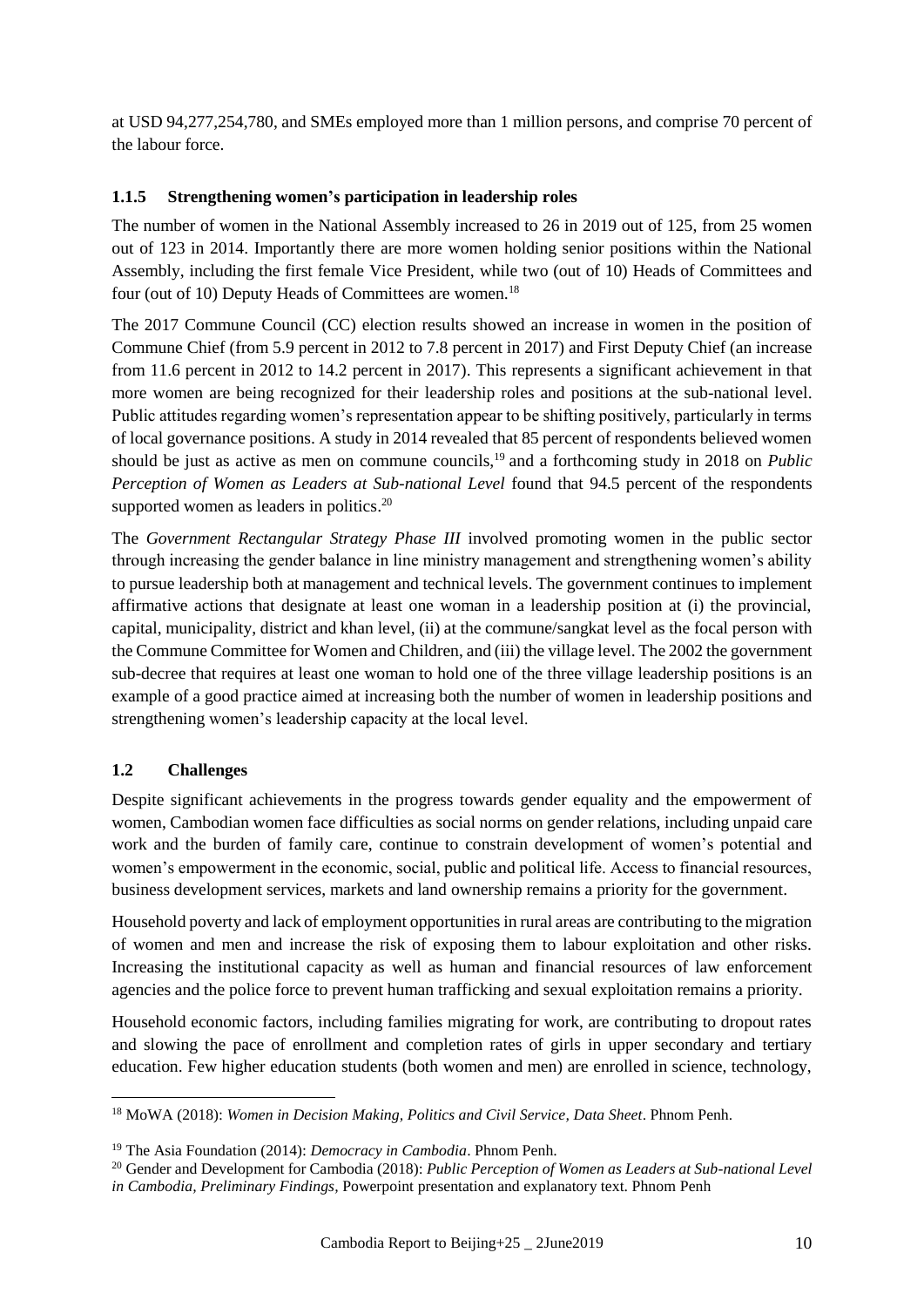engineering and mathematics (STEM), and Cambodia ranked the lowest out of 7 countries for women's participation in STEM related subjects<sup>21</sup>.

Utilization of both public health facilities and health equity funds by poor households is still limited, and there are fluctuations in health care outcomes across different provinces, especially in remote communities where access to health care is difficult and costly. More targeted interventions aimed at improving the nutritional status of younger women and addressing the sexual and reproductive health needs of adolescent and teenage girls, including increased teenage pregnancy rates, are required.

While Cambodia has very strong policy frameworks and national plans for advancing gender equality and women's empowerment, the government recognizes the need to further strengthen monitoring and evaluation mechanisms, including the collection and analysis of disaggregated data and gender statistics, in order to document progress, identify areas of improvement and develop gender responsive interventions.

## **2. Top five priorities for accelerating progress for women and girls over the past 5 years through laws, policies and/or programmes**

The *National Strategic Development Plan* 2014–2018 emphasizes the cross-cutting nature of gender mainstreaming through policies and programs, and promotes the empowerment of women in all spheres, including education, economic development, legal protection, health, HIV/AIDS and nutrition. *Neary Rattanak IV* responds to the Rectangular Strategy to empower women in the economy, education, and public leadership, dismantle negative gender behavioral norms and stereotypes, combat genderbased violence, trafficking and sexual exploitation, and further mainstream gender in policies.<sup>22</sup>

## **2.1 Quality Education, training and life-long learning for women and girls**

The Ministry of Education, Youth and Sport (MoEYS) ESP 2014–2018 has two main gender equality policies: a) Ensuring equitable access for all to education services, and 2) Enhancing the quality and relevance of learning. The Child Friendly School Policy implemented at primary and lower secondary schools to improve the learning environment, includes safety and security for students and promoting awareness within communities on the importance of education for girls. From 2013–2016, the number of lower secondary schools in communes/sangkats and upper secondary schools in districts/khans increased from 1,622 to 1,684 and 433 to 463 respectively, and 50 percent of lower secondary schools were upgraded to upper secondary schools. Through the national budget, the government policy to provide scholarships for poor students covers 809 lower secondary schools with 70,494 students (60.1 percent female) and another 120 upper secondary schools with 3,600 students (60 percent female). The number of dormitory buildings for students and teachers increased from 7 to 30 in the academic year 2016/17, with capacity to reach 3,788 students. Forty-five percent of the 2,418 students staying in the dormitories are female and this increased to 87 percent of the 938 new students, demonstrating a commitment by the government to support women and girls' access to higher education.<sup>23</sup>

MoEYS has implemented key policy actions of medium-term salary reform for 2015–2018. The minimum salary for teachers increased from 400,000 riels in 2013 to 950,000 riels in 2017, and will increase to over 1 million riels in 2018. The lowest-ranking teachers working in remote and

<sup>21</sup> UNESCO (2015): *Girls and Women in STEM in Asia,* Bangkok.

 $22$  CEDAW/C/KHM/6, paragraph 189, 191

<sup>23</sup> Ibid, paragraphs 104, 108, 109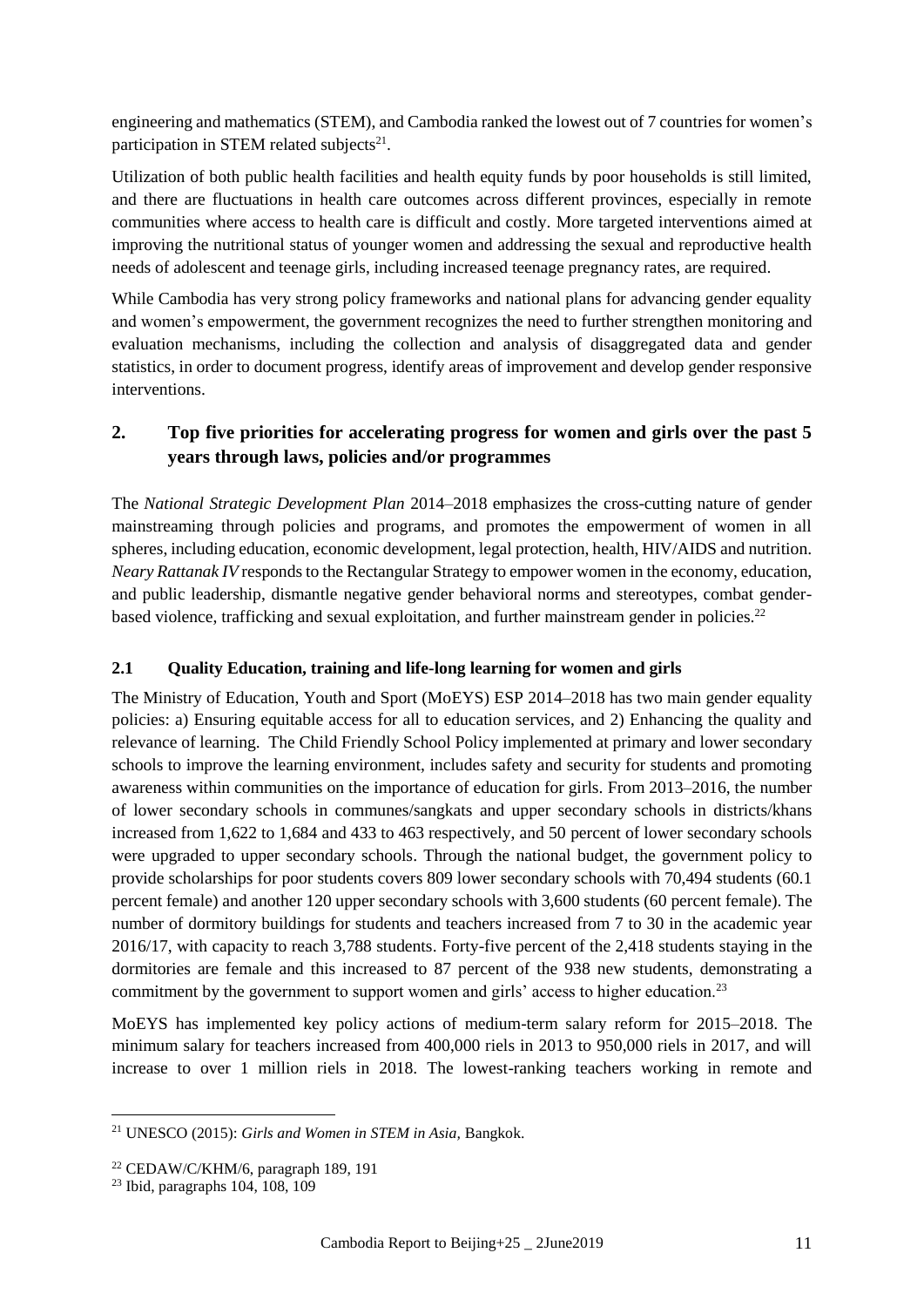disadvantaged areas receive a salary of more than 1 million riels. The salaries of basic education teachers and new highest-ranking teachers increased to over 1 million riels in 2017. Incentives for teachers working in remote and disadvantaged areas increased from 80,000 riels to 100,000 riels and 120,000 riels, depending on the location. Contracted teacher's salaries have increased to an average of 660,000 riels per month, and the allowances for contracted staff increased from 140,000 to 500,000 riels per month. The overtime allowances for extra hours and shifts have doubled since April 2017.<sup>24</sup>

In line with the Policy on Technical Education, MoEYS prepared a master plan on Technical Education development in 2014 and followed up with a technical education curriculum and curriculum standards in 2016 to better serve student and community needs. In secondary schools, vocational training and life skill programs have been upgraded to better equip female students, including those who may not continue with higher education. In 2015, a mechanism for career counseling for secondary students was introduced, including the training of teachers.<sup>25</sup>

#### **2.2 Access to health care, including sexual and reproductive health and reproductive rights**

The NSDP 2014–2018 recognizes the Health Sector Strategic Plan goals and priorities as the means to promote sustainable development in the health sector. The NSDP commits the government to four health priorities: 1) Improving sexual, reproductive, women's and children's health, 2) Reducing morbidity and mortality from communicable diseases, 3) Reducing morbidity and mortality from non-communicable disease, and 4) ensuring equitable access to quality health services.

The Fast Track Initiative Roadmap (FTIRM) for Reducing Maternal and Newborn Mortality 2016– 2020 is an extension of the first FTIRM 2010–2015 and outlines the priorities for reducing maternal and newborn mortality in line with the targets established for the SDGs. Family planning counseling and increasing the use of modern contraceptive remains a priority in the Fast Track Initiative Roadmap for reducing maternal mortality. Nationally, the percentage of married women of reproductive age using modern contraceptive methods increased from 24.9 percent in 2010 to 39 percent in 2014. The modern Contraceptive Prevalence Rate for married women of reproductive age in rural areas increased more markedly, from 17.6 percent in 2000 to 39.9 percent in 2014, compared to women in urban areas, from 23.2 percent in 2000 to 32.8 percent in 2014.

The total demand satisfied for family planning among married women increased from 42 percent in 2000 to 75 percent in 2010 to 83 percent in 2014. The total unmet need for family planning among married women decreased from 25 percent in 2000 to 17 percent in 2010 to 12 percent in 2014. This includes an unmet need for spacing (5 percent) and for limiting (6.9 percent) among married women in 2014. The unmet need is slightly higher among rural women than urban women (12 percent and 10 percent, respectively).<sup>26</sup> In addition, Antenatal Care (ANC) coverage increased from 38 percent in 2000 to 95 percent in 2014. The number of births preceded by two ANC visits increased from 25.4 percent in 2000 to 90.5 percent in 2014. In 2014, 66.4 percent of pregnant women had four ANC visits prior to giving birth.

Within the context of a strong political commitment to eliminating new HIV infection and ending AIDS as public health threat by 2025, the number of new HIV infections in Cambodia has dropped by 63 percent between 2010 and 2017<sup>27</sup>. In 2017, the national prevalence rate was estimated at 0.5 percent<sup>28</sup>

<sup>&</sup>lt;u>.</u> <sup>24</sup> CEDAW/C/KHM/6, paragraph 120

<sup>25</sup> MoEYS ESP 2014–2018, page 36.

<sup>26</sup> CDHS 2000, 2010 and 2014

<sup>27</sup> UNAIDS (2018): *Cambodia Country Data*, Phnom Penh, Cambodia

<sup>28</sup> UNAIDS (2017): HIV Country Factsheet Cambodia, Phnom Penh, Cambodia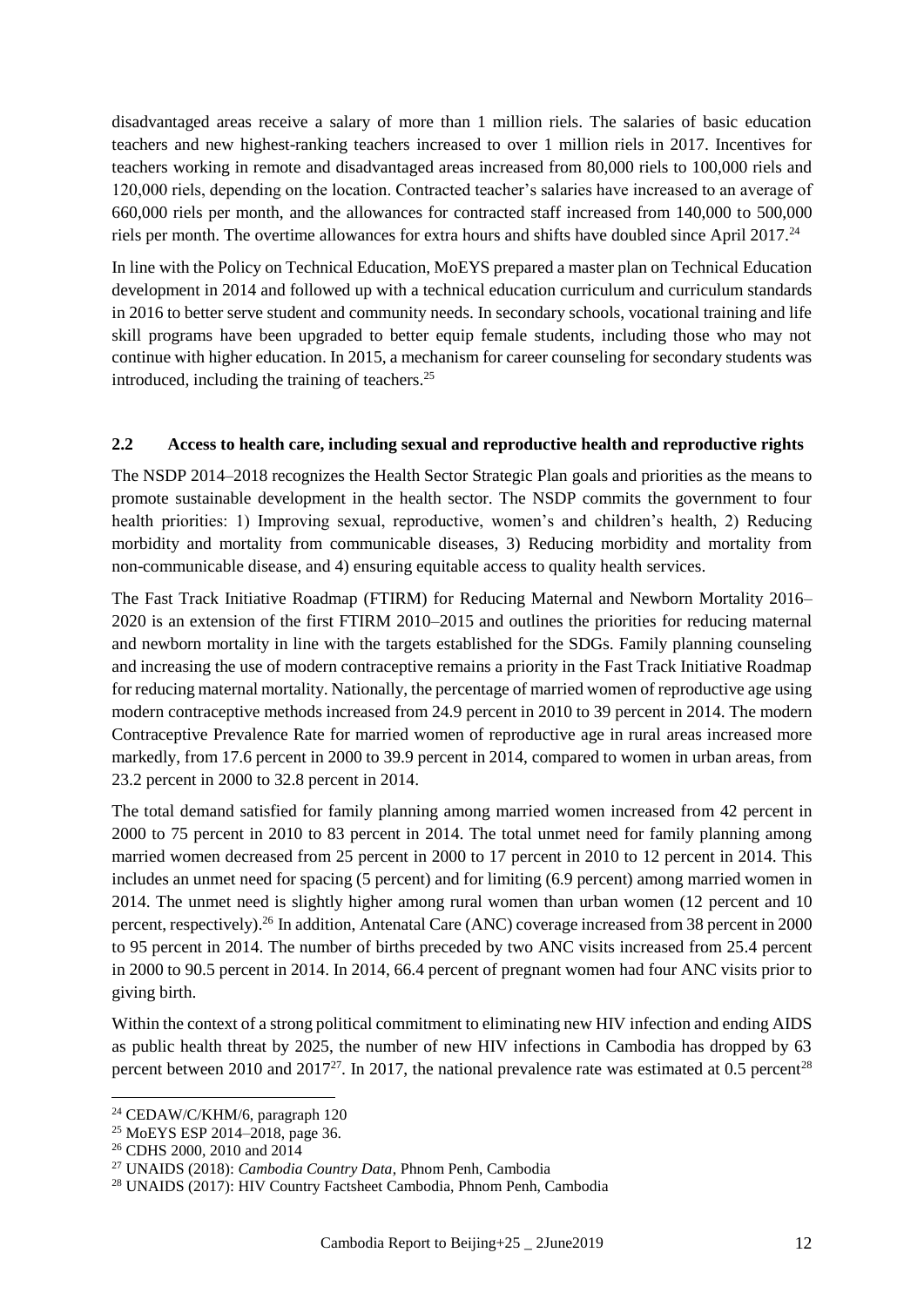$(0.6$  percent amongst women). Amongst young people (aged  $15 - 24$ ) HIV prevalence is 0.2 percent for women and 0.1 percent for men. High coverage of HIV testing in pregnant women and antiretroviral therapy in HIV-positive pregnant women has resulted in a decrease in the mother-to-child transmission rate, from 25 percent in 2005 to around 8 percent in 2014. Currently over 95 percent of pregnant women living with HIV are on antiretroviral therapy.

The Royal Government has developed and implemented a comprehensive Social Protection Policy Framework 2016-2025. Under the National Social Security Fund (NSSF), the accident insurance scheme was rolled out in 2008, followed by the healthcare incentive scheme in 2016. From 2008–2017, the NSSF registered 9,318 enterprises under the accident insurance scheme covering 1,175,027 employees (820,987 women) and has provided benefits to 170,641 employees (127,309 women) who have had work-related accidents. From 2016 to 2017, 906,461 employees (750,246 women) have been registered under the health incentive scheme, and 312,682 members (250,146 women) have used the healthcare services provided by healthcare service providers registered with the NSSF. In 2017, this scheme was extended to those working in the informal economic sector, where the majority of women work, as well as to smaller enterprises employing as few as one worker. Previously only employers with at least 8 workers were allowed to register with the NSSF.<sup>29</sup>

#### **2.3 Eliminating Violence Against Women and Girls**

The Second National Action Plan to Prevent Violence Against Women 2014-2018 (NAPVAW II) is the key policy framework to end violence against women and girls. NAPVAW II identifies three priorities: a) domestic violence, b) rape and sexual violence, and c) violence against women with increased risk and includes five strategies: primary prevention, legal protection and multisectoral services, policies and laws, capacity building, and monitoring and evaluation (M&E). It includes a focus on women, peace, and security, as compliance to the internationally committed promises to implement the United Nations Security Council Resolution (UNSCR) 1325. 30

NAPVAW II recognizes that increased coordination at all levels with all relevant stakeholders is essential to reducing VAW. The draft *Preventing Violence Against Women and Girls — A strategy to implement prevention priorities in the NAPVAW* was developed in 2017 to enhance coordination efforts. Under NAPVAW II, multi-sectoral Coordinated Response Mechanism networks, involving relevant government departments and officials (health, police, justice, social affairs, and local authorities), were established in eight provinces in 2016 and 2017 to facilitate effective, efficient and timely responses for GBV survivors. In 2016, the *Referral Guidelines for Women and Girl Survivors of GBV* and the Implementation Mechanisms was completed, and training on the guidelines was conducted in seven provinces. In 2017 and 2018, service providers at the sub-national level were further capacitated on case management and health sector responses to GBV including forensic examination.<sup>31</sup>

In November 2016, MoWA and the Ministry of Justice (MoJ) issued a *Prakas* assigning MoWA and PDWA officials as Judicial Police Officers (JPOs) with the authority and legal competency over the administrative area of the DV Law.<sup>32</sup> MoWA trained the JPOs on legal procedures and multi-sectoral reconciliation processes to legally protect women's rights and continued

<sup>29</sup> Khmer Times, Nov. 7, 2017

<sup>30</sup> CEDAW/C/KHM/6, paragraphs 33, 34

 $31$  Ibid, paragraphs 57, 58

<sup>32</sup> Prakas No. 165, MoWA and MoJ, November 2016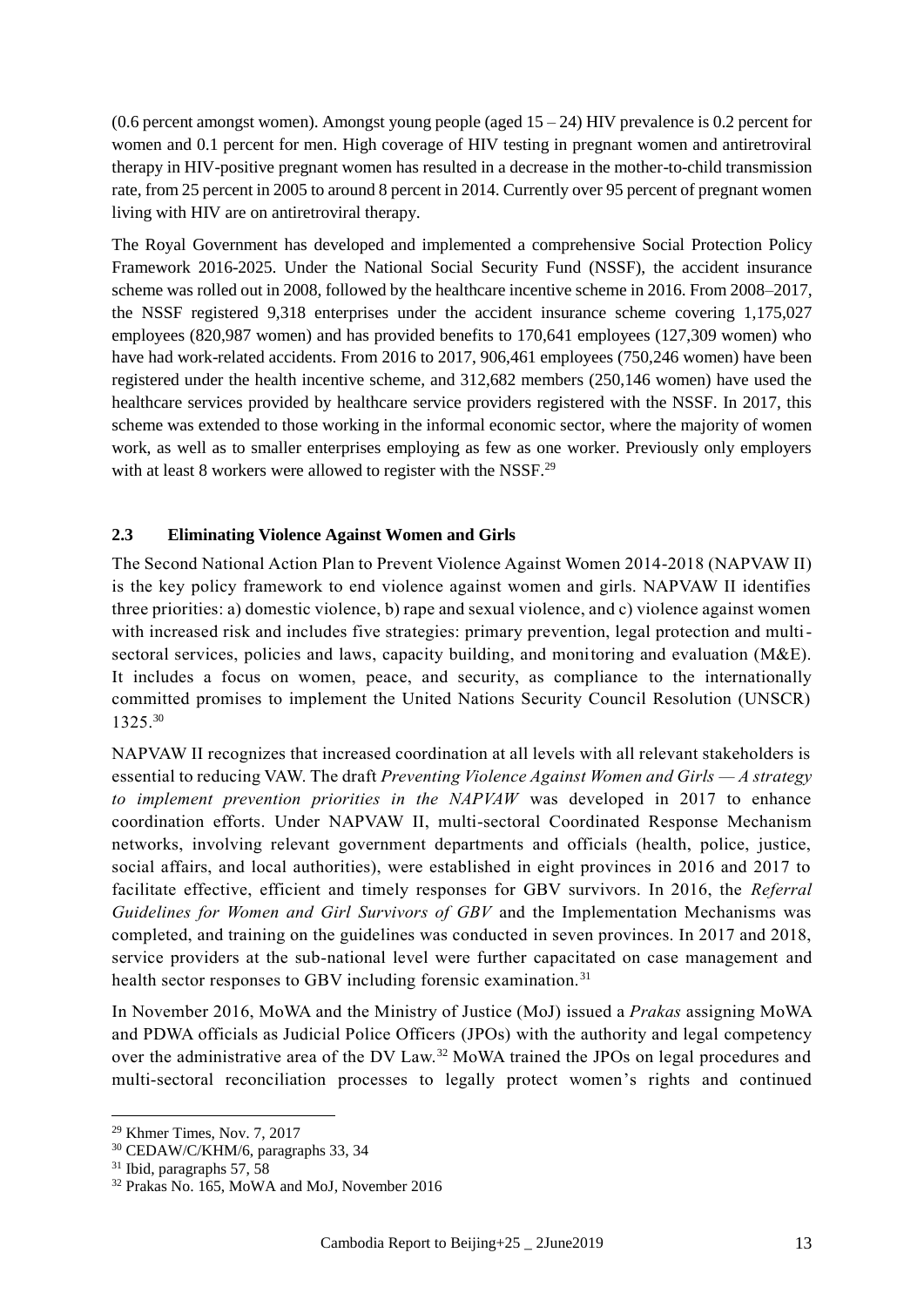disseminating the DV Law, reaching 2,899 people (1,970 female). In 2016, *A Minimum Standard for Basic Counseling for Women and Girl Survivors of Gender-Based Violence* document was finalized to ensure the application of a client-centered human rights approach in delivering services to GBV survivors. The rollout of the guidelines and training for service providers was conducted in seven provinces and a nation-wide training plan is being developed.<sup>33</sup>

## **2.4 Women's economic empowerment, including the right to work and rights at work**

The RGC's long-term goal is to create jobs and ensure improved working conditions,<sup>34</sup>which directly contributes to economic empowerment of women. According to the Global Gender Gap Index 2018, Cambodia scores quite high in female to male labour force participation at 0.93, while the rate of women in professional and technical positions is lower but has increased from 35 percent in 2014 to 42.7 in 2018.<sup>35</sup> In 2017, the labour force participation rate for women (80 percent) has remained lower than men (88 percent), while the total unemployment rate for both women and men is very low  $(0.1 \text{ percent})$ .<sup>36</sup> In 2017, more women (50.1 percent) than men (39.1) percent) were self-employed or worked for themselves without wages, which is a decrease from 2014 (54 percent women and 45.4 percent men). The percentage of women in wage work increased from 39.3 percent in 2014 to 45.4 percent in 2017, compared to men (49.1 percent in 2014 and 56.6 in 2017).

Neary Rattanak IV included a focus on Women's Economic Empowerment with the key objective to improve women's status in the economy, particularly in formal employment, with increased incomes, livelihoods and social protection, and equal economic and social rights and opportunities. The first *Operational Strategy for Women's Economic Empowerment* (2014-2018) builds on the *MDG Acceleration Framework Cambodia Action Plan* 2013–2015, which prioritizes the enhancement of micro, small and medium enterprises led by women. Importantly, MoWA, as a catalyst and provider of capacity development and technical advice on gender mainstreaming in the economic sector, aimed to ensure line ministries and economic actors were systematically addressing specific targeted gender gaps in their economic, business and financial services.

The National Employment Policy 2015–2025 provides a framework to improve the livelihoods and dignity of people, promote social harmonization, create decent job opportunities, increase work productivity, and enhance skill and human resource development. Key measures include assessing the employment needs of both men and women at the sectoral and sub-sectoral levels, promoting employment through enterprise development, and transforming informal sector businesses into more formal businesses.

The tri-partite dialogue mechanism between the government, employers and workers produced a steady increase in the monthly minimum wage for workers in the garment and footwear industry over the last five years: 100 USD in 2014, 128 USD in 2015, 140 USD in 2016, and 153 USD in 2017 and 170 USD in 2018. With other benefits, workers earn between 187 USD and 198 USD per month. The garment industry has generated more than 600,000 jobs for people, 90 percent of whom are women.<sup>37</sup>

<sup>33</sup> CEDAW/C/KHM/6, paragraphs 60, 61; Draft VNR May 2019, page 42

<sup>34</sup> RGC NSDP 2014-2018

<sup>35</sup> World Economic Forum, *Global Gender Gap Reports* 2014 and 2018

<sup>36</sup> CSES 2017.

<sup>37</sup> CEDAW/C/KHM/6, paragraph 122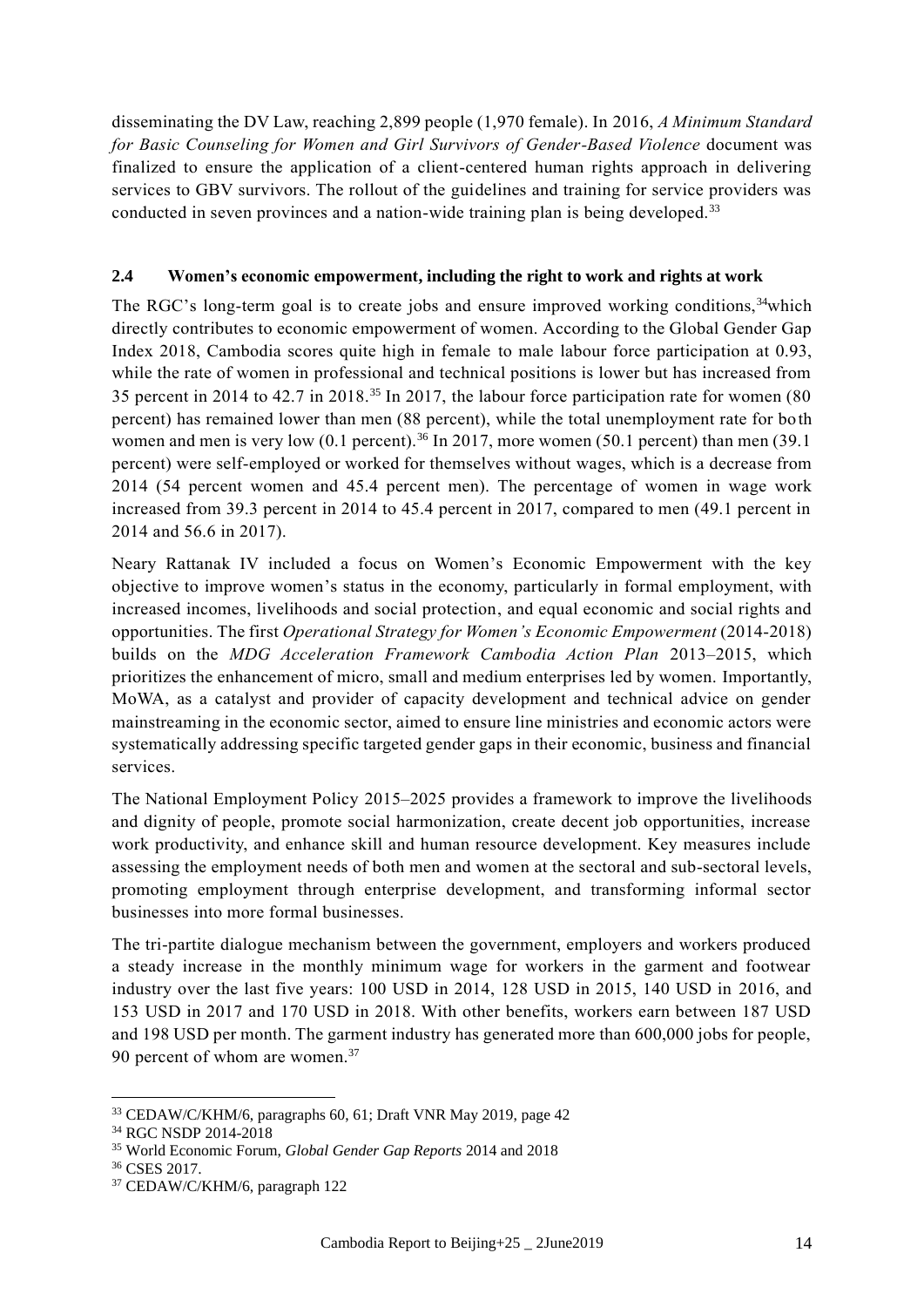#### **2.5 Promoting Women in Decision-Making**

Promoting Women in Decision Making at all levels is a priority articulated in the Rectangular Strategy: 'Rectangle I, Human Resource Development, Side 4: Improving Gender Equity and Social Protection: Enhancing women's capacity and proportion in leadership roles at both national & sub-national levels, in ministries-institutions'. The NSDP 2014-201<sup>38</sup> included the following interventions a) Develop a monitoring and evaluation framework and carry out periodic gender audits on representation and participation of men and women in politics and decision-making positions b) Develop and strengthen policies, legal provisions and programmes, to increase women's representation in politics and other key decision-making positions. c) Formulate and implement capacity building programmes for sitting and aspiring women leaders and support initiatives, including resource mobilisation efforts that seek to promote women in politics and other governance structures. d) Invest in programmes aimed at enhancing assertiveness and leadership confidence in young women to ensure equal participation in leadership in schools, tertiary institutions and youth groups and other community-based organisations. e) Set affirmative action measures in areas where sharp gender disparities exist, f) Create and support a focal point/gender working group in Parliament and promote the application of gender lens to decisions taken by all Parliamentary Committees.

*Neary Rattanak IV* recognizes that women in decision-making positions and gender mainstreaming are important crosscutting issues. The plan includes a strategic objective to promote gender equality in decision-making at all levels and mainstream gender in policies, plans, sectoral programs and key reform programs of the RGC. The key strategies are: 1) increase the proportion of women participating in the civil service, 2) strengthen the capacity and ability of women civil servants and women in decision-making to fulfill their roles and responsibilities, 3) increase the proportion of women in political positions, and 4) strengthen gender-responsive national and sectoral strategies.<sup>39</sup> MoWA has actively partnered with the Ministry of Civil Service (MCS) and the National Committee for Subnational Democratic Development (NCDD) as key government agencies responsible for promoting women in the civil service and leadership. Both MCS and MoI have developed Gender Mainstreaming Action Plans (GMAPs) and both MCS and NCDD have developed national strategies to promote women in leadership in the civil service and in management at subnational levels respectively.

## **3. Measures taken to prevent discrimination and promote rights of women and girls who experience multiple and intersection forms of discrimination**

The government has taken specific measures for the following groups of women and girls: 1) Women living with HIV/AIDS, 2) Older women, 3) Migrant women 4) Women living with disabilities, 5) Women living in remote and rural areas, and 6) Indigenous Women.

## **3.1 Women living with HIV/AIDS**

The Ministry of Health (MoH) has implemented the *National Strategic Plan for Prevention of HIV from Mother to Child 2008–2015*, which provides care to all pregnant women including blood tests for anemia, HIV/AIDS and STIs. In 2018, 1,238 health facilities provided these services, up from 1,216 health facilities in 2015. In 2018, 99.5 percent of pregnant women were voluntarily tested for HIV, up

<sup>38</sup> RGC (2014): NSDP 2014-2018

<sup>39</sup> Neary Rattanak IV, page 21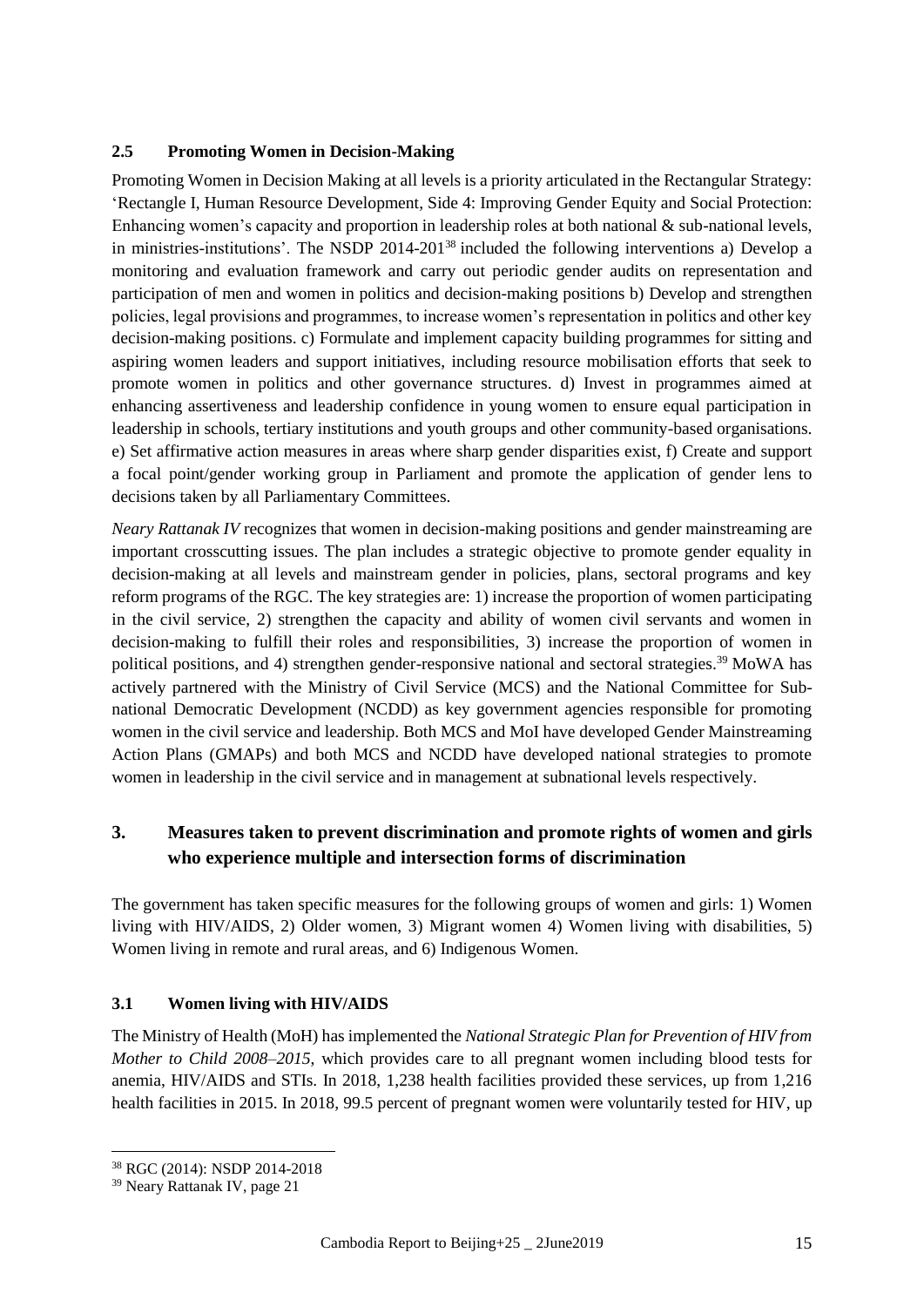from 80 percent in 2015 and from only 15 percent in 2008. All pregnant women living with HIV/AIDS are provided free anti-retroviral treatment and counseling on family planning.

The percentage of pregnant women living with HIV/AIDS on anti-retroviral treatment (ART/V) increased from only 27 percent in 2008 to 67.7 percent in 2013 to 83.3 percent in 2015. The mother-tochild transmission rate of HIV infection declined from 13 percent in 2013 to 6.2 percent in 2015. The percentage of pregnant women living with HIV/AIDS decreased to 0.28 percent in 2014 from 2.9 percent in 1998.

The RGC has prioritized the elimination of new HIV infections by 2025 in line with the global strategies and the *National Strategic Plan for Comprehensive and Multi-sectoral Response to HIV/AIDS Phase IV* 2016–2020, especially for women who are particularly vulnerable to HIV including female entertainment workers, pregnant women and women survivors of sexual violence. As a result of multiple prevention, screening, treatment and care interventions including the 100 percent condom use for entertainment establishments, *Prakas 066*, the HIV prevalence rate for female entertainment workers decreased to 3.2 percent in 2016 from 45.8 percent in 1998.

## **3.2 Older Women**

The MoH launched an updated *National Health Care Policy and Strategy for Older People* in 2016 in line with international goals and guidelines, such as the SDGs and the 2015 WHO World Report on Ageing. The goals are to promote healthy ageing founded on a holistic, multi-sector life course approach and to establish an accessible, responsible health system of services for older people that include prevention treatment, rehabilitation and palliative care services. Key targets are to incorporate older people health services in existing MPA and CPA packages, to develop and implement norms and standards for older people health care at all levels, to collect disaggregated data on older people health, and to improve risk protection for older people.<sup>40</sup>

The updated *National Ageing Policy* 2017-2030, to further improve the well-being of older Cambodian people, addresses the social welfare, healthcare, economic needs and inclusion of older adults through nine priority areas, each with specific objectives and strategies. A key principle in the policy development and implementation phase is focusing particular attention on older women because they outnumber older men and are more vulnerable due to greater discrimination and a greater likelihood of being poor, widowed, and neglected. The institutional arrangements include the Ministry of Social Affairs, Veterans and Youth Rehabilitation (MoSVY) as the central coordinating role with relevant line ministries and institutions, through the mechanism of the Cambodian National Committee for the Elderly  $(CNCE)^{41}$ 

Two important programmes under the MoSVY Strategic Plan 2014-2018 pertaining to older people include: 1) The community older people development program, and 2) family-based care for older people program. A total of 569 Older People's Associations (OPAs) have been established at the commune/sangkat level throughout the country with engagement in health care, rice/cow banks, microcredit, funeral assistance and social activities.<sup>42</sup> The OPAs are particularly important for women, as 10

<sup>1</sup> <sup>40</sup> MoH NHCPSOP 2016, pages 6-10.

<sup>41</sup> NAP 2017-2030, pages 18, 27

<sup>42</sup> MoSVY SP 2014–2018, National Policy for the Elderly.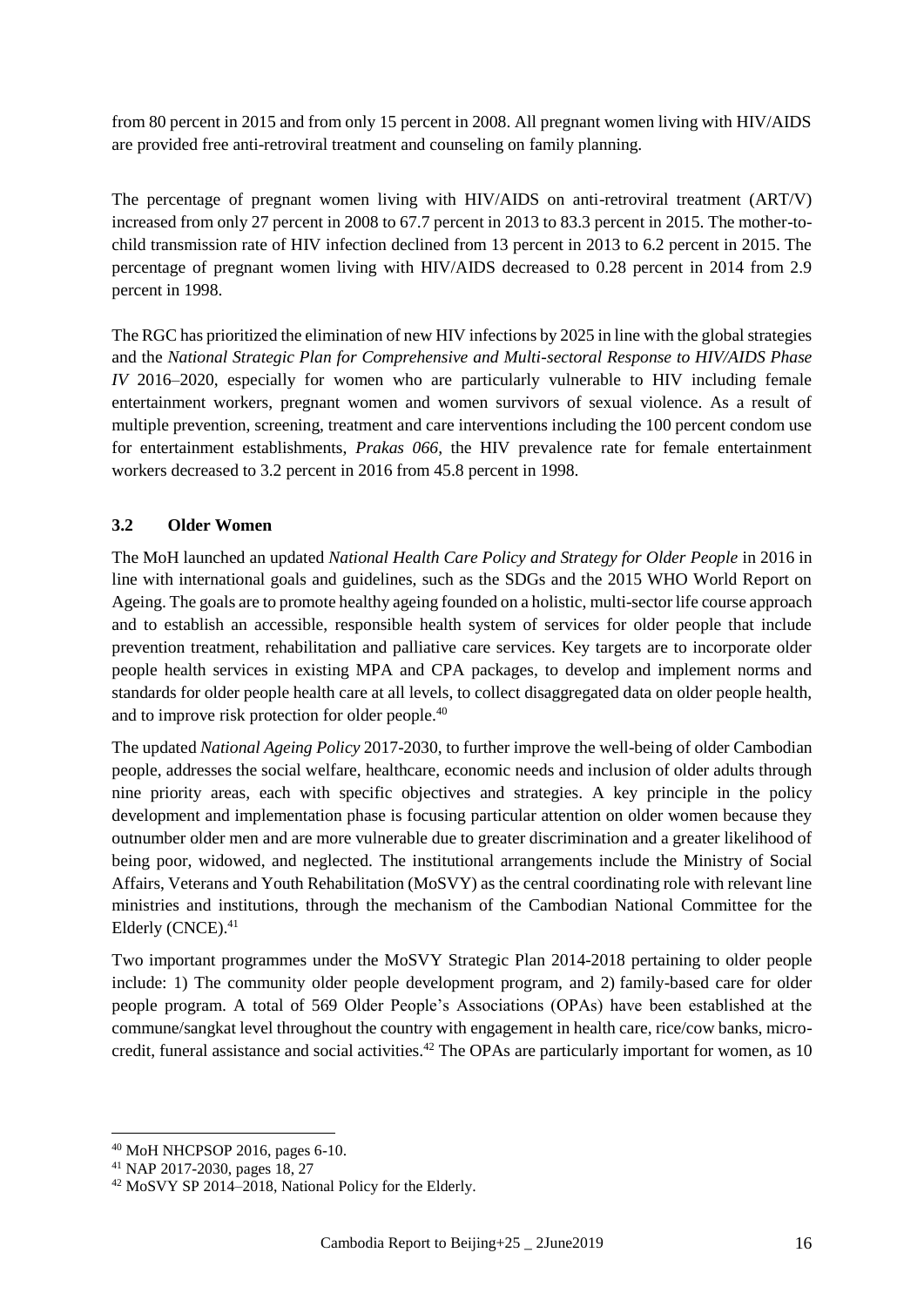percent of elderly women are the sole adults in the household compared to only 2 percent of elderly men.<sup>43</sup>

#### **3.3 Migrant Women**

The second *Labour Migration Policy for Cambodia* 2015–2018 sets out a framework for effective governance of labour migration, empowerment and protection of the rights of female and male migrant workers, and enhancement of the impact of migration on development. The MoLVT is developing guidelines for the identification and referrals of victims of human trafficking, and has established a Labour Migration Information System (LMIS) with support from partner organizations to collect sex and sector-disaggregated data on the number of Cambodian workers that migrate through regular channels.

Cambodian women migrate largely to Thailand and Malaysia, primarily to work in manufacturing, hospitality, domestic work and agriculture, sectors which are the lowest paid and most likely to work without documents.<sup>44</sup> The MoLVT issued eight *Prakas*<sup>45</sup> in 2013 to supplement the implementation of Sub-Decree 190 on *The Management of Sending Cambodian Workers Abroad through Private Recruitment Agencies*. These regulations aim to increase the government's effectiveness in the management of labour migration and companies as well as the processing and resolution of complaints. The legal requirements for establishing and operating Private Recruitment Agencies (PRAs), including minimum standards, penalties, rewards and responsibilities towards migrant workers are defined, including the MoLVT complaint mechanism and standards for inspections for PRAs. In addition, Migration Resource Centers have been established in four provinces to assist migrants and their families. With the support of the International Labour Organization (ILO), a curriculum for preorientation was developed and endorsed by the government.

The government has integrated the topics of labour migration and human trafficking, including safe migration, recognizing signs of human trafficking, and tricks of brokers, into the permanent agenda of the 'Safe Village, Safe Commune' public forum. The aim is to strengthen government officials and citizen participation at multiple levels in the prevention of trafficking and dissemination and implementation of laws and policies to combat human trafficking and provide justice for victims. A total of 57,277 dissemination activities involving 8.24 million participants (3.84 million females) took place from 2013–2016.

#### **3.4 Women with disabilities**

MoWA is a member of the national Disability Action Council. MoWA set up a working group on disability in 2015 to promote and empower women and girls with disabilities, and the government has allocated budget for the MoWA working group on disability. The goal is to mainstream disability issues into laws, policies and GMAPs of all ministries in line with CEDAW, the Convention on the Rights of Persons with Disabilities and the *National Disability Strategic Plan* 2014–2018. Through MoWA's efforts, the *National Disability Strategic Plan 2014-2018* includes the strategic objective 9: "Ensure gender equality and empowerment of women and children with disabilities" and outlines eight key strategies.

<sup>43</sup> NSPSV 2011, page 36.

<sup>44</sup> ILO; IOM. 2017. *Risk and rewards: Outcomes of labour migration in South-East Asia* (Bangkok)

<sup>45</sup> Prakas: 045/13, 046/13, 047/13, 249/13, 250/13, 251/13, 252/13, 253/13.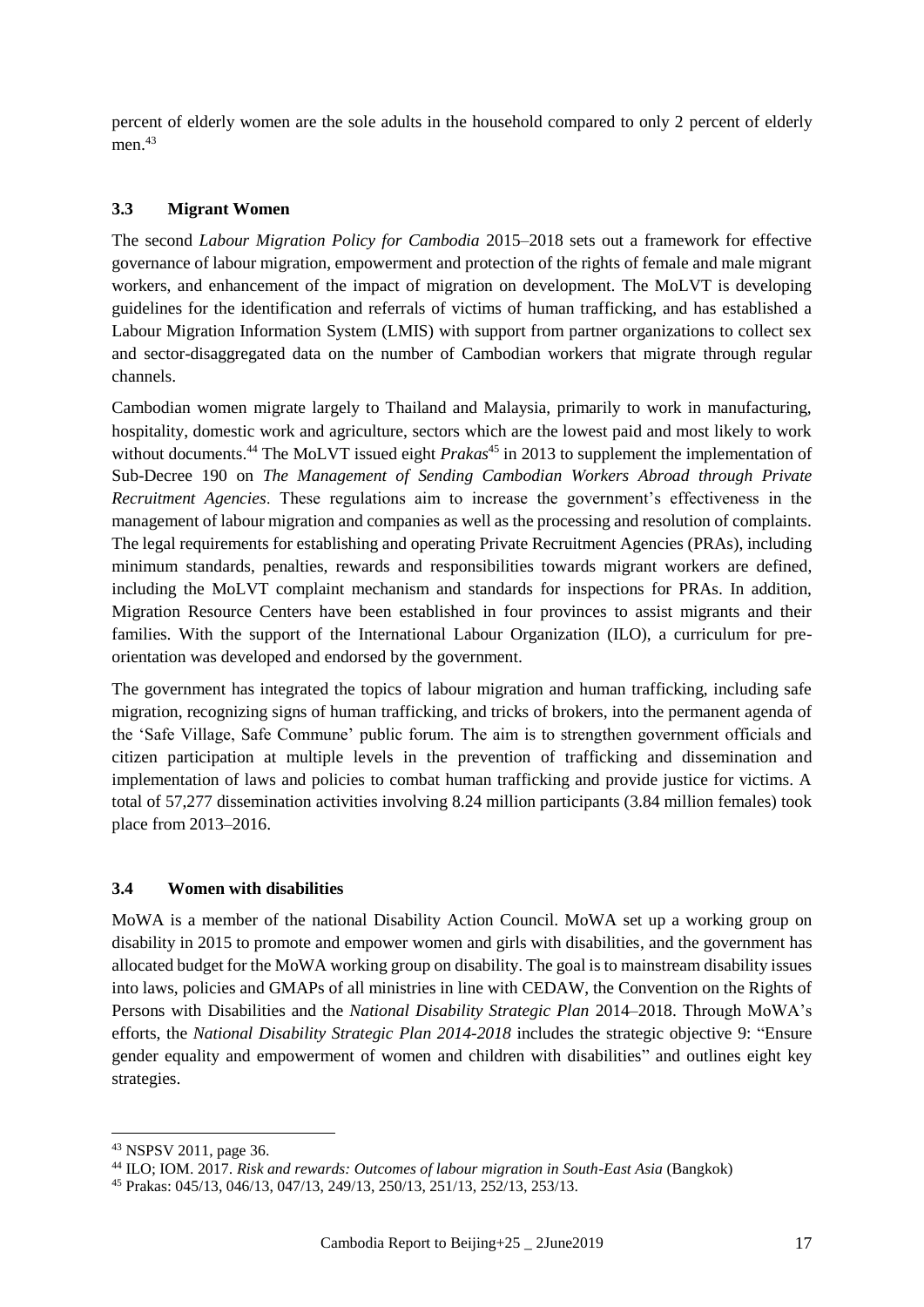## **4. Has the increasing number of humanitarian crises, caused by conflict, extreme weather or other events, affected the implementation of the BPfA?**

No, however Cambodia is ranked as one of the most vulnerable countries in the world to climate change and disasters, and one of the countries with the least capacity to adapt. Cambodia's continued growth and sustainable development relies on strategic climate action. With the increasing severity of floods and droughts in the past decade, Cambodia's gains in socio-economic development are at risk. This is particularly true in rural areas, where 80 percent of the population live and mostly work in agriculture; one of the most vulnerable sectors.

## **5. Top five priorities for accelerating progress for women and girls through laws, policies and programmes for the next five years**

The Royal Government of Cambodia is in the process of formulating three key documents on gender equality in 2019 1) The National Policy on Gender Equality 2) The Gender Equality and Women's Empowerment Strategic Plan (2019-2023) and 3) The Third National Action Plan to Prevent Violence Against Women (NAPVAW III).

## **5.1 Equality and non-discrimination under the law and access to justice, including eliminating violence against women and girls**

The first National Gender Policy has been formulated to provide a longer-term policy framework for gender equality in line with the Sustainable Development Goals (SDGs). The policy includes a definition of gender discrimination, based on CEDAW, as "providing differential treatment to individuals on the grounds of their sex. This involves systemic and structural discrimination against women or men in the distribution of income, access to resources, and participation in decision-making." The National Gender Policy will be finalized in 2019.<sup>46</sup>

Women have equal rights to seek legal defense from the Bar Association of the Kingdom of Cambodia as per the Constitution (Article 39), and there are provisions for legal assistance for poor people who cannot afford to pay fees. The Bar Association of the Kingdom of Cambodia has continued to institutionalize gender-sensitive legal service training at the Lawyer's Training Center. <sup>47</sup> The legal aid policy was drafted by the working group established by the Ministry of Justice in late 2017 comprising all relevant governmental institutions, as well as lawyers, academia and civil society organizations. The draft policy includes specific provisions on the need to ensure adequate, specialized legal aid for women. The policy is expected to be adopted by the Minister of Justice and the Council of Ministers in 2019.

Under NAPVAW II, excellent progress has been made in developing policies and guidelines for the prevention and responses to gender-based violence, including establishing coordination mechanisms, training service providers, and implementing pilot programs. As part of prevention of violence programs, the Positive Parenting Strategy and Toolkit developed in 2015 and piloted from 2016-2018 by MoWA and development partners, to promote non-violent forms of child discipline and protect children from violence practices is an opportunity to influence the gender norms of parents, men and boys and provide alternatives to violence.

<sup>46</sup> CEDAW/C/KHM/6, paragraph 17

 $47$  Ibid, paragraphs 23, 24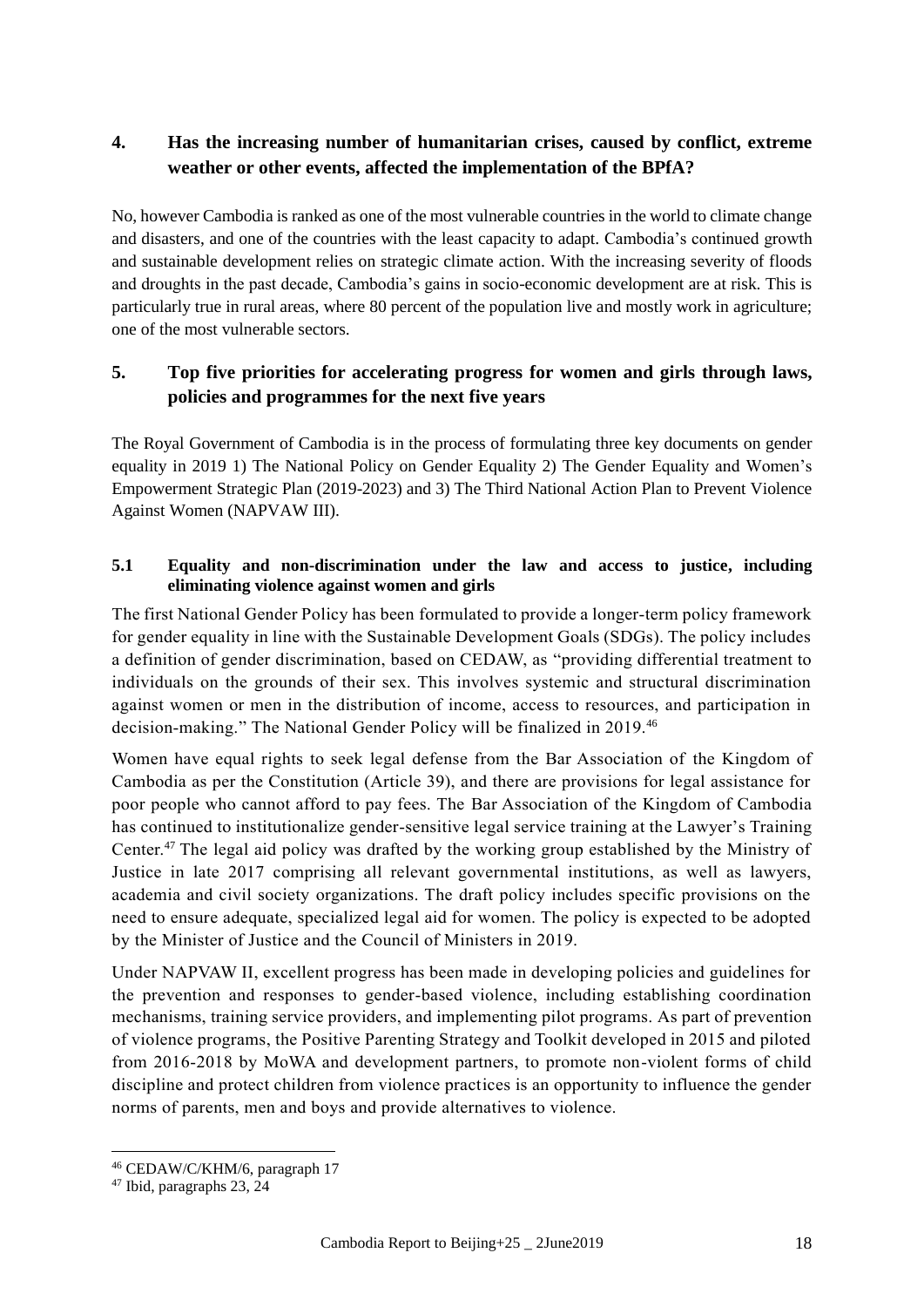Building on successes, NAPVAW III will strengthen the legal and policy environment to protect women and girls and prevent gender-based violence against women and girls, including strengthening the implementation of prevention and responses to GBV. Prevention of GBV is a long-term objective, which involves the national strategy on the prevention of violence against women and girls, as well as advancing initiatives for long-term positive change in gender relations. This includes addressing negative social norms that tolerate and perpetuate violence against women and girls such as expanding primary prevention of all forms of violence programming targeting social norm change, implementing the updated multi-sectoral strategy, promoting positive masculinities, addressing factors that increase all women's risk for violence and exploitation, addressing pornography as form of violence, as well as continuing to build understanding of the evolving situation of trafficking in women and girls and good practices in prevention and response. Further strengthening of responses to survivors of GBV include implementing the Minimum Standards of Essential Services, ensuring these services are accessible to all survivors of GBV, and increasing access to justice for women and girls through the formal legal system.<sup>48</sup>

#### **5.2 Strengthening women in economic development**

Under the Rectangular Strategy IV, the Royal Government of Cambodia's strategic goal is to enhance the socio-economic situation of women as well as to strengthen the role of women in society. Building on the past successes as well as addressing key barriers to women's participation in the economic sector, the government will continue to strengthen the implementation of key policies including the National Employment Policy 2015-2025 and the National Technical Vocational and Education Training Policy 2017-2025 as well as further promoting women's entrepreneurship through expanded education, technical and vocational training for women.

Under Neary Rattanak V 2019-2023, MoWA will continue to focus special attention on the strengthening of women's economic empowerment. MoWA will continue to promote women's economic empowerment and improve family's conditions in communities through a) strengthening development of women's entrepreneurship and business of Women Development Centers in more creative, innovative and inclusive manner b) increasing opportunities and possibilities for women to have access to development of technical and vocational skills, including digital technology to meet women's and market's demands c) expanding partnership with the private sector and relevant partners to promote women's entrepreneurship in order to develop women's potential to receive experiences and techniques increasing productivity, quality, production and to reach out to national and regional markets d) increasing participation of women and girls in the education sector, especially in relation to STEM education and e) promoting implementation of TVET policies and programs, SME support policies including a national fund for entrepreneurship and gender responsive entrepreneur development centers.<sup>49</sup>

#### **5.3 Quality Education, training and life-long learning for women and girls**

The MoEYS has developed and adopted the National Education 2030 Roadmap so that global targets are aligned with national policy and planning. Improved general education, vocational and competence skills, entrepreneurship, creativity and innovation and a healthy life-style are core components in Rectangle 1 of the Rectangular Strategy IV 2019-2023. In addition to strengthening the quality of

<sup>48</sup> MoWA (2018): Final CGA 2018, Legal Protection and VAWG

<sup>49</sup> Draft key priorities for Neary Rattanak V 2019-2023, MoWA presentation to ESCAP 75th session, 2019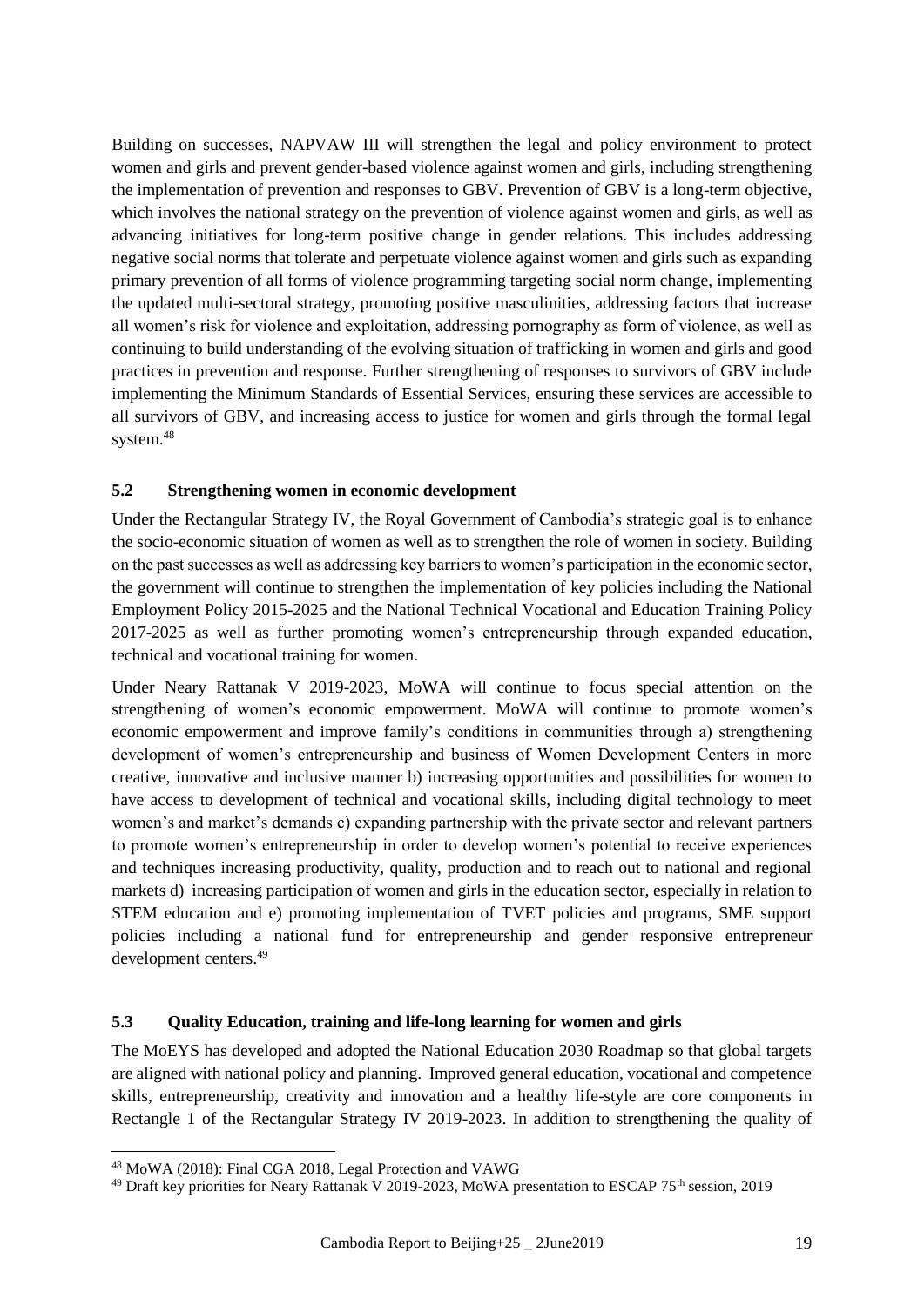education, science and technology to ensure a quality, equitable, inclusive education (Side 1), and expanding technical training to ensure "every young person has at least one-life long skill (Side 2), one of the four priority areas of Rectangle 1 is improving gender equality and social protection to enhance the social economic situation and strengthen the role of women (Side 4).<sup>50</sup>

The Royal Government of Cambodia has initiated a number of key policies and interventions for 2019- 2023. Key gender related actions include 1) systematically increasing coverage of early childcare and education to reach 82 percent, primary school completion to 91.1 percent, lower secondary school completion to 61.1 percent, Upper secondary school completion to 45 percent, GER to 35 percent and Tertiary Education GER to 25 percent by 2030, 2) systematically implementing teacher reforms addressing the issues of recruitment, training, deployment, continuous professional development, mentoring/on-site support and career pathways 3) strengthening implementation and monitoring of inclusive education policies, including the provision of targeted scholarships for learners from all disadvantaged groups to ensure equity and no-one is left behind, and 4) encouraging learners to enroll in STEM education in tertiary and higher education.<sup>51</sup>

## **5.4 Enhancing capacity and proportion of women in leadership roles, and gender mainstreaming**

The government recognizes that sustainable development and good governance depend on women taking part in all decision-making processes. Within the Rectangular Strategy IV, the government will continue to focus on further promoting women's role in society through enhancing their capacity and the proportion of women within leadership roles at both the national and sub-national levels, in ministries and institutions both in political and technical positions.<sup>52</sup> Building on the steady progress made under Neary Rattanak IV, MoWA will continue to play a leading role in promoting women's roles in leadership in public and political sectors and strengthening the mechanisms and capacity to mainstream gender at sectoral and national program levels, including key reform programs of the government.

Key strategies include increasing the proportion of women participating in civil service through policies and programmes such as the draft *National Policy and Strategy for the Promotion of Women Leadership in the Civil Service* (2018), the GMAP in the Civil Service Sector Phase III 2014–2018 and the *National Program for Public Administrative Reform* (2015–2018), the National Committee for Sub-national Democratic Development (NCDD) *Strategy and Action Plan to Increase Women in Sub-National Management Positions* 2017–2019 and the new GMAP of the Ministry of Interior for 2018-2023 which has a focus on strengthening capacity to deliver services at the national and sub-national level in three areas: civil, police and prison services.<sup>53</sup> Embedded in each policy and plan is a strategy to develop and implement capacity development programs for women on leadership, advocacy, negotiation, and gender mainstreaming to strengthen their capacity to fulfill their leadership roles.

In addition, MoWA and the Ministry of Economy and Finance will continue their work under Neary Rattanak IV to collaborate with all line ministries to ensure they receive national budget for gender mainstreaming through integrating gender in strategic plans, annual action plans and budgets in line with gender-responsive budgeting processes. An important aspect is both strengthening MoWA's capacity for planning, monitoring and evaluation and sector-specific gender analysis and gender

<sup>50</sup> Draft VNR May 2019, page 16

<sup>51</sup> Draft VNR May 2019, page 17

<sup>52</sup> Rectangular Strategy IV 2019-2023

<sup>53</sup> MoI (2017): *Gender Mainstreaming Strategic Plan 2017 – 2023 and Action Plan 2017-2021*. Phnom Penh.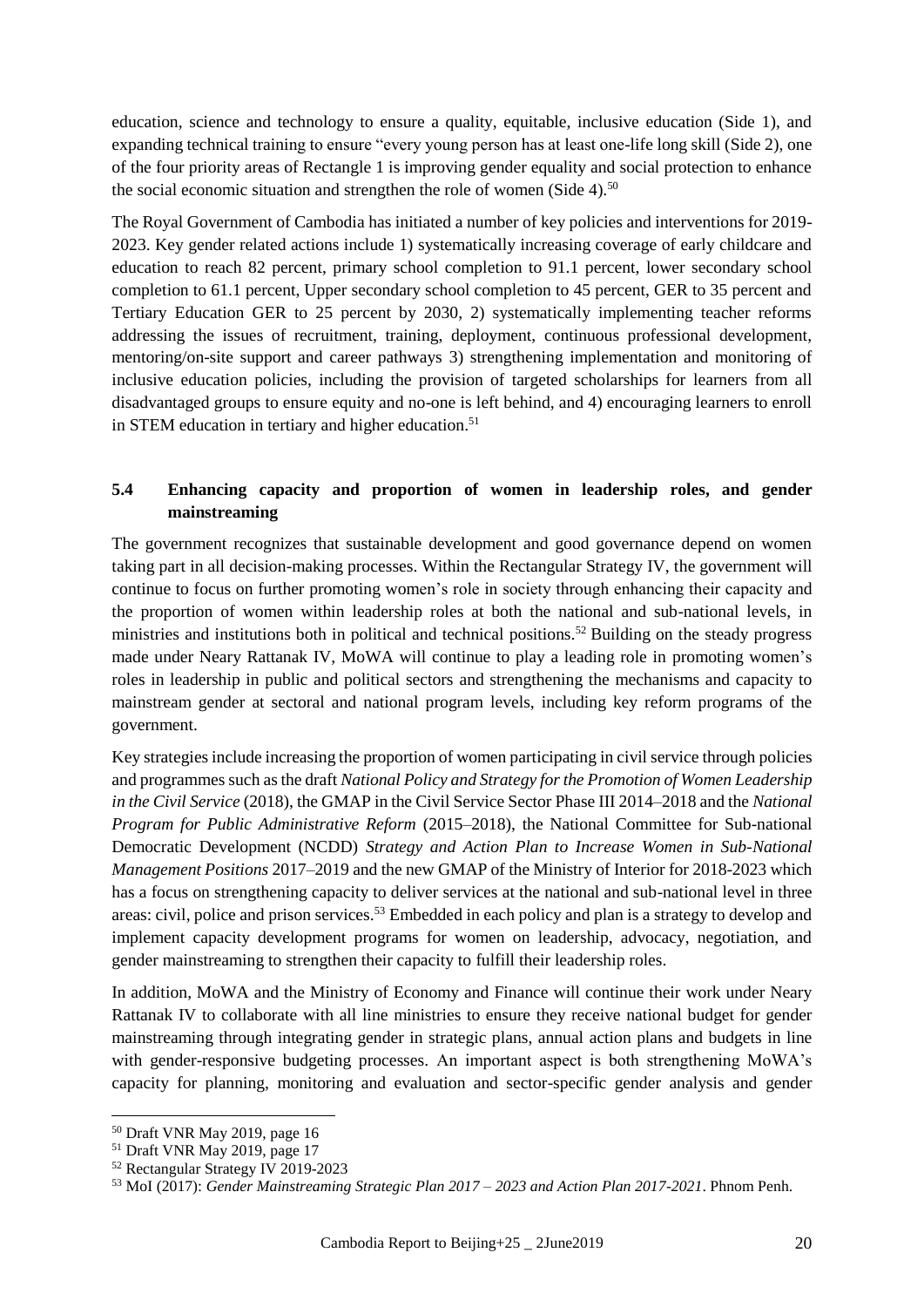mainstreaming as well as strengthening the GMAGs' capacity to integrate gender equality into line ministries' policies, plans and budgets.<sup>54</sup>

#### **5.5 Gender responsive social protection, including access to sexual and reproductive health care**

The Royal Government has developed and implemented a comprehensive Social Protection Policy Framework 2016-2025, in response to national development priorities and including restructuring of the management institutions. Specifically, the government is implementing the food reserve program, school feeding program, and a scholarship program for poor students with 60 percent for girls, as well as cash support for pregnant women and children of poor families as part of the social assistance program. In addition, the government has put in place (rolled out) the health equity fund, expanded the national social security on health care and occupational risks for workers and employees under the Labour Law, rolled out a health insurance scheme for civil servants, retirees and veterans and established the Persons with Disabilities Foundation.<sup>55</sup>

The government has identified three key policy developments within the Rectangular Strategy IV, Rectangle 1 centered on human resource development. The first, the National Social Protection Policy Framework 2016-2030, aims to ensure income security and reduce economic and financial vulnerability of its citizens, especially the poor, vulnerable groups, including women and children. The second is healthcare and specifically access to affordable healthcare. The Cambodian Health Equity Fund is providing access to free health care to the extremely poor, about one-fifth of the population, identified through the ID poor classification system. The aim is to reduce household poverty as a result of medical costs through providing free health care support, especially poor women and children. The third is the implementation of the updated National Ageing Policy 2017-2030 in recognition of the changing demographics and rising proportion of older people, to ensure that older persons can fully participate with freedom and dignity in family, community, economic, social, religious and political activities. One of the three fundamental concepts of the policy is to ensure gender equality by focusing more on women who form the majority of the older population and are more vulnerable than their male contemporaries.<sup>56</sup>

# **Section Two: Progress Across the 12 Critical Areas of Concern**

## **I. Inclusive Development, Shared Prosperity and Decent Work**

*Critical Areas of Concern: A) Women and poverty, F) Women and the Economy, I) Human Rights of Women and L) The girl child*

## **6. What actions have been taken in the last five years to advance gender equality in relation to women's role in paid work and employment?**

**6.1 Strengthened/enforced laws and workplace policies and practices that prohibit discrimination in the recruitment, retention and promotion of women in the public and private sectors, and equal pay legislation**

<sup>54</sup> Neary Rattanak IV 2014-2018

<sup>55</sup> Rectangular Strategy Phase IV 2019-2023, page 25

<sup>56</sup> Draft VNR May 2019, page 12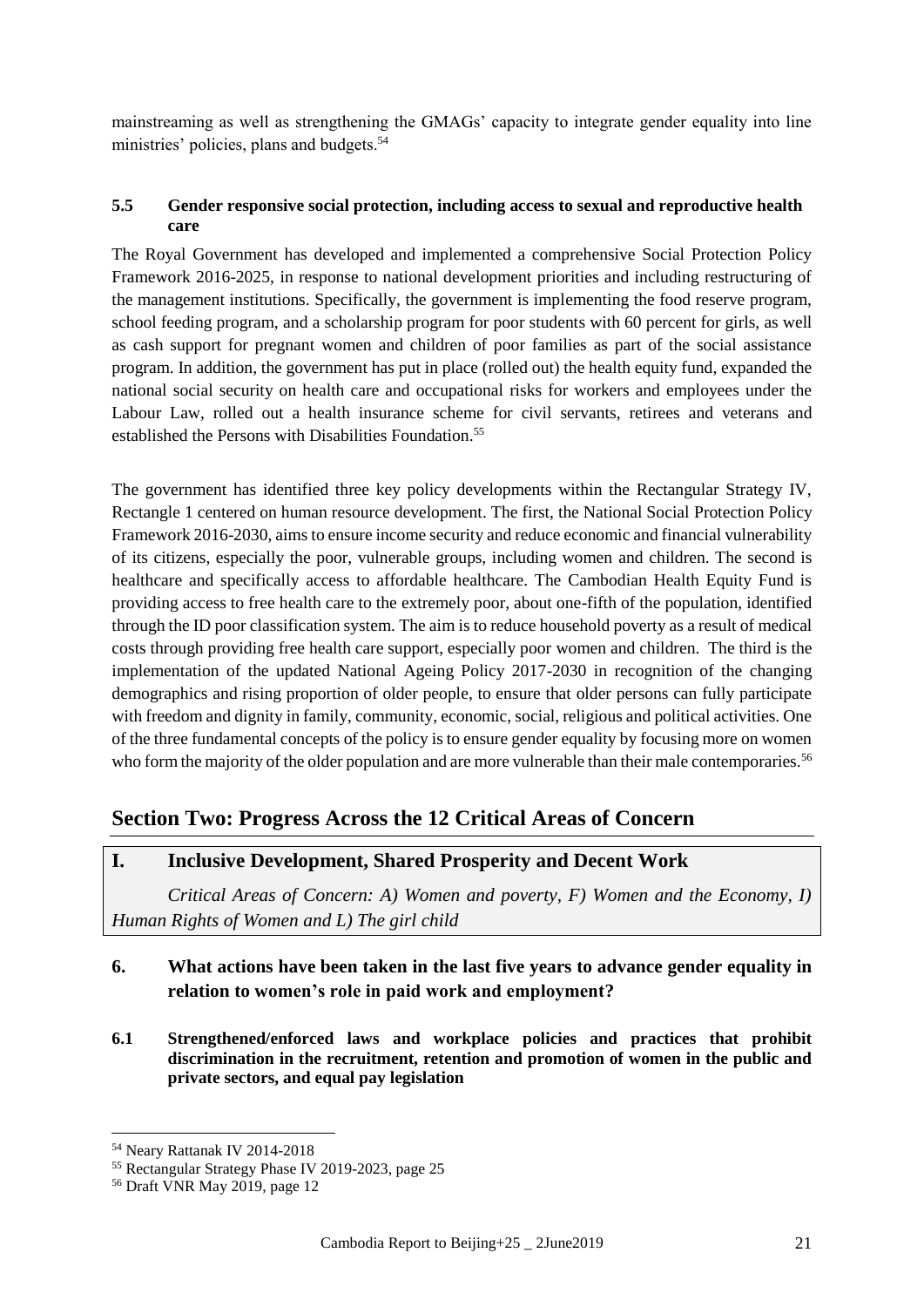The Ministry of Civil Service (MCS) has issued guidelines for a 20 to 50 percent quota for women in the annual recruitment of staff to work in public institutions and has set a target of 42 percent women civil servants and 25 to 30 percent of women in decision-making positions by 2022. The proportion of women in the civil service increased to 41 percent in 2017, up from 38 percent in 2014 and the proportion of women in decision-making positions in the civil service increased to 24 percent in 2018, up from 20 percent in 2014.

Another relevant regulation is the MCS Guideline 2202 *on procedures of appointment, movement, and termination of sub-national civil servants*, in which: (i) all appointments must consider and prioritize female or disabled civil servants; (ii) at least 2 candidates must be evaluated for each vacant position; and (iii) the Board of Governors is to reach a consensus on the selection of the most suitable candidates.<sup>57</sup>

The Constitution (Article 46) recognizes maternity as a social function and guarantees women's rights to leave and benefits, as outlined by measures to protect women's maternity rights defined in the 1997 Labour Law. These rights include leave entitlements (90 days), wages (half pay) and perquisites, additional one hour per day for breastfeeding, and restrictions on heavy labor following return to work.<sup>58</sup> Female public service officials are entitled to three-month maternity leave with full pay, and those with children under 1 year of age are entitled to leave work one hour early with full pay.<sup>59</sup>

#### **6.2 Introduced / strengthened gender-responsive active labour market policies**

The National Employment Policy 2015–2025 provides a framework to improve the livelihoods and dignity of people, promote social harmonization, create decent job opportunities, increase work productivity, and enhance skill and human resource development. Key measures include assessing the employment needs of both men and women at the sectoral and sub-sectoral levels, promoting employment through enterprise development, and transforming informal sector businesses into more formal businesses.

The government is providing employment services at the national and sub-national levels through the National Employment Agency (NEA), technical and vocational training programs, and registered private recruitment agencies. In 2016, 116,583 women (55.03% of the total) were provided jobs through the NEA while more than 1.15 million Cambodians were provided with employment services to work overseas.

The National Policy on Technical and Vocational Education and Training (2017-2025) was launched in October 2017. From 2014–2016, the MoLVT conducted training courses regarding industrial, technical, handicraft, services, tourism and agricultural skills for 43,195 people and provided career and job services to 99,708 people, including  $66,508$  females.<sup>60</sup>

#### **6.3 Improved financial inclusion and access to credit, including for self-employed women**

The Ministry of Rural Development (MRD) established the *National Action Plan and Provincial Action Plan for the Rural Development Sector* (2014–2018), which incorporated key elements of the MRD GMAP 2012–2016. The plan aims to eliminate gender inequality, reduce poverty and improve the living conditions and livelihoods of women in rural areas.

<sup>57</sup> MoWA (2018): Final CGA 2018, Women in Public Service and Leadership

<sup>58</sup> Articles 182–184, 1997 Labour Law.

<sup>59</sup> CEDAW/C/KHM/6, paragraph 197

<sup>60</sup> CEDAW/C/KHM/6, paragraph 239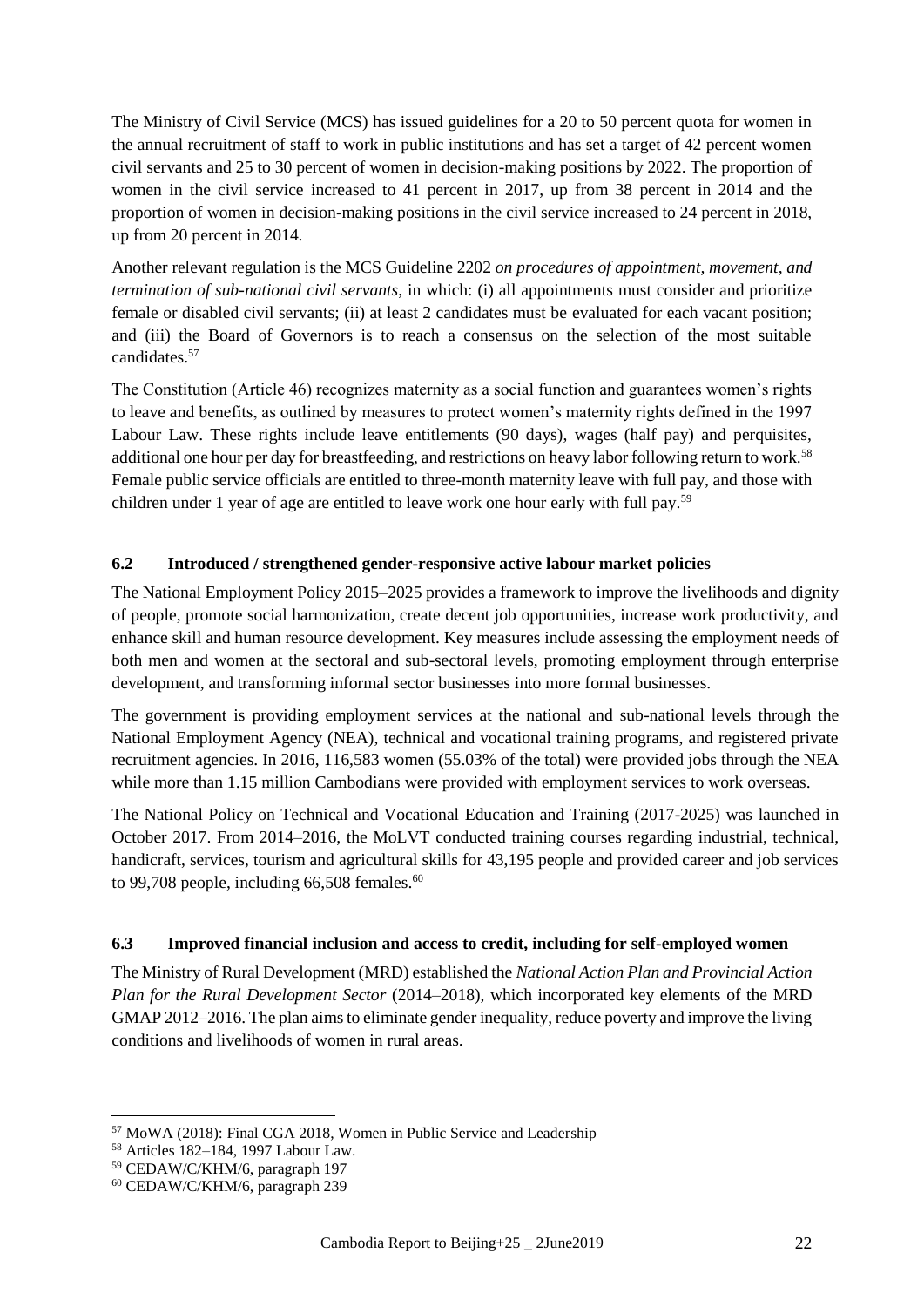The greatest outreach of financial services in rural areas is through Micro-Finance Institutions (MFIs), with 68 MFIs registered with the National Bank and NGOs providing credit and loans. In 2017, these institutions provided over 3.99 billion USD in loans, an increase from 2.95 billion USD in loans in 2015. According to the Cambodia Microfinance Association, more than 70 percent of loans were provided to women, who now have as much access as men to financial services from both commercial and MFIs.<sup>61</sup>

The MRD has expanded a micro-credit scheme with low interest rates to enable people in rural areas, especially women, to obtain loans for small businesses and agriculture activities. In 2017, the credit scheme released capital totaling 1.31 million USD to 6,035 clients (4,989 women or 82.7 percent) in 15 provinces.<sup>62</sup> Women run 65 percent of all enterprises, yet men's businesses are bigger than women's enterprises on average. Therefore, women are engaging in less profitable businesses than men, and access to financial and business development services are crucial to the growth of women's enterprises.<sup>63</sup>

From 2013–2017, the MRD conducted trainings with rural communities on the roles of Village Development Committees (VDCs) and community development activities for 880 VDCs in 6,160 villages with 30,806 villagers, including 9,104 women (29.6 percent). Vocational training programs provided skills training and services, such as business information to support women's rural entrepreneurs, job creation, animal raising, food processing, agricultural education and technology transfer. From 2015–2017, a total of 9,270 people have participated in trainings, including  $4,481$  women  $(48$  percent).<sup>64</sup>

#### **6.4 Strengthened land rights and tenure security, including community land titles**

In 2015, the RGC introduced the *Land Policy* "*White Paper*" in response to socio-economic development and land reform. The "*White Paper*" (Points 5 and 7) includes key guidelines and activities for achieving gender equality in the land sector and equity between men and women in the land registration process. In addition, the aim is to increase women's involvement in decision-making, monitoring, implementation and initiatives in the land sector.

The RGC has made significant progress to providing land titles to women, widows and indigenous women in line with national policies and plans. From 2013 to 2017, a total of 4,620,653 land titles were granted, equal to 66 percent of the projected 7 million titles to be issued by 2030. In 2017, 42,278 (20.65 percent) out of 204,684 land titles were provided to women, and 6,442 land tittles (3.15 percent) were provided to widows. Recently, the RGC granted 2,167 temporary occupancy titles, in principle, to community people residing in informal settlements on state private land in some areas in Phnom Penh.<sup>65</sup> By 2018, the Ministry of Land Management Urban Planning and Construction (MLMUPC) had issued 24 community land titles to indigenous people, which are especially important in support of indigenous women's livelihoods and traditional life styles. However, the community land titling process is slow and complex and further analysis of indigenous women's experiences is needed in policy and planning processes.

<sup>61</sup> CEDAW/C/KHM/6, paragraph 149

<sup>62</sup> Ibid, paragraph 151

<sup>63</sup> UNGA Report on Rural Women, CNCW 2017, page 3.

<sup>64</sup> CEDAW/C/KHM/6, paragraph 152

 $65$  Ibid, paragraphs 167, 169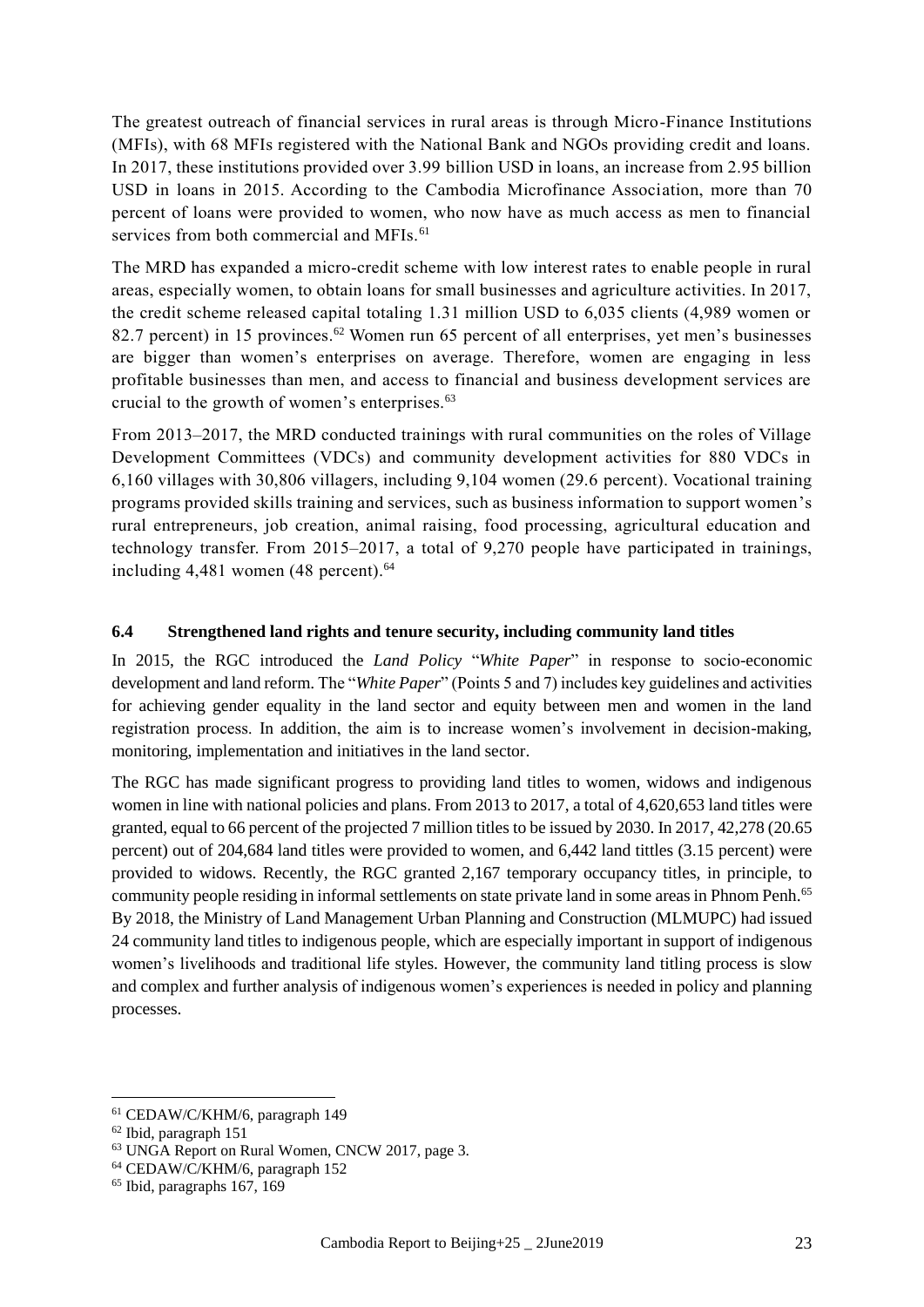The MLMUPC achieved its target of 70 percent of land registration by 2018 and expects to reach 100 percent by the year 2030.<sup>66</sup> Of the total agricultural land (3,359,000 hectares) in Cambodia, 12.4 percent (418,000 hectares) was owned by women-headed households in 2016, slightly less than in 2009 (13.2 percent).<sup>67</sup>

# **7. What actions have been taken in the last five years to recognize, reduce and/or redistribute unpaid care and domestic work and promote work-family conciliation?**

## **7.1 Expanded childcare services**

The Early Childhood Education program objective is to expand early childhood services for children aged from 0 to under 6 years old, especially for children from poor families, ethnic minorities and children with disabilities, with priority given for community and home-based schools. The number of pre-schools for children aged 3-5 has increased to 4,014 in 2016/17 up from 2,813 in 2012/13, with 88 percent of the pre-schools located in rural areas. Enrollment increased by 48.5 percent to 190,148 students in 2016/17, with 49.9 percent of girls, up from 128,257 students in 2012/13.<sup>68</sup>

There has been steady progress in access to Early Childhood Education services with 64.1 percent of five-year-olds attending pre-schools in the 2015/16 school year, an increase from 56.5 percent in the 2012/13 school year. The Early Childhood Care and Development (ECCD) Policy, the National ECCD Action Plan, the ECCD National Committee, a Prakas for managing private preschools, and a Prakas for recognition of ECCD national core trainers and sub-national core trainer have laid the foundation for quality expansion of ECE.<sup>69</sup>

#### **7.2 Promoting decent work for paid care workers, including migrant workers**

In 2015, the MoLVT, with support from UN Women and ILO, conducted two sessions to raise awareness on the ILO Convention on Domestic Workers (No. 189) and Recommendations No. 201 with 140 participants from different line ministries, enterprises, CSOs and development agencies. In addition, tri-partite consultations were held to develop a roadmap to identify priority actions towards implementing the Convention. In April 2018, the MoLVT issued Prakas No. 235 on Working Conditions for Domestic Workers in Cambodia. The Prakas defines what constitutes domestic work, and includes a description of tasks and responsibilities, the minimum age (18 years and 15 years for light duties), requires written contracts, days off and paid public holidays as per the Labour Law. Employers are required to register their domestic worker with the NSSF.<sup>70</sup>

In 2015, the MoLVT held two workshops (140 participants) to promote awareness on the International Convention on the Protection of the Rights of All Migrant Workers and Members of their Families. The RGC has issued Sub-Decree No. 190 on The *Management of Sending Cambodian Workers Abroad through Private Recruitment Agencies*, and its related *Prakas* and legal regulations, and has secured bilateral agreements on labour migration with other countries.<sup>71</sup>

<sup>66</sup> MLMUPC Statistics

<sup>67</sup> CSES 2016, pages 20-21; CSES 2104, page 25; CEDAW/C/KHM/6, paragraph 129

<sup>68</sup> MoEYS ESP 2014-2018; MoEYS EMIS 2016-17

<sup>69</sup> ESP 2014–2018.

<sup>70</sup> MoLVT Prakas No. 235, 29 April 2018

<sup>71</sup> CEDAW/C/KHM/6, paragraph 131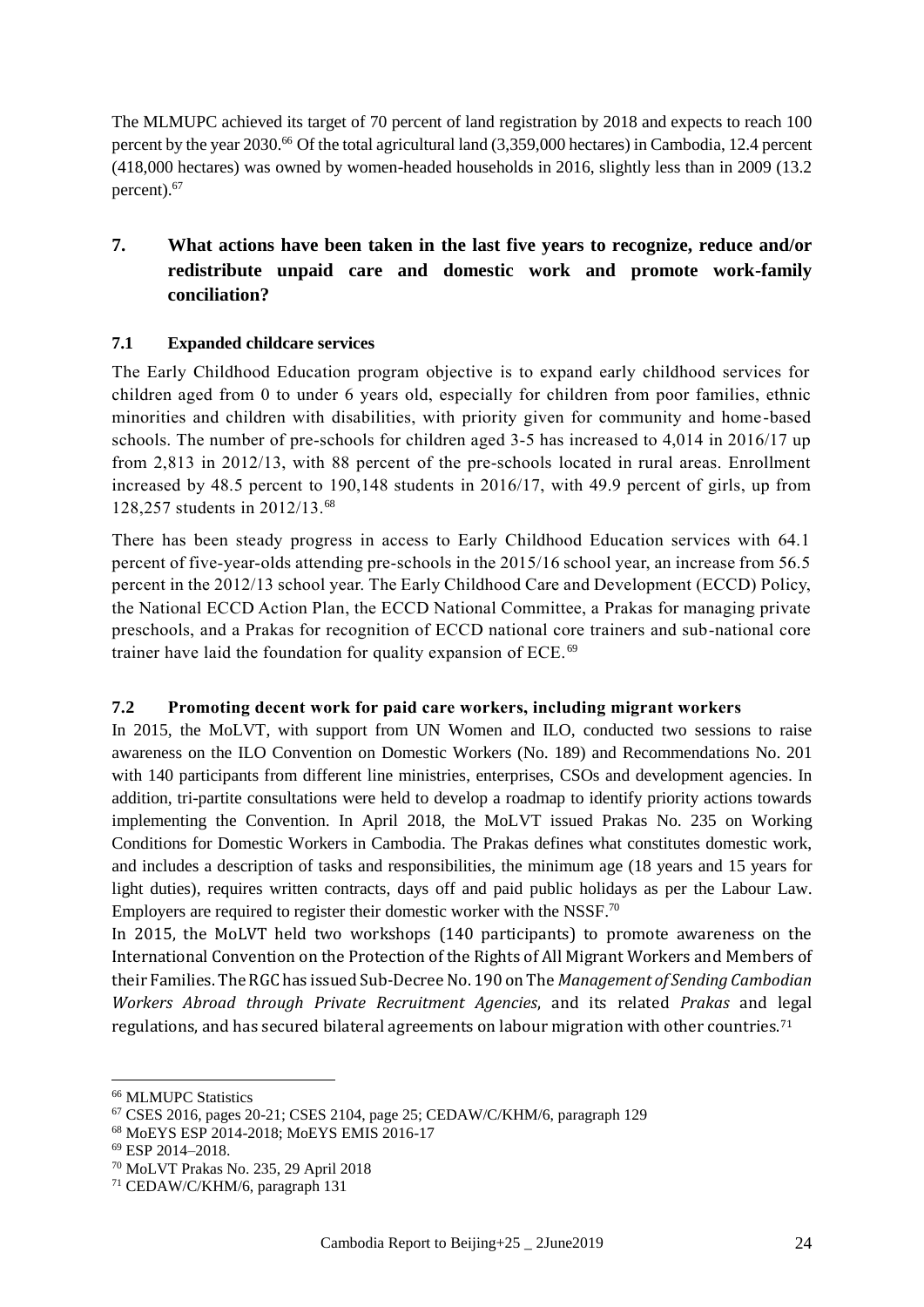#### **7.3 Invested in time and labor-saving infrastructure to reduce the burden of unpaid care and domestic work on women**

The MRD has made important progress in promoting access to improved water supply and sanitation in rural areas in line with NSDP and CMDG targets. The percentage of rural population with access to improved water supply increased from 44.2 percent in 2013 to 53 percent in 2015 to 58.3 percent in 2017. Access to improved sanitation reached 70.9 percent in 2017, up from 56 percent in 2015 and 37.5 percent in 2013.<sup>72</sup> A National Strategic Plan for Rural Water Supply Sanitation and Hygiene 2014–2025 was approved in January 2014. In 2016, a National Action Plan for Phase 1 (NAP) was created, and each province created their own Provincial Action Plan, with support from the World Bank, UNICEF and Plan International.

MRD has made important progress in rehabilitating rural roads at the provincial, district, commune and village level. The number of rural roads registered under MRD totals 45,241 kilometers. Improvements in rural road infrastructure have made travel easier for everyone, and women have better access to health centers, schools, markets and employment opportunities, thereby contributing to overall poverty reduction efforts in rural areas.

The NCDD aims to expand the participation of women at the sub-national levels. In 2015–2106, public services were moved closer to local communities via 24 One-Window Service Offices that provide a number of administrative services in 13 sectors. Women have benefited directly from these services. In 2016, One-Window Service Offices in the target areas provided a total of 609,638 administrative services such as small business registration, motorcycle registration, land registration, construction licenses and notary services.

The 2013 *Agriculture Census* found that women's organizations were the most numerous out of all local interest groups, with 34 percent of villages reporting such organizations. As of 2016, 857 Agriculture Cooperatives with 87,986 members (60.4 percent women) were registered, and women are serving in the executive committees. By 2017, the number of women village veterinarians was 963 (out of 12,510 people) and they play an important role in improving the community's skills in animal rearing and care as well as in producing animal waste for biogas. As a result, 26,450 biogases were established and about 30 percent of all users were women. The total number of biogas beneficiaries was  $145,400$  people (48 percent women).<sup>73</sup> For many rural women, switching to biogas has not only saved them money, but has freed them from collecting firewood and doing domestic chores are much faster, enabling them to have more free time for income-generating activities and participating in community activities.<sup>74</sup>

# **8. Has your country introduced austerity/fiscal consolidation measures in the past five years?**

*No/ Not Applicable*

<sup>72</sup> CEDAW/C/KHM/6, paragraphs 153-155, CSES 2014, 2015, 2017

<sup>73</sup> CEDAW/C/KHM/6, paragraph 262

<sup>74</sup> [https://www.unenvironment.org/news-and-stories/story/cambodia-finding-solutions-climate-change](https://www.unenvironment.org/news-and-stories/story/cambodia-finding-solutions-climate-change-empowering-women)[empowering-women](https://www.unenvironment.org/news-and-stories/story/cambodia-finding-solutions-climate-change-empowering-women)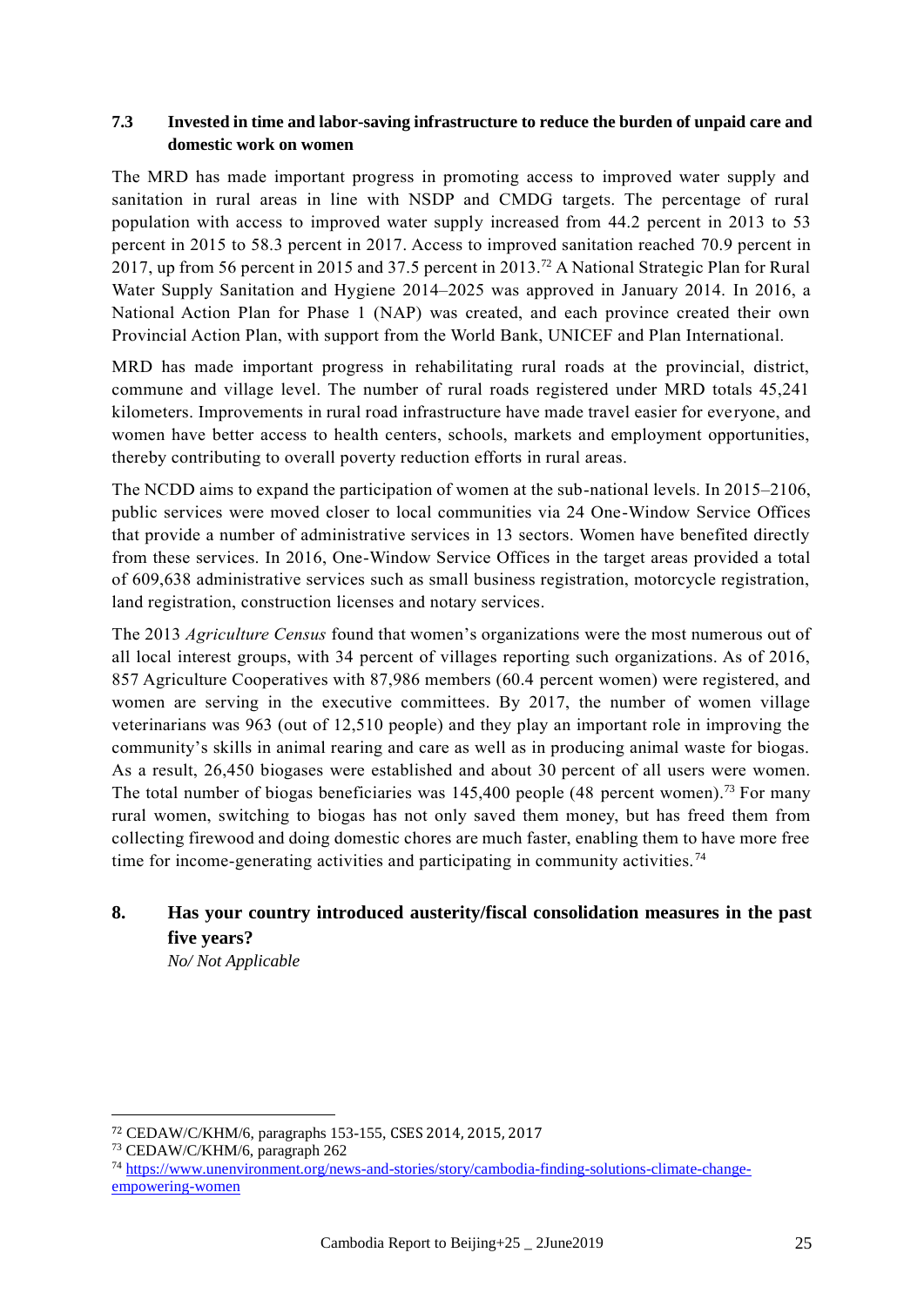## **II. Poverty Eradication, Social Protection and Social Services**

*Critical Areas of Concern: A) Women and poverty, B) Education and Training of Women C) Women and Health, I) Human Rights of Women and L) The girl child*

## **9. What actions have been taken in the last 5 years to reduce poverty among women and girls?**

#### **9.1 Supported women's entrepreneurship and business development activities**

In 2013, MoWA developed the *MDG Acceleration Framework Cambodia Action Plan*, which stressed the role of gender equality in contributing to other MDGs and highlighted three areas to address women's economic empowerment. The three areas included jobs training for women, support for women's micro and small enterprises, and rural livelihoods. The first *Operational Strategy for Women's Economic Empowerment* (2014-2018) builds on the *MDG Acceleration Framework Cambodia Action Plan* 2013–2015, which prioritizes the enhancement of micro, small and medium enterprises led by women.<sup>75</sup>

At the local level, MoWA has long been committed to reducing poverty and improving women's economic situation through women's entrepreneurship development through the Women Development Centers. Annually, the 14 Women Development Centers (WDCs), in conjunction with the PDWA, have provided vocational skills training, which includes financial literacy, small business enterprise, and sewing/tailoring, for about 3,000 poor women. Many women have since applied their skills towards income-generating activities and obtaining employment at factories.

Additionally, 399 producer and saving groups were formed with 5,629 villagers (4,860 women or 86.3 percent) in 11 provinces to expand the variety of income-generating activities. As part of the WDC vocational training program, 354 women were trained on budget management, savings and loans. These efforts have led to increases in household income and improvements in livelihoods.

Women entrepreneurship advocates play a vital role in contributing to the creation of genderresponsive eco-system for enterprise development as well as in bringing the priorities on women entrepreneurs to policy dialogues, national laws and regulations as well as in the design and implementation of programs. The most prominent women's business advocates are the Cambodian Women Entrepreneurs Association (CWEA) and the Cambodian Women Business Federation (CWBF). They provide an important platform for women entrepreneurs for networking and mentoring as well as for business development and growth. MoWA was instrumental in their establishment, and will continue to collaborate and support their engagement in policy dialogue, capacity building, networking and exchanges, including in the Government-Private Sector Forum, to ensure women entrepreneurs needs and priorities are recognized.<sup>76</sup>

#### **9.2 Strengthened social protection programmes for women and girls**

The National Social Protection Policy Framework 2016–2025 comprises two main pillars of Social Assistance and Social Security and has been developed using a life cycle approach of the social protection system. The Social Assistance foresees interventions for the poor and most vulnerable and includes four components (1) emergency response, 2) human capital development 3) vocational training

<sup>75</sup> CEDAW/C/KHM/6, paragraphs 156-157

<sup>76</sup> MoWA Briefing Paper (2019): Women in MSMEs and Women's Entrepreneurship Development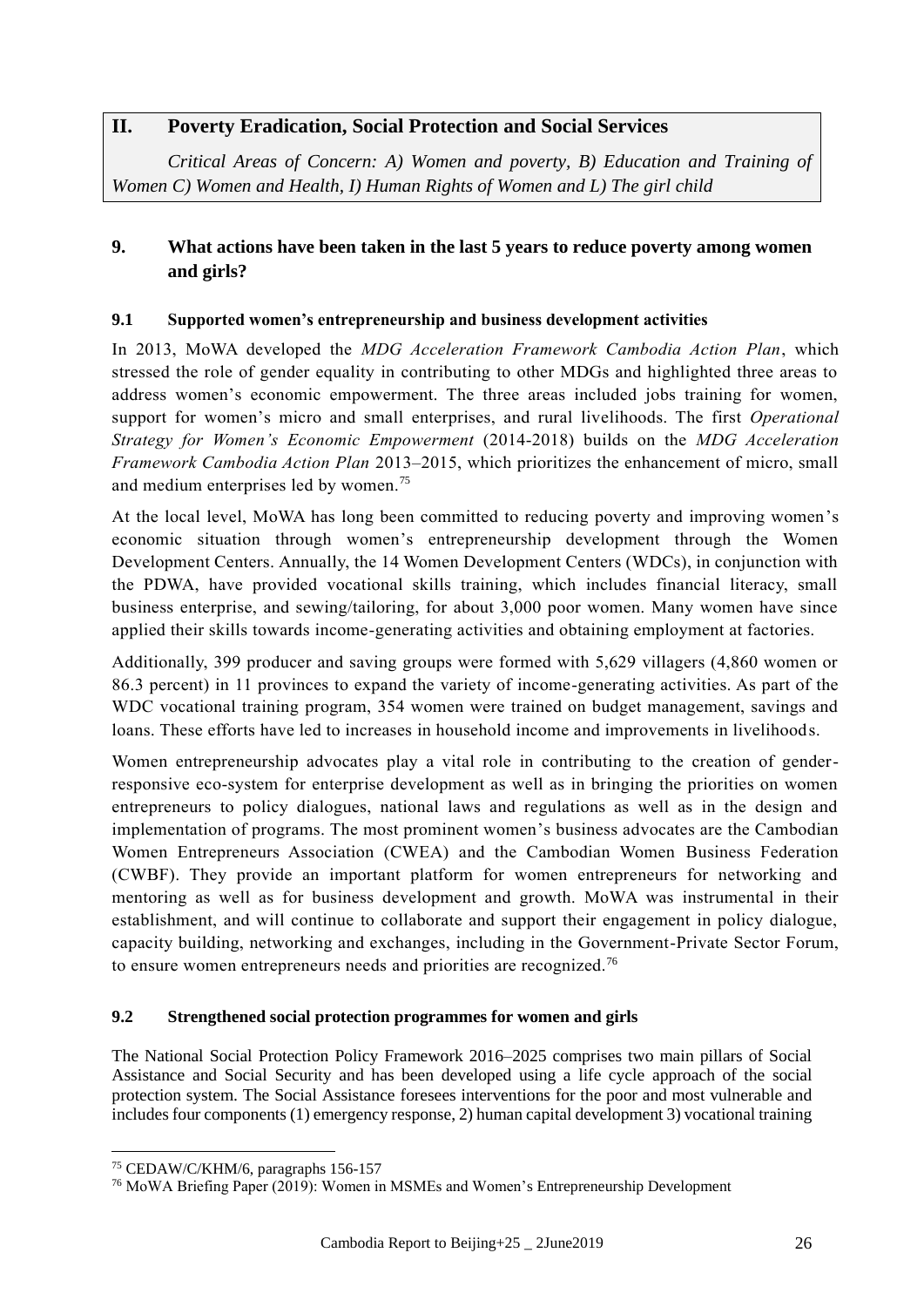and 4) welfare for vulnerable people. The Social Assistance focuses on assisting poor and vulnerable people, including people living close to the poverty line, infants, children, pregnant women, families with food insecurity, people with disabilities and the elderly.

The national budget has increased by 22 percent from 2012 to 2015, and this includes the government contributions to the Health Equity Funds (HEF) as part of the countrywide expansion of HEFs for the poor.<sup>77</sup> In 2016, all public hospitals provided free treatment and counseling as well as special care to the poor through the country-wide expansion of HEFs and by issuing ID Poor cards, a government program for identifying households in need of assistance. A total of 3.8 million people utilized these services, and women are the direct beneficiaries. HEF covers poor women, women with disabilities and older women. The ID Poor program has achieved full coverage in rural areas and the pilot urban ID Poor mechanism incorporates vulnerability criteria for health, disability, education and debt.<sup>78</sup>

Starting from 2019, a special payment of USD 10 will be provided to poor pregnant women for each of the recommended four ANC visits at public health centers as a measure to improve the health of poor pregnant women. In addition, a special payment of USD 10 will be given to mothers (parents) who bring their child for vaccination at public health centers, in line with the recommended vaccination protocols.

The Commune Committees for Women and Children (CCWC) act as an advisory body to the Commune Councils on issues related to women and children, such as maternal and child health, hygiene/sanitation, community pre-school, gender equality and child protection. The CCWC play an important role in advocating, promoting and strengthening health and social services for women at the local level, as well as networking with the district and provincial levels. The CCWCs have a mandate to address gender issues, and are becoming more influential within the Commune Council, however they still lack information on budgeting processes.<sup>79</sup> As such it is important to continue efforts to strengthen the capacity of female commune council members for understanding and navigating the budgetary processes, particularly in reporting back on final priorities for funding and seeking further feedback.<sup>80</sup>

#### **9.3 Strengthened low-cost legal services for women living in poverty**

The national budget allocated by the Ministry of Justice to the Bar Association of the Kingdom of Cambodia for the provision of lawyers and legal services for the poor increased from 300 million riels $^{81}$  in 2014 to 400 million riels in 2016, and to 900 million riels for 2018. The number of poor women receiving legal assistance increased from 106 in 2014 to 233 in 2016.

Since 2012, the RGC has allocated a budget of 200 million riels per year to the Cambodian National Council for Women (CNCW) to support access to legal services for female victims of all forms of violence. This budget increased to 500 million riels in 2018. This budget is provided to the JPOs of the Provincial Departments of Women's Affairs (PDWA) who are responsible for the implementation. From 2012–2017, the JPOs assisted 283 female survivors of violence to access legal services through the CNCW budget package. In addition, some non-governmental legal aid organizations provide pro-bono services for GBV survivors.<sup>82</sup>

<sup>77</sup> CEDAW/C/KHM/6, paragraphs 156-157

<sup>78</sup> NSDP 2014–2018 MTR 2016, page 72.

<sup>79</sup> USAID (2016): *Cambodia Gender Assessment.* Phnom Penh.

<sup>80</sup> MoWA (2018): Final 2018 CGA Women in Public Service and Leadership

 $81\,4000\$  Riels = 1 USD.

<sup>82</sup> CEDAW/C/KHM/6, paragraphs 26 and 27 updated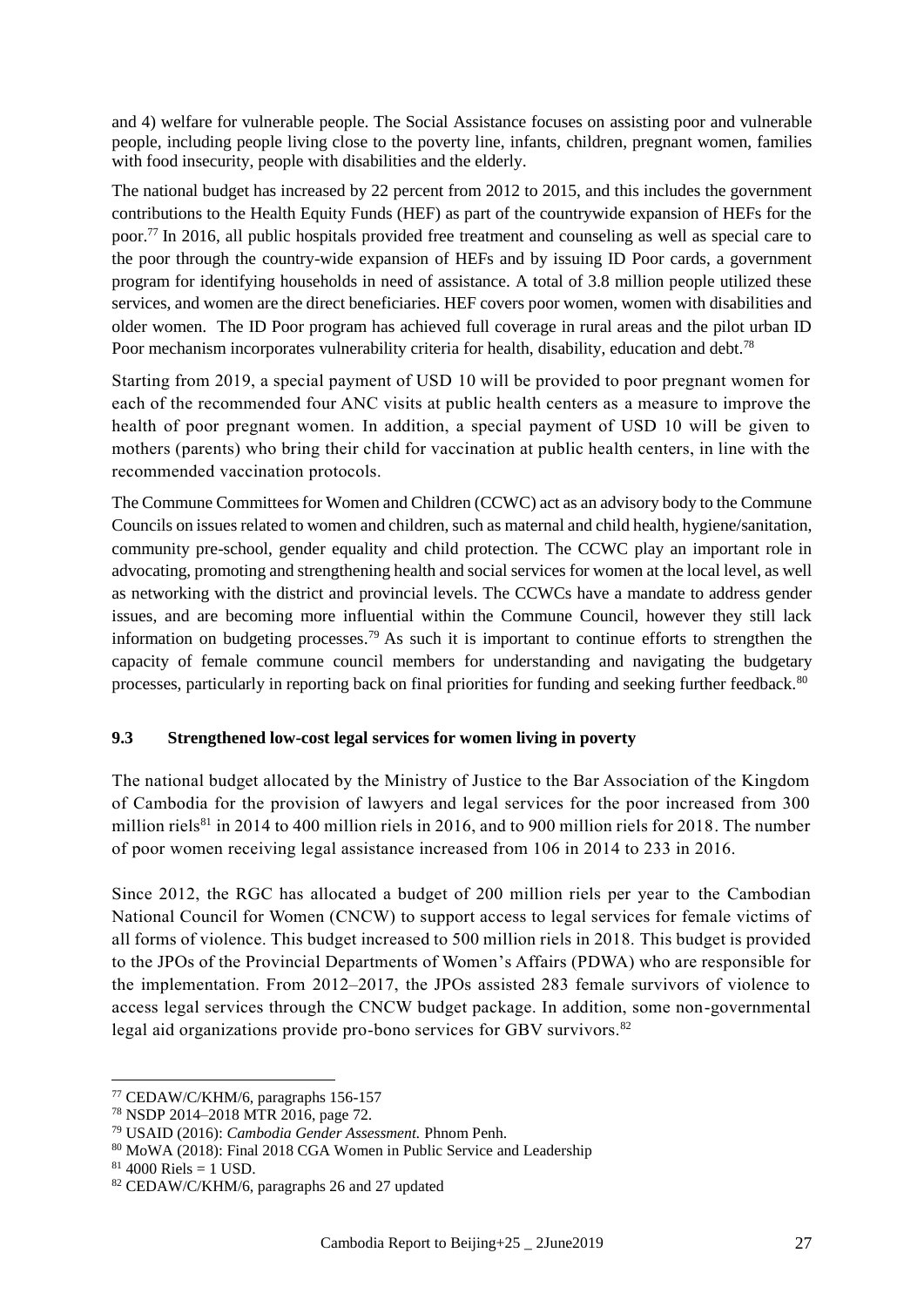## **10. What actions have been taken in the last 5 years to improve access to social protection for women and girls?**

#### **10.1 Reformed social protection schemes to strengthen women's access and benefit levels**

Under the 2002 *Law on Social Security Schemes*, the National Social Security Fund (NSSF) was established in 2007, and the accident insurance scheme was rolled out in 2008, followed by the healthcare incentive scheme in 2016. From 2008–2017, the NSSF registered 9,318 enterprises under the accident insurance scheme covering 1,175,027 employees (820,987 women) and has provided benefits to 170,641 employees (127,309 women) who have had work-related accidents. From 2016 to 2017, 906,461 employees (750,246 women) have been registered under the health incentive scheme, and 312,682 members (250,146 women) have used the healthcare services provided by healthcare service providers registered with the NSSF.<sup>83</sup>

In 2019, total number of people covered under the NSSF increased to over 2 million (1.3 million women or 63.73 percent), including 1.72 million garment factory workers (about 1.2 million women), over 200,000 civil servants (about 84,000 women), approximately 560,000 retired civil servants and veterans (about 14,000 women) and about 56,000 poor disadvantaged youth (about 3,000 young women and girls). $84$ 

In 2017, the NSSF scheme was extended to those working in the informal economic sector, benefiting women especially, as a higher percentage of women (52 percent) than men (38 percent) are selfemployed/own account workers. The *Prakas* reduced the registration threshold for the NSSF schemes from enterprises with at least eight employees to one employee.<sup>85</sup> By the end of 2018, nearly 23,100 informal enterprises registered with the NSSF covering at least 124,900 informal economy workers. This directly benefits women workers and employers in small and microenterprises as 51 percent employ only one person, and 96 percent engage four or fewer persons.<sup>86</sup>

Through partnership agreements with development partners, pilot projects have been implemented by providing financial support to pregnant women and children to improve their health and nutritional status. Female civil servants are entitled to 90 days of maternity leave with full pay and a special payment of USD 200 for each newborn child. Women working in garment factories are also entitled to 90 days of maternity leave with 120 percent of their salary,<sup>87</sup> and a special payment of USD 100 for each newborn, USD 200 for twins and USD 300 for triplets. In 2018, the government provided USD 7 million dollars to over 65,000 female garment workers who gave birth and expects to give over USD 10 million per year to female garment workers who give birth.<sup>88</sup>

## **11. What actions have been taken in the last 5 years to improve health outcomes for women and girls?**

<sup>83</sup> CEDAW/C/KHM/6, paragraph 241

<sup>84</sup> MoWA fact sheet 2019

<sup>85</sup> Khmer Times, Nov. 7, 2017

<sup>86</sup> ADB (2014): Cambodia: Country poverty analysis 2014, Asian Development Bank, [https://www.adb.org/sites/default/files/institutional-document/151706/cambodia-country-poverty-analysis-](https://www.adb.org/sites/default/files/institutional-document/151706/cambodia-country-poverty-analysis-2014.pdf)[2014.pdf](https://www.adb.org/sites/default/files/institutional-document/151706/cambodia-country-poverty-analysis-2014.pdf)

 $\frac{1}{87,50\%}$  by employers as per the labor law; 70% under the NSSF

<sup>88</sup> Khmer Times, March 11, 2019 reference NSSF report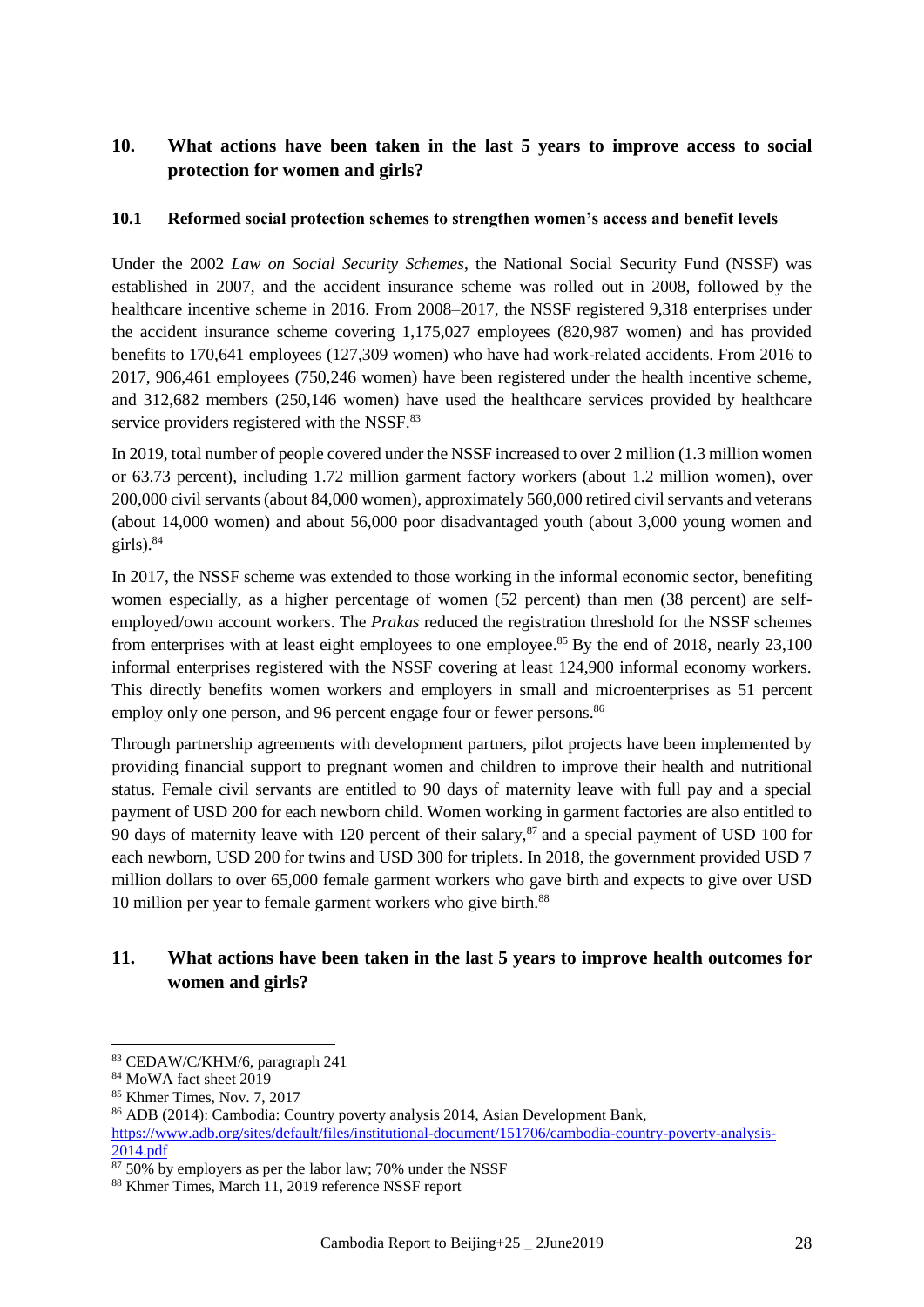#### **11.1 Promoted women's access to health services through expansion of universal health coverage or public health services**

The *Health Sector Strategic Plan* 2016–2020 health policy goal is "to improve health outcomes and increase financial risk protection across the population" and is supported by four health development goals 1) Improving sexual, reproductive, women's and children's health, 2) Reducing morbidity and mortality from communicable diseases, 3) Reducing morbidity and mortality from non-communicable disease, and 4) ensuring equitable access to quality health services. Strategic interventions had been identified around seven areas including 1) health service delivery, 2) health system financing 3) health workforce development 4) essential support systems, 5) basic infrastructure development 6) health information system and 7) health system governance.

Cambodia has committed to provide universal health care by 2025. The Health Equity and Quality Improvement Project (H-EQIP) 2016 – 2021 aims to improve access to quality health services for targeted population groups with protection against impoverishment due to health service costs. This is through three main components including 1. Strengthening Health Service Delivery (through Service Delivery Grants) 2. Improving Financial Protection and Equity (through the Health Equity Fund 3. Ensuring Sustainable and Responsive Health Systems (Health System Strengthening). A focus of the H-EQIP project is to ensure gender responsiveness in this nation-wide project.<sup>89</sup>

A strategic objective of Neary Rattanak IV is to promote gender equality in the health sector by expanding women's access to information and high quality affordable heath care, including reproductive, sexual and psychological health, food security and nutrition and prevention of communicable and non-communicable diseases<sup>90</sup>. In addition to strengthening capacity to mainstream gender into health related policies and programs, and contributing to promoting public awareness raising on reproductive, sexual and psychological health, food security and nutrition, MoWA updated the National Policy on Women, the Girl Child and HIV/AIDS/STIs in 2015 to reflect changes in the epidemic and policy environment.<sup>91</sup> The updated policy includes 8 policy objectives and measures aimed at reducing HIV-related risks and the impact on women and girls through the National Strategic Plan for the Comprehensive and Multi-Sectoral Response to HIV and AIDS 2015-2020.

#### **11.2 Expanded specific health services for women and girls, including sexual and reproductive health services**

The National Strategy for Reproductive and Sexual Health 2017-2020 was launched in 2017 to ensure comprehensive sexual and reproductive health services are available at all service delivery points.

The public health system has made important strides in ensuring that every health facility in the country has at least one secondary midwife whereas the goal is to have at least two secondary midwives per health facility. The number of registered primary and secondary midwives increased rapidly from 5,066 in 2013 to 7,068 at the end of 2017, of whom 6,391 work in the public health sector across Cambodia.<sup>92</sup> In 2014, the MoH implemented an incentive policy for midwives assisted deliveries at health centers that has contributed to improved health performance.

<sup>89</sup> Word Bank Group and Australian Aid (2018), *H-EQIP: Strengthening the Gender Response: A policy brief of the gender assessment of Cambodia's Health Equity and Quality Improvement Project (H-EQIP),* Phnom Penh. <sup>90</sup> Neary Rattanak IV, page 19

<sup>&</sup>lt;sup>91</sup> MoWA (2015), National Policy on Women, the Girl Child and HIV/AIDS/STIs 2015

<sup>92</sup> MoH data; Phnom Penh Post, 6 May 2019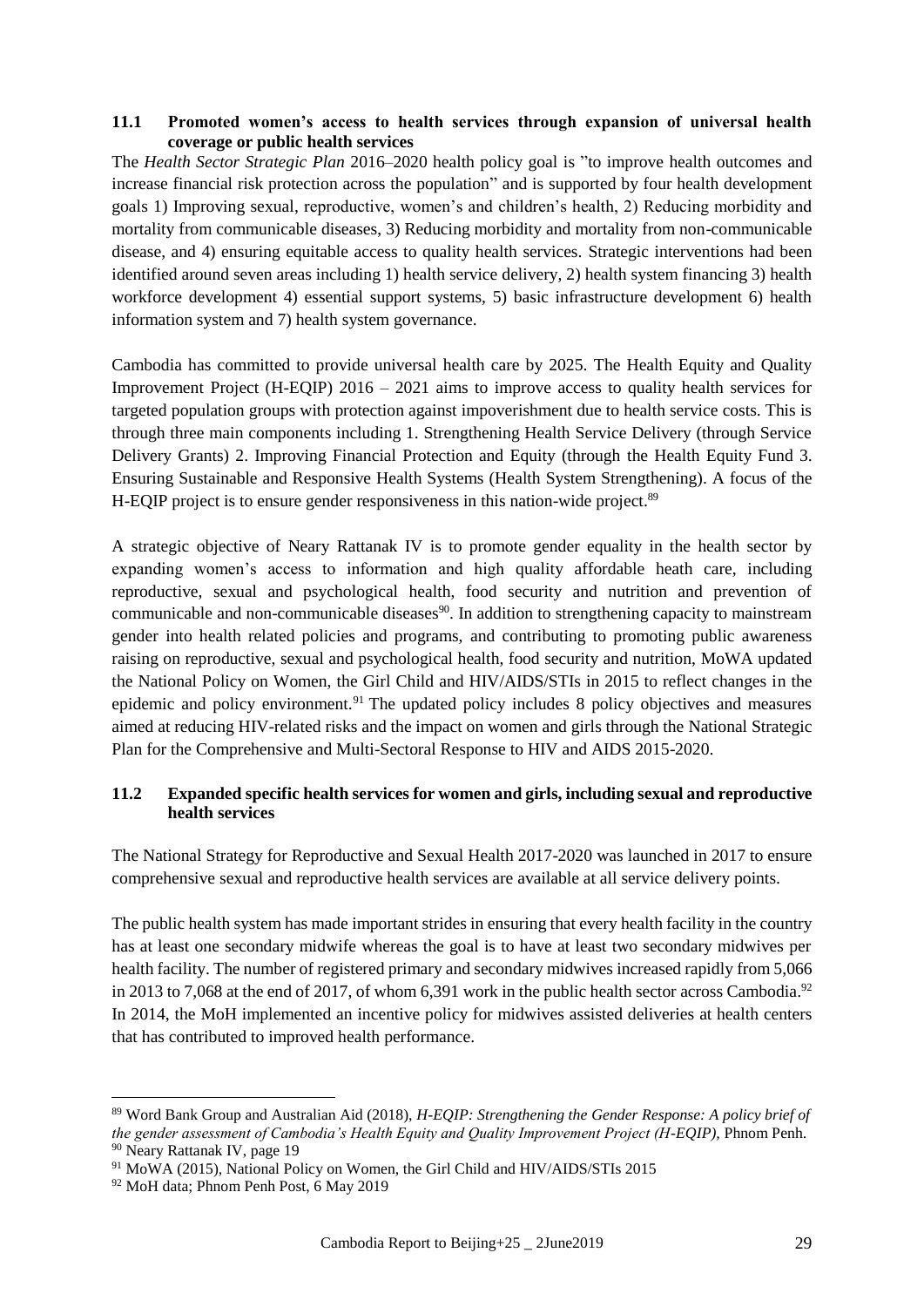The Emergency Obstetric and Newborn Care (EmONC) Improvement Plan 2016-2020 builds on established interventions and programs from the first EMONC Improvement Plan 2010-2015, including the upgrading of health facilities in order to be able to respond to the complications of deliveries. The number of Comprehensive EmONC services in public health facilities across the country increased to 43 in 2018 from 37 in 2015 and only 25 in 2009, while Basic EmONC services increased to 168 in 2018 up from 110 in 2015 and only 19 in 2009. By 2015 Cambodia had exceeded international standards for Comprehensive EmONC coverage but lagged behind in Basic EmONC coverage.<sup>93</sup>

Post-natal care (4 visits for both mother and baby within 42 days) has been reinforced in all public health centers in both urban and rural areas. In 2018, the number of women who received post-natal care was 253,087 or 68.46 percent of all women who delivered at health centers. In addition, the nutrient supplements provided for pregnant women and women post delivery has increased from 2015 to 2018.

| Indicator                                        | 2015 | 2016  | 2017  | 2018   |
|--------------------------------------------------|------|-------|-------|--------|
| Pregnant women received acid folic and iron      | 73%  | 86.5% | 88%   | 79.99% |
| Women received acid folic and iron in post   62% |      | 74.3% | 78.3% | 70%    |
| delivery                                         |      |       |       |        |

Table 3: Nutrient supplements for pregnant women and women post-delivery

*Source: Ministry of Health, Annual Report 2018*

Access to gynecological and obstetrics services has increased and the proportion of pregnant women having at least 2 ANC consultations with skilled health personnel now exceeds 90 percent compared to 25 percent in 2000. The proportion of medically supervised deliveries increased to 89 percent in 2014 from 32 percent in 2000.

All health centers and health posts now are able to provide at least three contraceptive methods, with pills and condoms also provided through community-based distribution in over 50 percent of the primary health care facilities.

#### **11.3 Promotion of family planning services and health promotion campaigns**

The *National Population Policy 2016-2030* includes the recognition that acquiring knowledge on family planning is an important step in gaining access to, and using suitable modern contraceptive methods in a timely and effective manner. Cambodians can access messaging on family planning through a wide variety of sources, most commonly through television and radio, and less so through print media. Over 51 percent of Cambodian women know about family based on information on the television, with a further 38 percent hearing about it on the radio.

Knowledge and uptake of family planning has increased steadily, and is one of the areas where Cambodia has made major gains in the past decade. As of 2014, 99.2 percent of Cambodian women (whether married or not) could name at least one form of family planning. <sup>94</sup> Even amongst rural women from poor households, 98.4 percent could name at least one form of family planning, with this figure rising to 99.5 percent of urban women from the wealthier households.<sup>95</sup>

<sup>93</sup> MoH EmONC Improvement Plan 2016-2020; MoH Annual Report 2018

<sup>94</sup> NIS (2015). CDHS 2014

<sup>95</sup> NIS (MoP) and DGH (MoH) (2015), *Further Analysis of the Cambodian Demographic and Health Surveys: Urban and Rural Disparities in Reproductive and Maternal Health, 2000 – 2014,* Phnom Penh.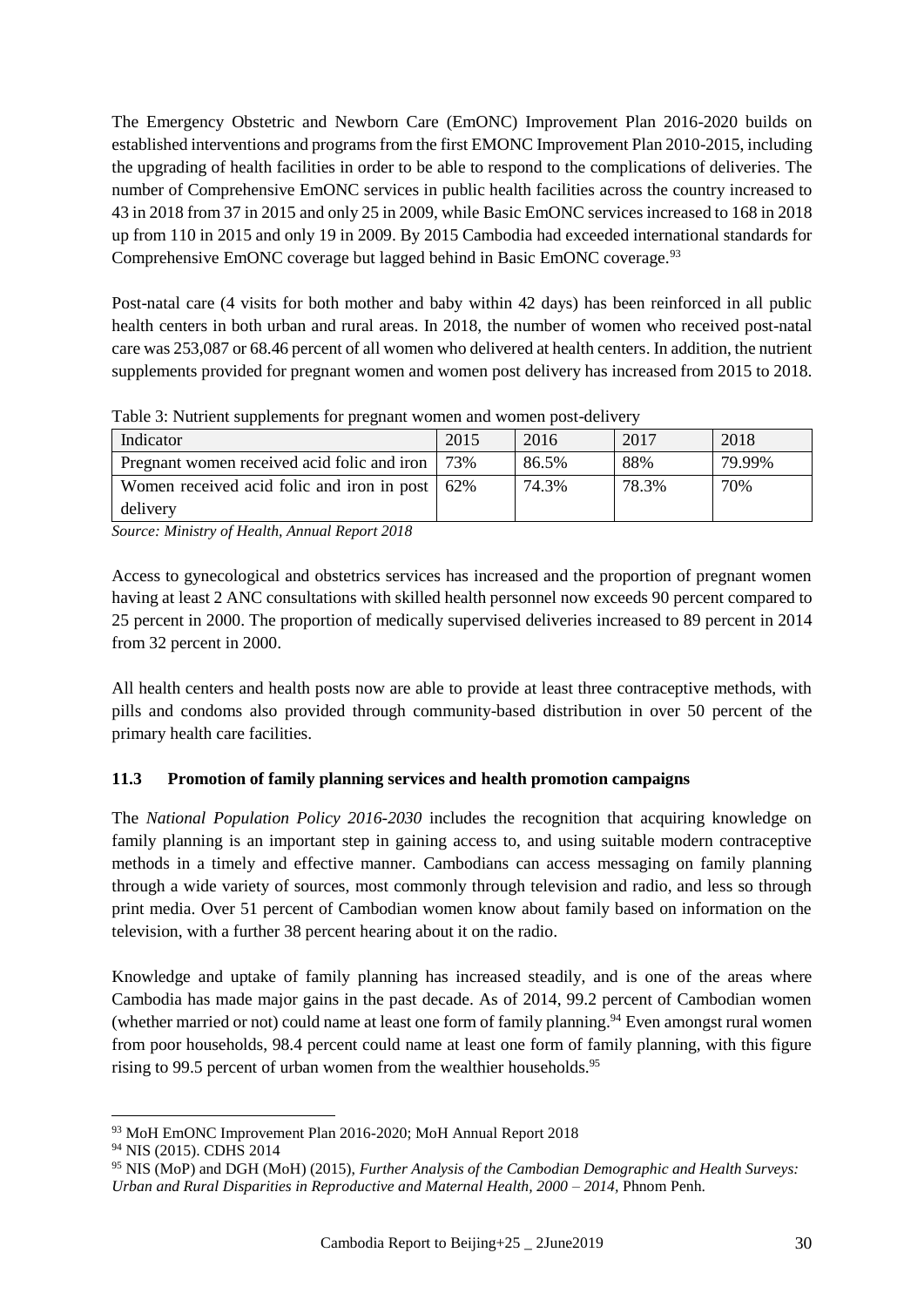Cambodians can access modern family planning methods widely, through both formal and informal sources. In the public sector, sources include national, provincial and district hospitals, health centers and health posts. In the private sector, access is available at hospitals, clinics and pharmacies. Access at informal sources can include shops, community distributors or through friends and family. Cambodian women access modern family planning methods most commonly through public sector sources, at 47 percent.<sup>96</sup> There is quite a lot diversity based on urban versus rural and economic status.

Modern methods of family planning are more common than traditional methods, though the rhythm method is popular amongst the wealthier quintiles. In 2000 only 23.8 percent of married Cambodian women used a method of family planning, and as of 2014, this figure has risen to 56.3 percent. Interestingly, women from rural areas are more likely to use a modern method of family planning (for example condoms, oral contraceptives or intra-uterine devices), regardless of wealth status, at almost 40 percent, compared to urban women at 32.8 percent. Urban women use traditional methods (such as the rhythm, or withdrawal methods) at a higher rate than rural women, (27 percent and 15.8 percent respectively). 97

## **11.4 Need for increased focus on women's nutrition**

The *National Strategy for Food Security and Nutrition 2014–2018* has led to the preparation of the *Fast Track Road Map for Nutrition 2014–2020.* The National Action Plan for Zero Hunger Challenge in Cambodia 2016–2025 was developed to provide a comprehensive road map to achieve SDG 2, and as a basis for ensuring that every person, especially women and children, realize their fundamental right to adequate food.<sup>98</sup>

The proportion of undernourished women in the reproductive age group declined from 19 percent in 2010 to 14 percent 2014. A higher percentage of younger women aged 15-19 years are undernourished compared to women over 30 years of age (27.5 percent vs. 7.2 percent), with little difference between urban and rural areas. The prevalence of overweight and obesity has increased from 11 percent in 2010 to 18 percent in 2014.<sup>99</sup>

## **12. What actions have been taken in the last 5 years to improve education outcomes and skills for women and girls?**

#### **12.1 Mainstreaming gender in education sector plans**

MoEYS has developed a Gender Mainstreaming Strategic Plan 2016-2020, which is aligned with the Education Sector Plan (ESP), refers to the SDGs, Rectangular Strategy, the NSDP, 2013 CEDAW Concluding Observations, and is broadly aligned with Neary Rattanak IV (NR IV) education sector objectives which are to "*promote gender equality in education, particularly the increased access of women and girls in vulnerable groups to education services through awareness raising, social accountability measures, scholarships and other financial assistance; to increase the participation of* 

<sup>96</sup> NIS (2015). CDHS 2014

<sup>97</sup> NIS (MoP), DGH (MoH) (2015), *Further Analysis of the Cambodian Demographic and Health Surveys: Urban and Rural Disparities in Reproductive and Maternal Health, 2000 – 2014,* Phnom Penh.

<sup>98</sup> CEDAW/C/KHM/6, paragraph 248

<sup>99</sup> NIS (2015). CDHS 2014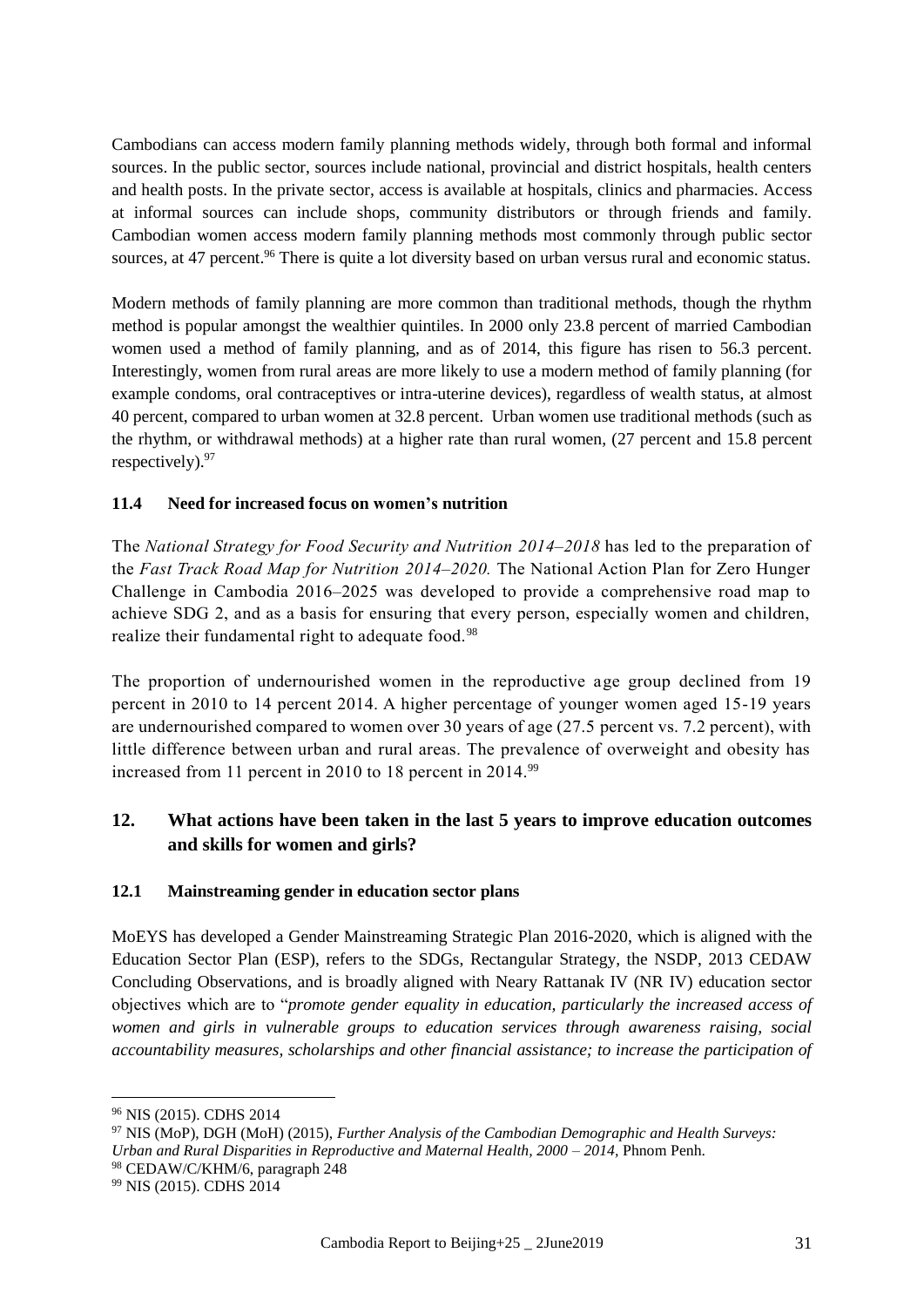*women in all areas of education service delivery and management; and promote gender responsive social attitudes"* 100 *.*

The mid-term review (MTR) of the Education Strategic Plan 2014-2018 was conducted in 2016 and includes updated strategies, actions, indicator targets, and a financial projection until 2020. In recognition that there is almost no bias against girls in basic education, the key measure for promoting women in education have focused on Higher Education and MoEYS staff and faculty.<sup>101</sup>

The ESP MTR notes barriers for girls' education including: long distance from schools to home and incomplete schools in remote and some rural areas; poverty, malnutrition, health problems, sanitation such as clean water, latrines and disability, etc. As a such MoEYS has continued to invest in a) measures to improve access to education for girls, including the strengthening of infrastructure and increase the number of secondary schools, especially in communes as well as flexible learning pathways such as the equivalency programs, b) measures to ensure the retention of female students in schools, especially the continuing of learning from primary to secondary and higher education, c) measures to promote and encourage female students to study science, technology and mathematics such as orientation programs and career counseling to female students in secondary and higher education, d) education about sexual and reproductive rights in schools, gender relationships and sexual commitment with a responsibility to prevent young pregnancy, and e) enhancing the quality of education through teacher training and ensuring that teachers receive adequate allowances.<sup>102</sup>

#### **12.2 Increased access to safe water and sanitation services in schools**

Access to clean water in lower and upper secondary schools for both sanitation and toilet usage has increased; all provinces are estimated at 60 percent or above, except for two provinces (Pursat and Pailin). MoEYS has constructed more latrines and separate toilet facilities for girl students in secondary schools to encourage more regular attendance. Only 11.8 percent of lower and 1.5 percent of upper secondary schools have yet to develop adequate latrine facilities.<sup>103</sup>

#### **12.3 Improved quality of vocational training and life skills programs**

In line with the Policy on Technical Education, MoEYS prepared a master plan on Technical Education development in 2014 and followed up with a technical education curriculum and curriculum standards in 2016 to better serve student and community needs. Proposed revisions to the general secondary education curriculum in 2017/2018 will strengthen links between life skills, vocational training, the labour market and higher education institutes. <sup>104</sup>

In secondary schools, vocational training and life skill programs have been upgraded to better equip female students, including those who may not continue with higher education. In 2015, a

<sup>100</sup> MoWA (2017): *Leading the Way for Gender Equality Program (2017-2019) of Neary Rattanak IV*. Phnom Penh.

<sup>101</sup> MoEYS (2016): *Mid-Term Review Report in 2016 of the Education Strategic Plan 2014-2018 and Projection to 2020.* Phnom Penh.

 $102$  Ibid

<sup>103</sup> CEDAW/C/KHM/6, paragraph 111

<sup>104</sup> Ibid, paragraph 112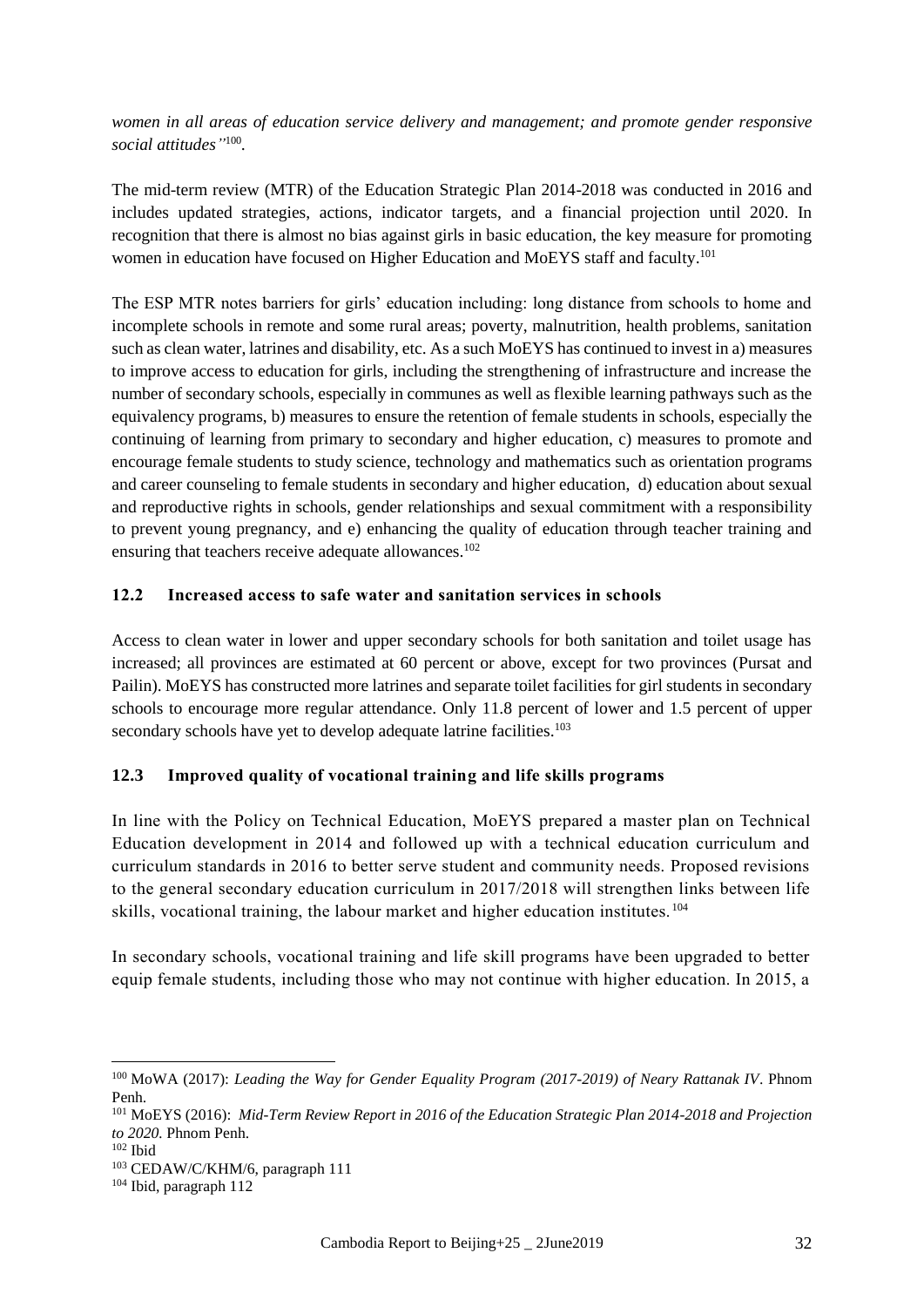mechanism for career counseling for secondary students was introduced, including the training of teachers.<sup>105</sup>

#### **12.4 Institutional efforts to enhance the quality of education by training teachers**

MoEYS has integrated gender into pre-service and in-service teacher training programs at all levels as well as for school management. Gender has been mainstreamed throughout the education system, including for teachers through teacher training programs, with students through the education curriculum, and for leaders and staff in the management and administration sections through professional development activities. MoEYS developed a draft on the teacher training system outlining standards and a conceptual paper on professional career path development for educators. The Phnom Penh and Battambang Regional Teacher Training Centers have been transformed into Institutes of Pedagogy.

As part of professional development, especially for increasing the capacity of female educators, MoEYS has encouraged and trained basic education teachers (in primary and lower secondary schools) to receive bachelor degrees, including upgrading the capacity of 1,700 primary school teachers (28.7 percent female), 51 existing education inspectors (21.5 percent female) and appointing 31 new female inspectors (9.6 percent). MoEYS has collaborated with development partners and NGOs to further improve the quality of teaching, especially in math and sciences, labs for science, computer and foreign languages, and library packages through the New Generation School pilot programs in selected secondary schools throughout the country.<sup>106</sup>

## **III. Freedom from Violence, Stigma and Stereotypes**

*Critical Areas of Concern: A) Violence Against Women, I) Human Rights of Women, Women and the Media, and L) The girl child*

## **13. Which forms of violence against women and girls, and in which specific context or settings have been prioritized for action in the last 5 years?**

#### **13.1 Intimate Partner Violence/domestic violence, including sexual violence and marital rape**

Violence against women remains prevalent as one in five ever-partnered women aged 15–64 has experienced physical and/or sexual violence in their lifetime, with eight percent experiencing violence in the last 12 months.<sup>107</sup> The Second National Action Plan to Prevent Violence Against Women 2014-2018 (NAPVAW II) is the key policy framework to end violence against women and girls. NAPVAW II identifies three priorities: a) domestic violence, b) rape and sexual violence, and c) violence against women with increased risk and includes five strategies: primary prevention, legal protection and multi-sectoral services, policies and laws, capacity building, and monitoring and evaluation (M&E). $^{108}$ 

#### **13.2 Trafficking in Women and Girls**

<sup>105</sup> ESP 2014–2018, page 36.

<sup>106</sup> CEDAW/C/KHM/6, paragraphs 118, 119

<sup>107</sup> MoWA and WHO (2015). *National Survey on Women's Health and Life Experiences in Cambodia.*

<sup>108</sup> NAPVAW II, CEDAW/C/KHM/6, paragraph 33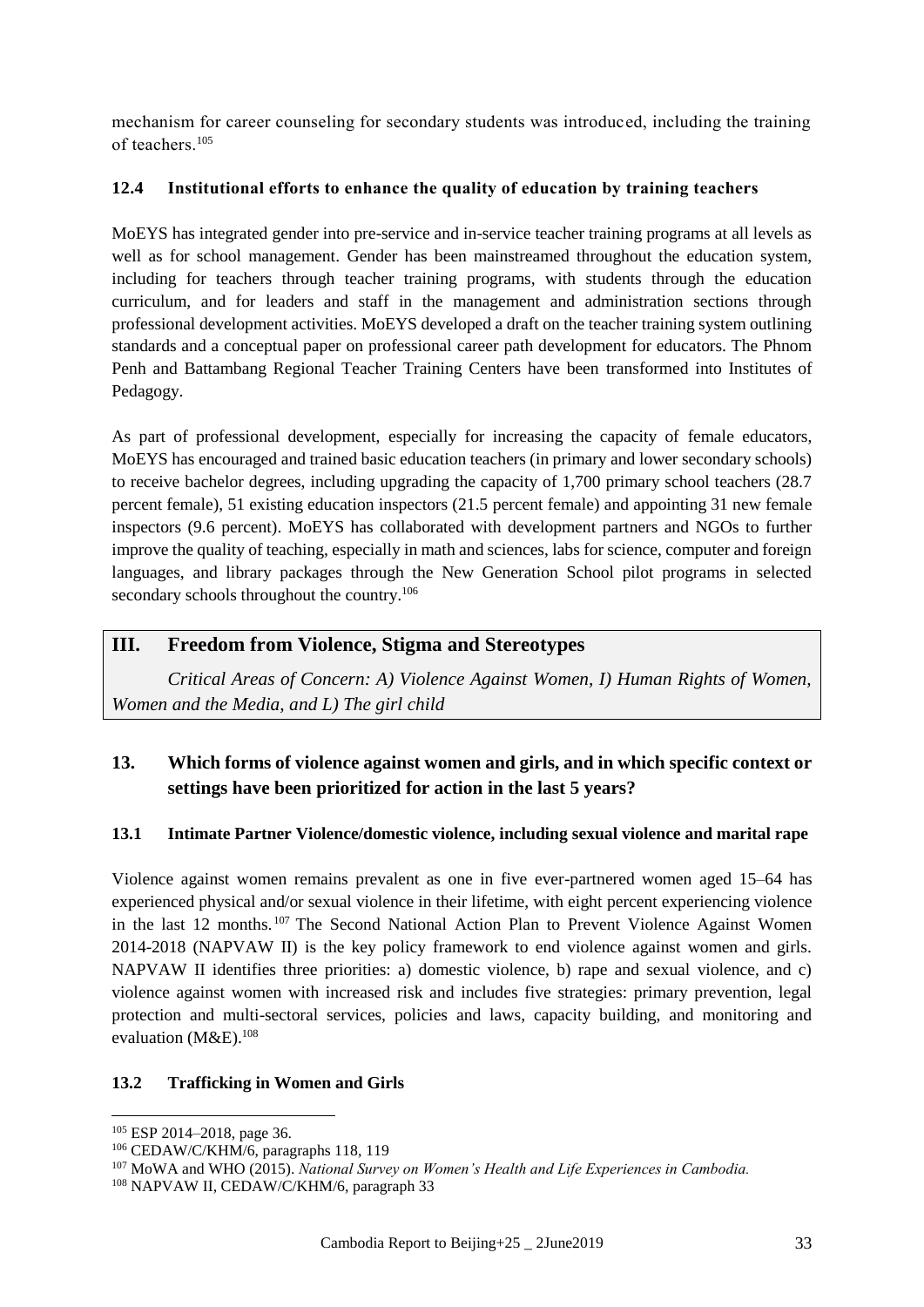There is no national level prevalence data on trafficking of women and girls in Cambodia, however trafficking of women and girls have been known to occur for labor exploitation, sexual exploitation and begging. The second National Plan of Action for Counter Trafficking in Persons 2014–2018 (NPA-CTIP II) aims to effectively prevent all forms of human trafficking and labour and sexual exploitation; to protect victims, enforce the law, and punish perpetrators of human trafficking and labour and sexual exploitation. To achieve this, the four strategies identified are: a) strengthening law and policy enforcement and enhancing cooperation, b) enhancing prevention, c) enhancing the criminal justice response to human trafficking, and d) protecting victims with gender and age appropriate and qualitative support.<sup>109</sup>

#### **13.5 Child Marriage and Violence against Children**

The first national *Action Plan to Prevent and Respond to Violence Against Children 2017–2021* was developed in response to the findings from the 2013 Cambodia's Violence Against Children (CVAC) Survey. The CVAC Survey reported that four percent of girls reported at least one incident of sexual abuse before age 18 and more than 50 percent of both males and females had experienced at least one incident of physical violence prior to age 18. <sup>110</sup> *The Action Plan to Prevent and Respond to Violence Against Children 2017-2021* was launched with five strategic areas: coordination and cooperation, primary prevention, multi-sectoral child protection response, law and policy formulation, and monitoring and evaluation. The Action Plan is being implemented through core commitments from relevant line ministries. One of the key actions is the Positive Parenting Strategy, which is targeted to reducing violence against children.<sup>111</sup>

The *Provincial Action Plan to Prevent Child Marriage and Teenage Pregnancy in Rattanak Kiri province 2017-2021* was developed to address child marriage and teenage pregnancy in a province with high rates of both. The Civil Code (2007) forbids marriage under the age of 18 unless one of the parties is over 18 and the other is 16 and has parental permission. However two percent of girls are married by the age of 15 and 18 percent by the age of 18.<sup>112</sup> Teenage pregnancy (ages 15-19) increased to 12 percent in 2014 and is much higher in rural and remote areas, with a high of 36 percent in Ratanak Kiri and Mondul Kiri provinces.<sup>113</sup>

## **14. What actions have been prioritized to address violence against women and girls in the last 5 years?**

#### **14.1 Strengthened the enforcement and implementation of violence against women laws**

The 2005 *Law on Prevention of Domestic Violence and Protection of Victims* (DV Law) establishes the responsibility of the nearest authorities in charge to intervene in cases of domestic violence. From 2012– 2015, in accordance with the 2005 *DV Law,* 143 Judicial Police Agents of MoWA were appointed to advocate for the legal rights of survivors of violence against women (VAW) and to support survivors. In late 2016, 94 officials (87 female) at the national and provincial level were assigned as Judicial Police

<sup>109</sup> Ibid, paragraph 96

<sup>110</sup> MoWA (2014). *Cambodia Violence Against Children Survey*. Phnom Penh.

<sup>111</sup> CEDAW/C/KHM/6 paragraph 205, MoWA (2018): Final 2018 CGA Legal Protection and VAWG, page 21

<sup>112</sup> MoWA (2018): Final 2018 CGA Legal Protection and VAWG, page 21

<sup>113</sup> NIS (2015). CDHS 2014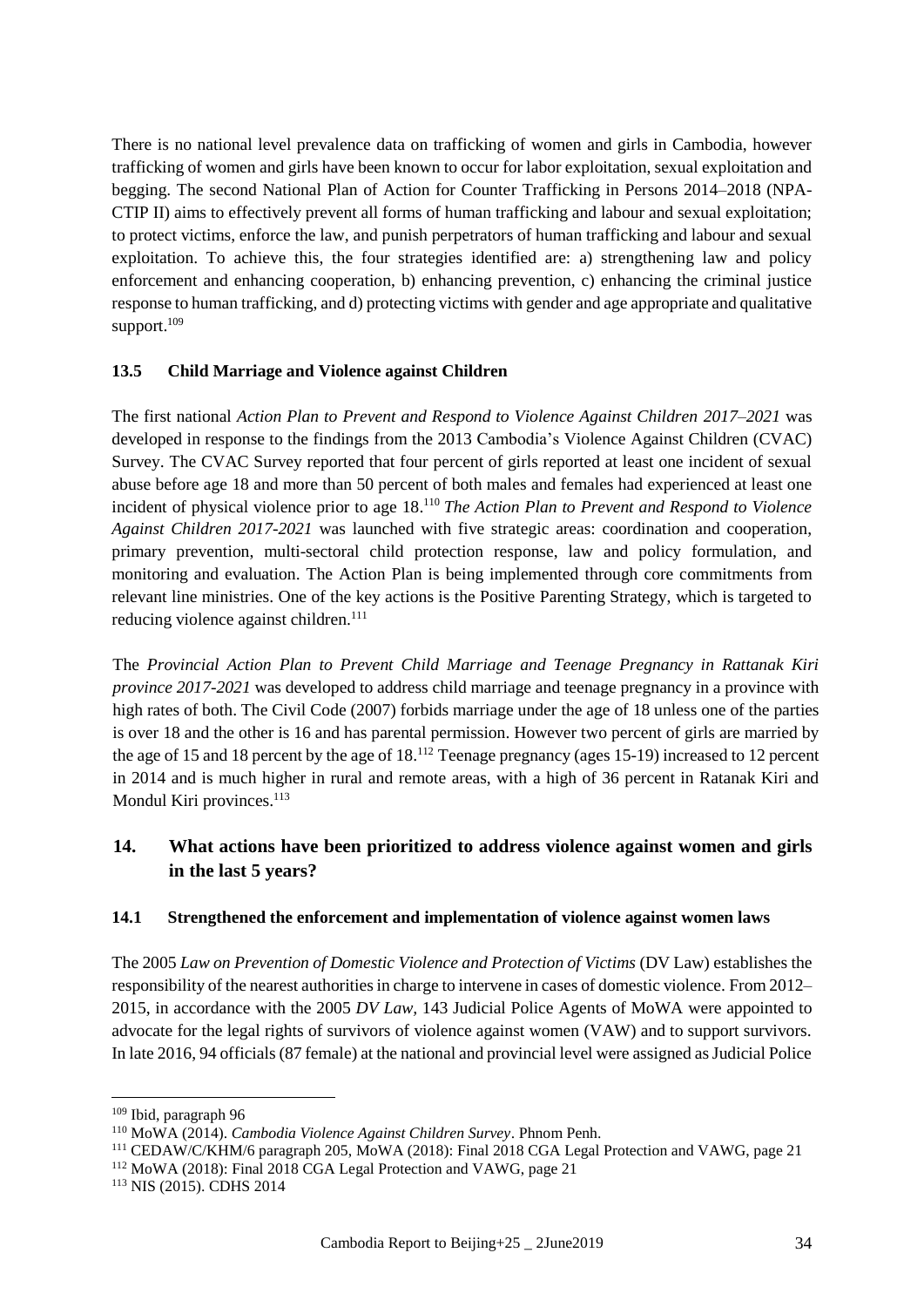Officers (JPOs) responsible for protecting GBV survivors and assisting them in seeking justice through the legal system.<sup>114</sup> They received training on legal procedures and on-going support for the provision of services through multi-sectoral reconciliation processes to legally protect women's rights. They also continued disseminating the DV Law, reaching  $2,899$  people  $(1,970)$  female).<sup>115</sup>

The 2008 *Law on Suppression of Human Trafficking and Sexual Exploitation* establishes the law against kidnapping persons for labour or sexual exploitation. In 2015–2016, the MoJ developed and circulated the Explanatory Notes on the *Law on the Suppression of Human Trafficking and Sexual Exploitation* to judges, prosecutors, court clerks and law enforcement officials across the country, to facilitate the understanding of the content and application of the Law. The MoJ produced a register book for criminal and civil cases for the Capital and Provincial Courts of First Instances as a method of monitoring the court system, especially cases involving women. <sup>116</sup> Furthermore, the MoJ continued to train prosecutors, court clerks, gendarmes, police, and law enforcement officials on the Criminal Procedure Code, the Criminal Code, the Civil Code, the Civil Procedure Code and other legal provisions protecting women's rights.

The government continued to improve the legal framework and mechanisms, including the completion of the *Guidelines on Forms and Procedures for Identification of Victims of Human Trafficking for Appropriate Services Provision* (2015) and the passage of the *Law on Juvenile Justice* (2016).

## **14.2 Expanded NAPVAW II and NPA-CTIP II**

The draft *Preventing Violence Against Women and Girls — A strategy to implement prevention priorities in the NAPVAW* was developed in 2017 to enhance coordination efforts. NAPVAW II includes coordination efforts with police, local authorities, communities and other stakeholders for the implementation of the 2010 Village/Commune Safety Policy Guideline, which includes actions to combat and prevent trafficking of women and children, domestic violence, and other forms of VAW. Protocols have been reviewed to be more gender-responsive and include prevention of rape and protection of survivors.

MoWA, through the NAPVAW II, the TWGG-GBV mechanism and the involvement in the Coordinated Mekong Ministerial Initiative against Trafficking (COMMIT), has contributed to anti-trafficking efforts of the government. MoSVY has continued to train relevant government officials on the *Policy and National Minimum Standards for the Protection of the Rights of Victims of Human Trafficking* (2009), which aims for improved continuity of care for victims engaged with multiple service providers, from shelters to counselors and prosecution authorities. Training has continued with government officials and NGO shelters on the *Minimum Standards on Residential Care for Victims of Human Trafficking and Sexual Exploitation*. MoSVY is currently drafting a *Guideline for the Reintegration of Victims of Human Trafficking*.

The National Committee for Counter Trafficking (NCCT) is the key mechanism to counter trafficking in persons and sexual exploitation, with structures at the national and sub-national level. The NPA-CTIP II aims to deepen and consolidate the response at the national and subnational levels. The NCCT established six national thematic working groups, comprising

<sup>114</sup> Prakas No. 165, MoWA and MoJ, November 2016.

<sup>115</sup> CEDAW/C/KHM/6, paragraph 25

<sup>116</sup> Ibid, paragraphs 73, 74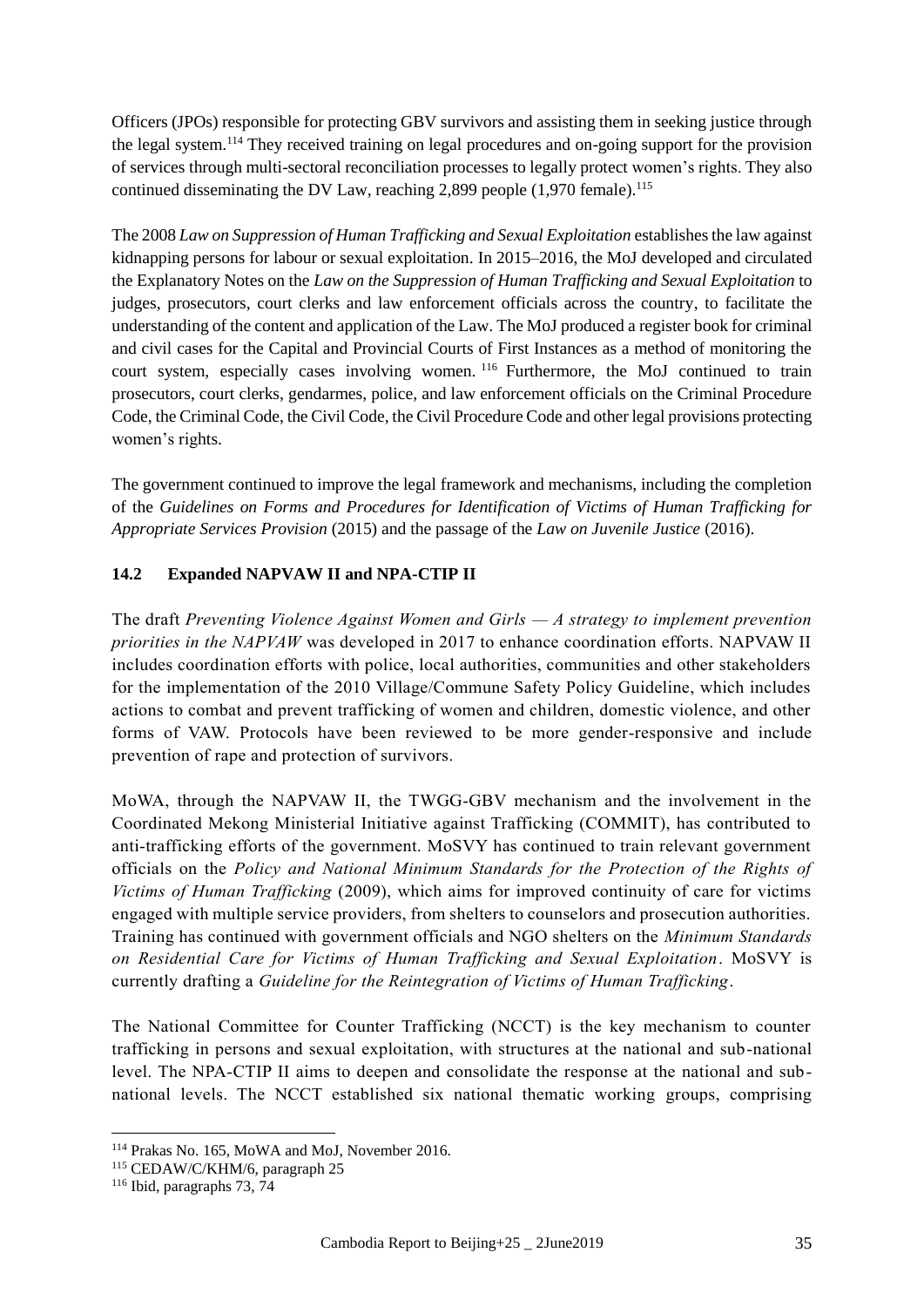government officials and CSOs, to facilitate a holistic and comprehensive response to human trafficking, targeting prevention, victim protection, law enforcement, justice, international cooperation and migration. The Provincial Committees for Combatting Trafficking in Persons have a clear structure, with national budget allocated for implementation of the NPA-CTIP II, and are chaired by a Provincial or Deputy Governor.

#### **14.3 Strengthened services for survivors of violence**

The *Minimum Standards for Essential Services for Women and Girl Survivors of GBV* was drafted in 2017 under NAPVAW II, and covers 10 standards including *Mediation* as part of Legal Protection Services. These standards link all the standards and provide overall guidance. Draft *Standard Good Practices for Mediation as a Response to Violence Against Women* and *Draft Minimum Standard for Investigating, Prosecuting and Adjudicating Cases of Gender-Based Violence Against Women and Girls* are in the approval process. These target providing resources for increasing access of women to the formal justice system. $117$ 

NAPVAW II recognizes that increased coordination at all levels with all relevant stakeholders is essential to reducing VAW. Under NAPVAW II, multi-sectoral Coordinated Response Mechanism networks, involving relevant government departments and officials (health, police, justice, social affairs, and local authorities), were established in eight provinces in 2016 and 2017 to facilitate effective, efficient and timely responses for GBV survivors. In 2016, the *Referral Guidelines for Women and Girl Survivors of GBV* and the Implementation Mechanisms was completed, and training on the guidelines was conducted in seven provinces. In 2017 and 2018, service providers at the sub-national level were further capacitated on case management and health sector responses to GBV including forensic examination.<sup>118</sup>

The *National Guidelines for Managing Violence against Women and Children in the Health System*  were completed in 2014 and *the Clinical Handbook for Women Subject to Intimate Partner or Sexual Violence* were completed in 2015 by the Ministry of Health. Training on these guidelines and clinical handbook is being rolled out nationally.<sup>119</sup>

## **15. What strategies have been used to prevent violence against women and girls in the last 5 years?**

## **15.1 Public awareness raising and changing attitudes and behaviors**

MoWA has placed primacy on Public Behavior change in recognition of the fact that social constructs such as gender bias and stereotypes underpin remaining gaps across all sectors. The education system, mass media and social media are considered the main vectors for influencing change in attitudes, which inform and influence behavior. MoWA is partnering with three Line Ministries in this effort: the Ministry of Education, Youth and Sport, Ministry of Information, and Ministry of Culture and Fine Arts as well as several NGOs.<sup>120</sup>

<sup>117</sup> CEDAW/C/KHM/6 paragraph 205; MoWA (2018): Final 2018 CGA Legal Protection and VAWG, page 21 <sup>118</sup> Ibid, paragraphs 57, 58

<sup>119</sup> MoWA (2018): Final 2018 CGA Legal Protection and VAWG, pages 21, 22

<sup>120</sup> MoWA (2018): Final 2018 CGA Education and Public Behavior Change, page 14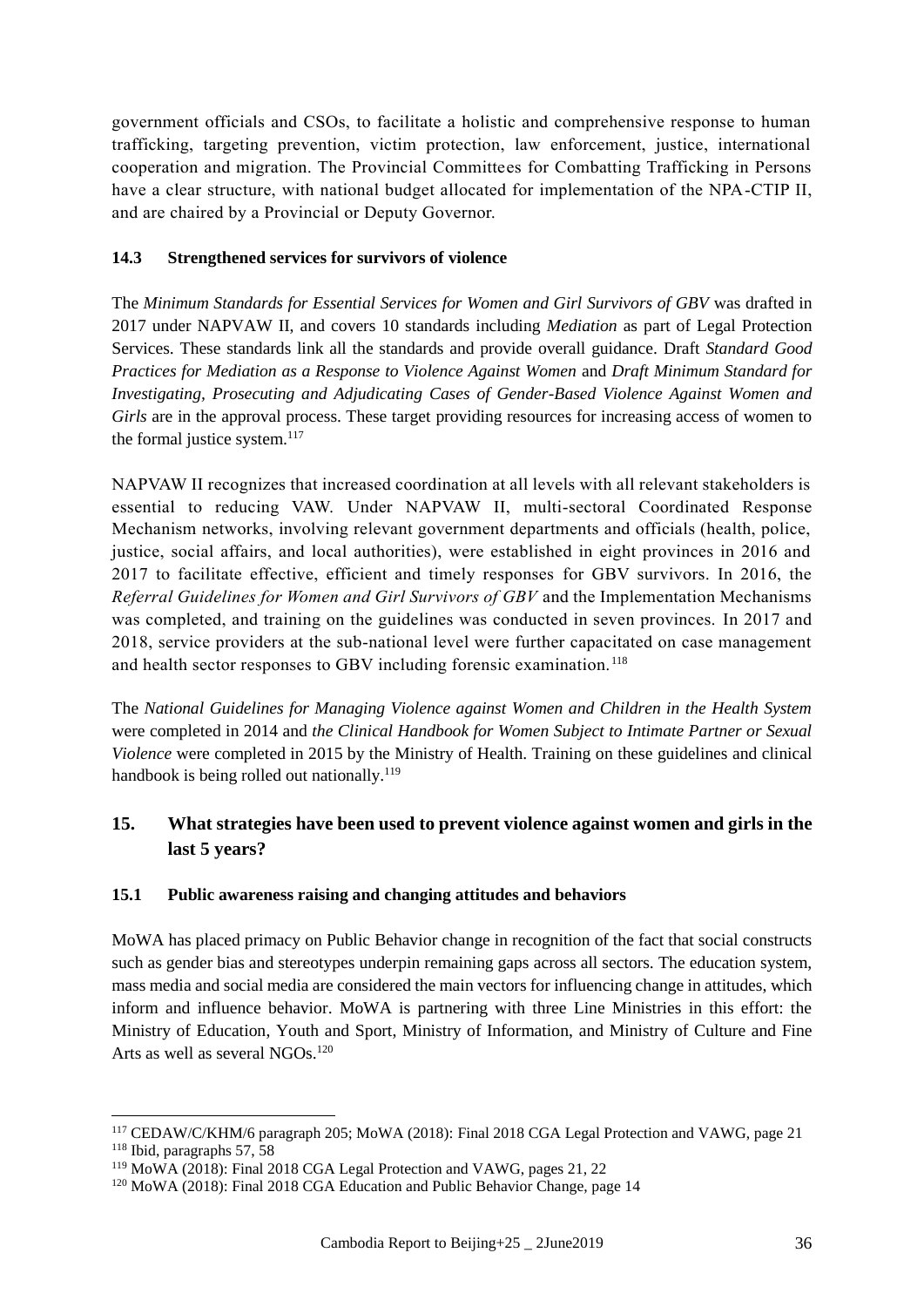Primary prevention is one of the main pillars of NAPVAW II and targets the promotion of gender equality and non-violent relationships, and addresses harmful norms against women and girls. NAPVAW II includes specific interventions to 1) enhance knowledge and skills of children, youth and adolescents to promote and build gender-equitable, non-violent relationships, and to improve their attitudes, behaviors, and practices on human rights (including sexual rights, gender equality and sexuality), 2) enhance positive parenting knowledge, understanding and skills among parents and couples to build safe, gender equitable and non-violent families and environments, 3) change social environments and norms by strengthening gender equality in the community and workplace to promote cooperation to prevent and respond to VAW, and 4) increase media promotion of gender-equitable social norms, images, and messages, and capacity of media to report appropriately and sensitively to prevent VAW.<sup>121</sup>

MoWA has coordinated joint efforts involving government ministries and institutions, NGOs/CSOs, media, private sectors and communities in annual International Women's Day events and the annual 16-Days Campaign of Activism to End Violence Against Women. Examples of multi-stakeholder collaboration to address harmful attitudes and behaviors towards women include the MoWA-led "*Good Men Campaign*" (2011–2015), the 2016 "*#WhyStop*" and the 2015 "*Sexual Harassment Stops Here*" 16-Days Campaigns, and the 2015 and 2016 "*Engaging Men and Boys*" Campaigns organized by CARE Cambodia.

Enhancing prevention is one of the strategies of the second National Plan of Action for Counter Trafficking in Persons 2014–2018 (NPA-CTIP II). Significant prevention activities on human trafficking including public awareness raising efforts have occurred. The NCCT has organized the National Day for Counter Trafficking in Persons on the 12th of every December at the national and sub-national levels in  $25$  municipalities and provinces together with government ministries,  $122$ institutions and development organizations. The events highlighted the importance of prevention and protection of victims of trafficking and the prosecution of perpetrators, through the cooperation and management of migrants. The NCCT and NGO partners have aired radio, TV spots and talk shows on prevention of trafficking and promotion of safe migration, while MoEYS has mainstreamed safe migration and prevention of trafficking messages in youth camps.

#### **15.2 Working with men, boys as well as parents**

*Neary Rattanak IV* includes a core program for institutional strengthening and capacity development towards gender equality through gender mainstreaming and women's empowerment in the context of economic growth, social protection and services, and crosscutting issues. The strategies under the Education of Women and Girls, and Behavioral Change component aim to promote social welfare and positive attitudes towards gender equality. They include a) Improve technical capacity of relevant officials on gender-mainstreaming in the education sector, b) Coordinate the development and implementation of the National Action Plan for Upholding Social Morality and Women's and Khmer Family Values, and c) Promote positive images of empowered women and girls and gender sensitive role models for men and boys.

Some new efforts have promoted primary prevention building on the learnings from the Partners for Prevention Study on men's use of violence against women. The Ministry of Women's Affairs with the

<sup>121</sup> MoWA (2014): NAPVAW II, pages 12–17.

<sup>122</sup> MoEYS, MoLVT, MoSVY, MoT, MoWA.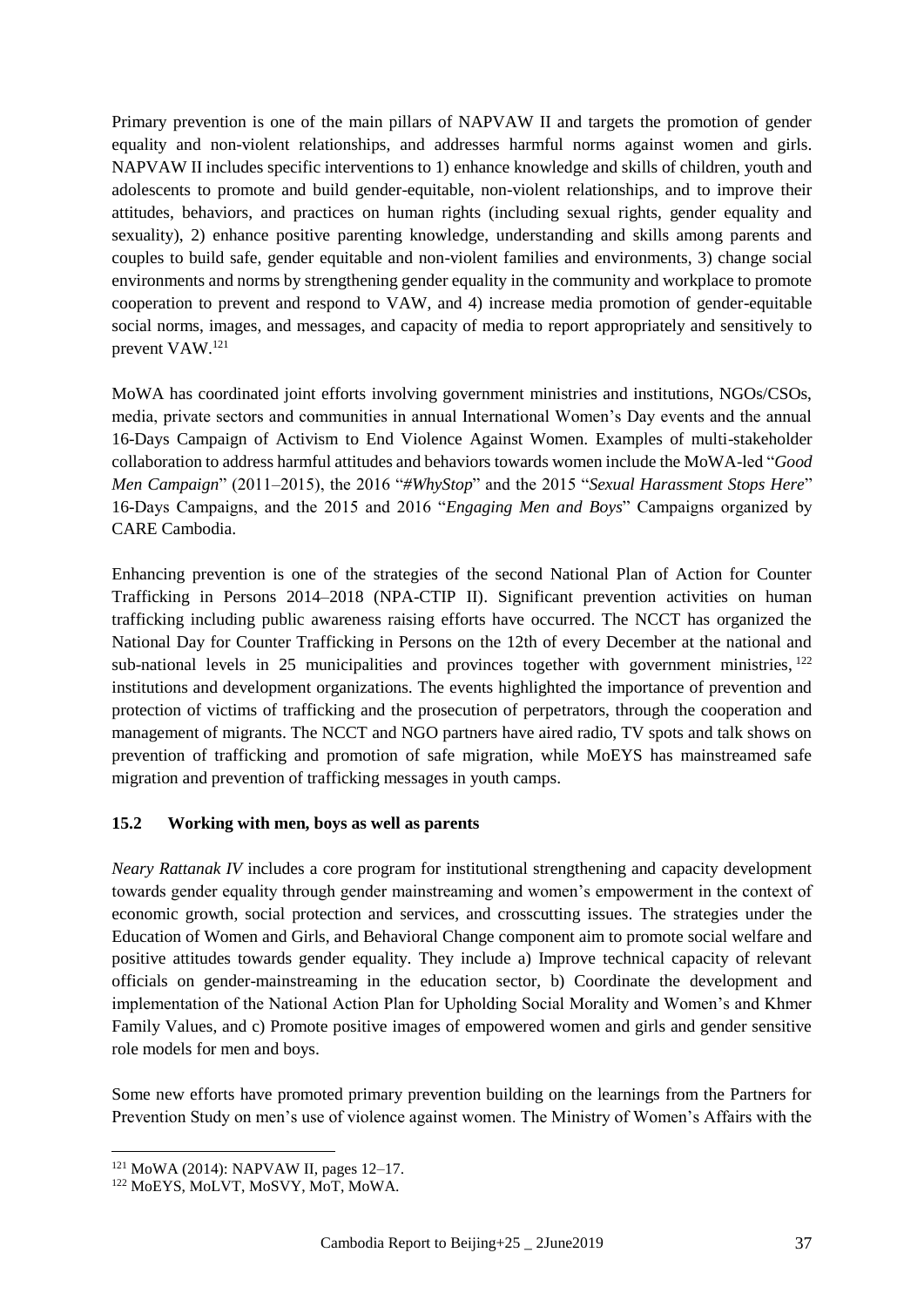support of UNPFA developed the 'Sharing our future: Developing Health and Happy Relationships' program in 2015. This prevention program was implemented in Kampong Cham province. While successful, it is considered resource intensive to implement. Other efforts toward prevention of violence are the Strategy on Positive Parenting (2017) which focuses on teaching parents' methods of parenting that are non-violent.<sup>123</sup>

#### **15.3 Work in primary and secondary education, including comprehensive sexuality education**

In 2016-17, the MoEYS launched a life skill curriculum for primary school (Grades 5–6), lower secondary school (Grades  $7-8$ ), upper secondary school (Grades  $10-11$ ), and for youth out of school. The curriculums for each level include: basic reproductive, sexual and health education, including HIV/AIDS, hygiene and gender concepts (Grades 5–6); gender roles, sexuality and gender expression (Grades 7–8); human rights, gender equality, gender roles, sexual harassment and gender-based violence (Grades 10–11). In 2016, MoEYS provided 3,500 life skill books on SRH for Grades 5–6 and trained 1,756 primary school teachers (59 percent female) in three provinces. They have distributed training manuals and conducted information sessions on how to deliver the SRH life skill curriculum to secondary school teachers.<sup>124</sup> It is expected to be available nationwide by 2023, though the challenge to the successful roll out of the new life skills or "comprehensive sexuality curriculum" (CSE) is the ambitious plan to develop textbooks and build the capacity of teachers for them be able to confidently relay the content.

## **16. What actions have been taken to prevent and respond to violence against women and girls facilitated by technology in the last 5 years?**

## **16.1 Monitoring of negative images of women on the Internet**

Five percent of women reported having experienced at least one form of sexual harassment in their lifetime. The most common form of sexual harassment reported was electronic sexual harassment that includes on-line harassment, or acts such as showing pornography on cellphones, followed by groping or unwanted sexual contact in public.<sup>125</sup> The Ministry of Posts and Telecommunications set up a technical working group to regularly monitor the spread of pornography and negative information and images of women on the Internet. The group has requested Internet users and website owners to close the accounts and remove pornographic content from social media and other communication technologies.<sup>126</sup>

## **17. What actions have been taken to address the portrayal of women and girls, discrimination, and/or gender bias in media in the last 5 years?**

**17.1 Good Men Campaign**

<sup>123</sup> MoWA (2016) *Mid-term Review of the 2nd NAPVAW.* Phnom Penh.

<sup>123</sup> UPR Cambodia (2018). *3 rd Cycle Universal Periodic Review* Cambodia Center for Human Rights, Rainbow Kampuchea, Destination Justice, Micro Rain.

<sup>124</sup> CEDAW/C/KHM/6, paragraph 113

<sup>125</sup> MoWA (2016) *Women's Experience of Domestic Violence and Other Forms of Violence: Secondary data analysis report of Cambodia Demographic and Health Survey.* Phnom Penh

<sup>126</sup> CEDAW/C/KHM/6, paragraph 54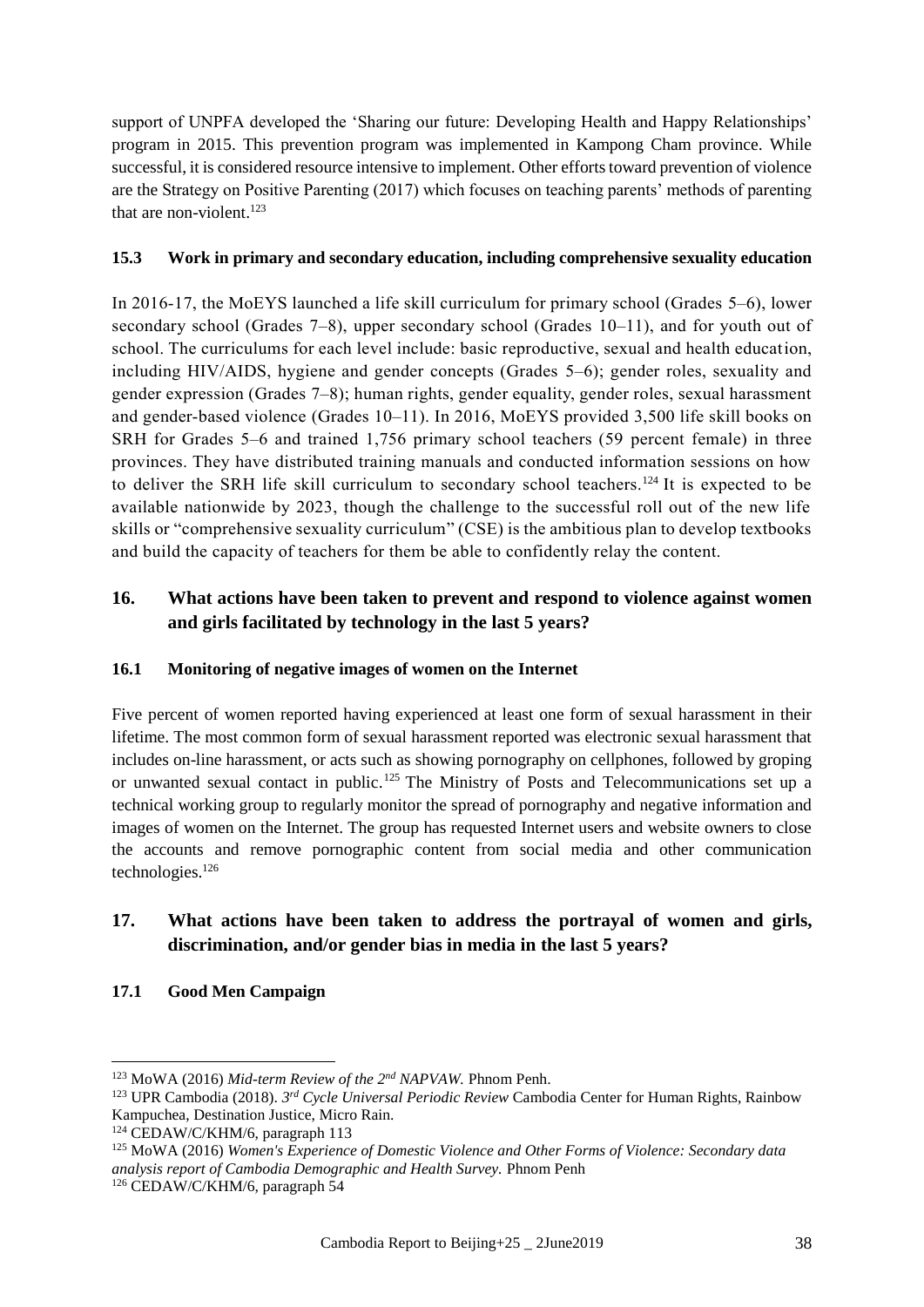Media can be used for promoting positive changes in gender norms and behaviors: the "Good Men" campaign, led by MoWA and supported by Paz y Desarrollo and a number of stakeholders, was the largest positive messaging campaign to change broader cultural perspectives of masculinity and male power in Cambodia, targeting men and boys to engage in more respectful and gender-equitable behaviors in relationships and in the domestic sphere.<sup>127</sup> BBC Media Action has produced a series of multi-media programs addressing issues faced by contemporary Cambodian youth, including gender relations, and these have had a significant impact on the target audience in terms of belief and behavior change.

The media can reinforce traditional perceptions and attitudes towards women and can normalize intimate partner violence. The Asia Foundation undertook Television Monitoring Research (2015) to monitor the specific types of violence (emotional, physical and sexual) on five television channels (Bayon, TV5, CTN, Hang Meas, MyTV). Overall 35 percent of the time slots contained at least one or more of the three types of violence against women. Media was also found to empower both women and men, challenge traditional notions of masculinity and femininity and lead to a shift in attitudes, contributing to changes in social norms.<sup>128</sup> Findings were used to inform programming interventions.

#### **17.2 Media Code of Conduct**

A media advisory group under the leadership of MoWA and the Ministry of Information was formed to improve media responses to VAW. A Prakas<sup>129</sup> on the Media Code of Conduct for reporting VAW was prepared in 2016 and 2017, with support from the Club of Cambodian Journalists. The Media Code of Conduct for Reporting on Violence Against Women (2017) was developed to prevent wrongdoing in reporting of violence against women, including depiction of cases with entertainment or comical purposes, and to change social attitudes toward the elimination of violence against women. In addition, MoWA developed an Information and Communication Strategy for primary prevention in 2017 for all stakeholders involved in the media.<sup>130</sup>

#### **17.3 Promotion of women through Media**

The Ministry of Information disseminated information on national policies that focus on promoting gender equality and enhancing the role and status of women's rights in public, political, economic, social, and cultural and educational programs through television, radio, newspapers, magazines and newsletters, and other communication platforms. *The Cambodian Magazine* of the Ministry of Information has featured articles on young women entrepreneurs, women's awards, women in sports, and the history of women's struggles in education and art.<sup>131</sup>

## **18. What actions have specifically been tailored to address violence against women and girls facing multiple forms of discrimination in the last 5 years?**

#### **18.1 Women with disabilities**

<sup>127</sup> The Asia Foundation (2015): *Intimate Partner Violence & Media Exposure in Cambodia.* Phnom Penh.

<sup>128</sup> The Asia Foundation (2015): *Reducing Violence Against Women on Cambodian Television*. Phnom Penh. <sup>129</sup> Prakas: A proclamation is an executive regulation made at the ministerial level.

<sup>130</sup> CEDAW/C/KHM/6, paragraph 52, MoWA (2018): Final CGA 2018, Legal Protection and VAWG, page 22 <sup>131</sup> Ibid, paragraph 53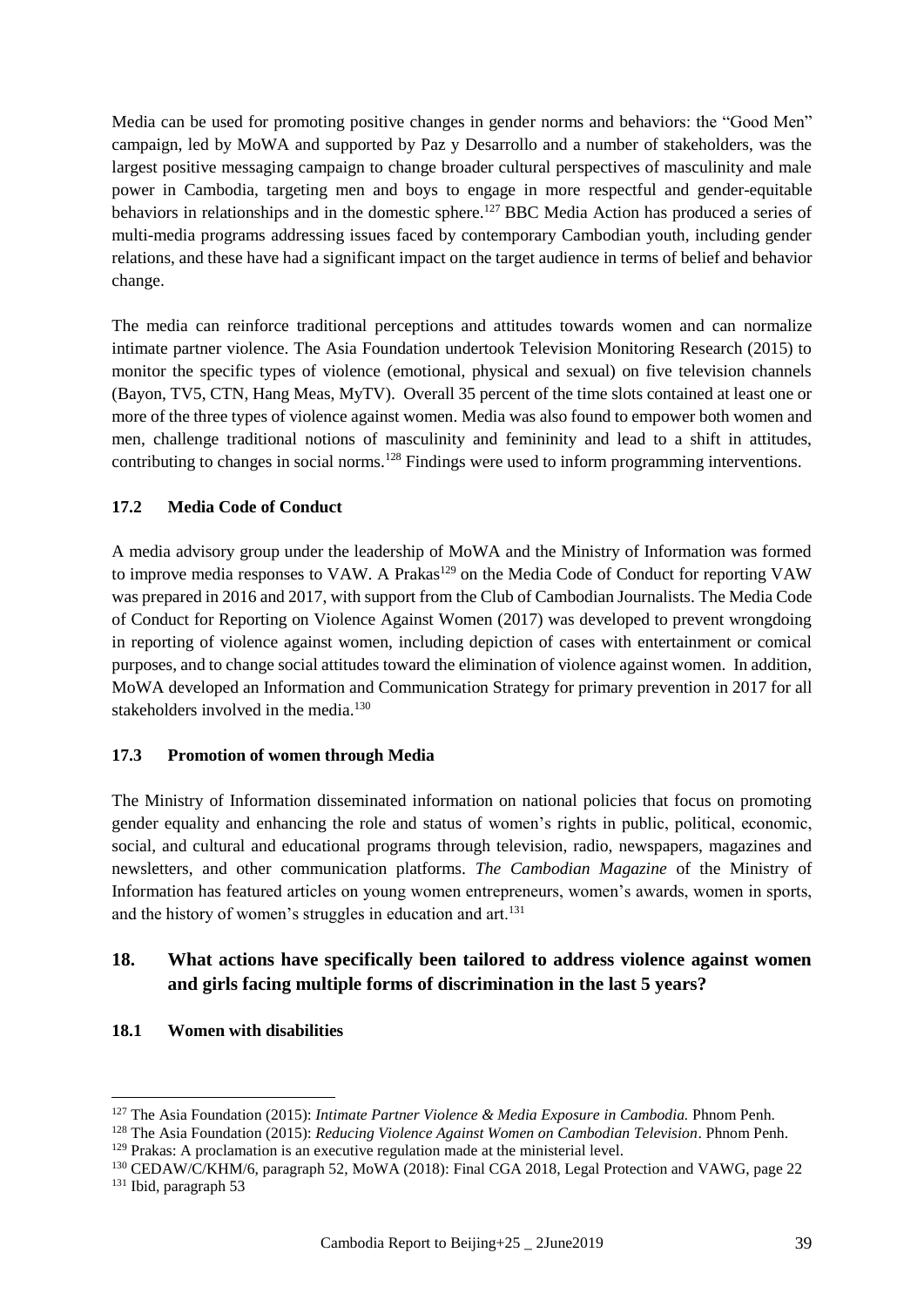The Triple Jeopardy Study (2013) found that women with disabilities in Cambodia experience similar rates of intimate partner violence, but higher rates of controlling behavior from partners; and significantly higher levels of all forms of violence (emotional, physical and sexual) from family members compared to other women.<sup>132</sup> There is a growing understanding that some women and girls are at increased risk of violence or have particular challenges in accessing services. Services are being developed for the inclusion of women with disabilities in particular. These are limited to a few locations and the learnings from the projects should be scaled up when appropriate.

#### **18.2 Indigenous Women**

1

While prevalence studies show lower rates of intimate partner violence in provinces with large populations of indigenous people, these likely have some gaps. A qualitative study of women in indigenous communities identified that indigenous women also report experiencing all types of GBV, and additionally report challenges in accessing justice, safe shelter, counseling services, legal supports and other services.<sup>133</sup> In a qualitative study of Adolescent Fertility and Early Marriage among Indigenous Communities, almost all respondents raised the issue of domestic violence when asked about negative role models. The study participants also linked domestic violence with substance abuse. <sup>134</sup> Findings from these studies continue to inform programme interventions, prevention strategies and national and provincial action plans to prevent violence against women and girls.

#### **18.3 Female Hospitality and Tourism Workers**

While comprehensive data is lacking, a number of studies document entertainment workers experiences of violence both in the workplace and in the community. Article 8 of the MoLVT Prakas No. 194 on Working Conditions, Occupational Safety and Health Rules of Entertainment Service Enterprises, Establishments and Companies prohibits violence or indecent acts against entertainment workers by any person. From 2014-2016, MoWA, MoLVT, and CSO partners reached over 16,000 female hospitality and tourism (HT) and entertainment workers and over 250 HT outlets signed commitments to safe workplaces. The MoLVT trained almost 350 participants in the HT sector on relevant labour law information to HT and entertainment establishments including Prakas No. 194. For HT outlets, training sessions on labour law and workplace protections by government ministries resulted in increased adherence to workplace safety protections for female workers while peer education sessions with female HT workers have led to increased confidence to deal with and report sexual harassment at the workplace.<sup>135</sup>

<sup>132</sup> Astury, J., Walji F. (2013) *Triple Jeopardy: Gender-based Violence and Human Rights Violations Experienced by Women with Disabilities in Cambodia.* Phnom Penh: Australian Aid.

<sup>&</sup>lt;sup>133</sup> Mauney, R (2015) *Gender Based Violence in the Ethnic Minority Communities: Rattanakiri.Province. Phnom* Penh: CARE International Cambodia.

<sup>134</sup> CARE Cambodia (2018) *Adolescent Fertility and Early Marriage among Indigenous Communities.* Phnom Penh: Care International Cambodia.

<sup>&</sup>lt;sup>135</sup> CARE Safe Workplaces, Safe Communities Project Final Evaluation Report, March 2017. Phnom Penh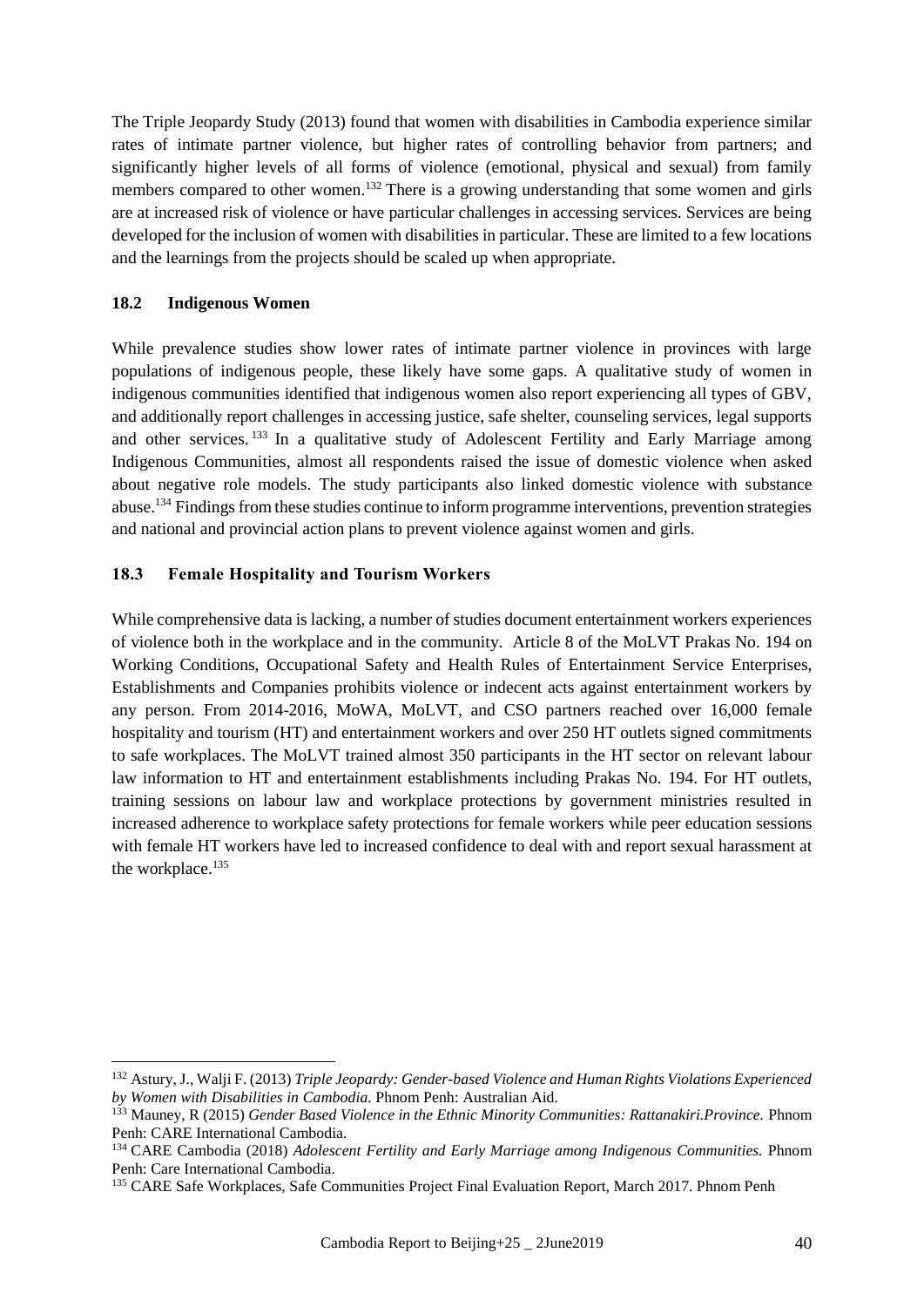## **IV. Participation, Accountability and Gender-Responsive Institutions**

*Critical Areas of Concern: G) Women in power and decision-making, H) Institutional Mechanisms for the advancement of women I) Human Rights of Women, J) Women and the media and L) The girl child*

## **19. What actions and measures have been taken to promote women's participation in public life and decision-making in the last 5 years?**

#### **19.1 Implemented capacity building, skills development and other measures**

*Neary Rattanak IV* recognizes that women in decision-making positions and gender mainstreaming are important crosscutting issues. The plan includes a strategic objective to promote gender equality in decision-making at all levels and mainstream gender in policies, plans, sectoral programs and key reform programs of the RGC. The key strategies are: 1) increase the proportion of women participating in the civil service, 2) strengthen the capacity and ability of women civil servants and women in decision-making to fulfill their roles and responsibilities, 3) increase the proportion of women in political positions, and 4) strengthen gender-responsive national and sectoral strategies.<sup>136</sup>

The Royal School of Administration is the official government training institution for civil servants under the MCS. In 2017, the Royal School of Administration trained 1,952 civil servants, of which 567 women (29.05 percent) were women. In 2016, the Royal School of Administration in collaboration with the MCS, MoI and MoWA provided a special 100-hour women's leadership training programme for 83 female leaders (Secretaries and Under Secretaries of State) on three reform areas of Public Administration, Decentralization and De-concentration, Public Finance and related policies of the government. This training programme had a positive influence on their mind set and contributed to building a network among female leaders in a transformative way. In 2016, MoI created the National School of Local Administration to help build capacity of officials and councils at the sub-national level and MoWA has contributed to training on gender. In 2015, 26 female senior government officials out of a total of 166 senior government officials attended a specialized training for senior government officials.

## **19.2 Developed and strengthened gender-responsive national and sectoral strategies**

The MCS drafted a *National Policy and Strategy for the Promotion of Women Leadership in the Civil Service* (2015), in line with the GMAP in the Civil Service Sector Phase III 2014–2018 and the *National Program for Public Administrative Reform* (2015–2018). In 2017, the National Committee for Sub-national Democratic Development (NCDD) adopted the *Strategy and Action Plan to Increase Women in Sub-National Management Positions* 2017–2019. In 2017, the GMAG of the MoI prepared a new GMAP for 2018-2023, the focus is on strengthening capacity to deliver services at the national and sub-national level in 3 areas: civil, police and prison services.<sup>137</sup>

<sup>136</sup> Neary Rattanak IV, page 21

<sup>137</sup> MoI (2017): *Gender Mainstreaming Strategic Plan 2017 – 2023 and Action Plan 2017-2021*. Phnom Penh.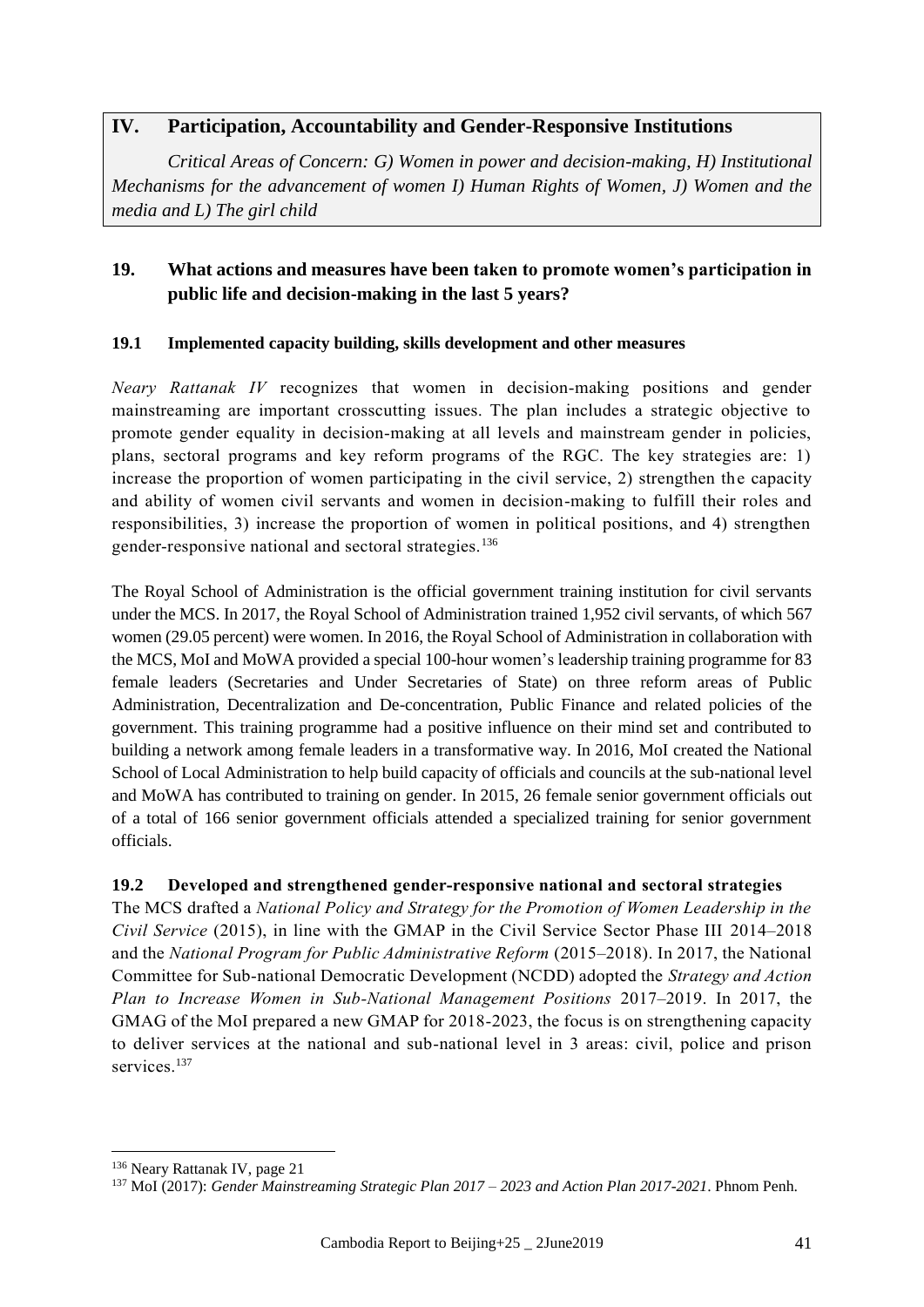Mainstreaming gender issues into the civil service also includes mandatory training and improvements in the training curriculum for new recruits, current civil servants and senior management. Both the MCS and NCDD strategies call for capacity development and training for women in leadership skills, and for awareness raising and sensitization for men to support the objectives, as well as robust and regular monitoring and evaluation.

## **19.3 Increased number of women participating in the civil service**

The *Rectangular Strategy Phase III* involved promoting women in the public sector through increasing the gender balance in line ministry management and strengthening women's ability to pursue leadership both at management and technical levels. The government continues to implement affirmative actions that designate at least one woman in a leadership position at (i) the provincial, capital, municipality, district and khan level, (ii) the commune/sangkat level in the Committee for Women and Children, and (iii) the village level.

The number of women in leadership positions has increased through incentives and appointments. In 2018, there was one female Deputy Prime Minister (10 percent), three female Ministers (10.3 percent), 44 female Secretaries of State (15.8 percent) and 67 Under-Secretaries of State or holders of equivalent ranks (15.3 percent). However, while the number of women Secretaries of State has increased by 16 percent over the past decade, the number of male Secretaries of State has increased by almost 50 percent over the same period, so the share of women has decreased by 5 percentage points.<sup>138</sup>

The MCS has issued guidelines for a 20 to 50 percent quota for women in the annual recruitment of staff to work in public institutions and has set a target of 42 percent women civil servants and 25 to 30 percent of women in decision-making positions by 2022. The proportion of women in the civil service increased to 41 percent in 2017, up from 38 percent in 2014. There are a higher proportion of women at the sub-national level (43 percent in 2017, up from 40 percent in 2014) than the national level (31 percent in 2017, up from 27 percent in 2014).<sup>139</sup> However, the proportion of women's representation in the decision-making levels such as Secretary-General, Director General and Director of Department is lower at 24 percent in 2018, a sight increase from 22 percent from 2014.<sup>140</sup>

Another relevant regulation is the Ministry of Civil Service Guideline 2202 *on procedures of appointment, movement, and termination of sub-national civil servants*, in which: (i) all appointments must consider and prioritize female or disabled civil servants; (ii) at least 2 candidates must be evaluated for each vacant position; and (iii) the Board of Governors is to reach a consensus on the selection of the most suitable candidates.

#### **19.4 Collected and analyzed data on women's political participation, including in appointed and elected positions**

There are currently 26 women (20.8 percent) in the National Assembly as of 2018, similar to the 20.3 percent in 2014, and 19.3 percent women in the Senate, an increase over the 14.7 percent over the past decade (2005, 2010, 2015). Compared to other ASEAN countries, Cambodian women are the 5<sup>th</sup> most

<sup>138</sup> MoWA (2018): *Women in Decision Making, Politics and Civil Service, Data Sheet*. Phnom Penh. MoWA (2018): Final 2018 CGA Women in Public Service and Leadership

<sup>139</sup> Ibid

<sup>140</sup> MCS Gender Working Group (2018): *List of Civil Servants by Ministry, 2017.* Phnom Penh; MoWA (2018): Final 2018 CGA Women in Public Service and Leadership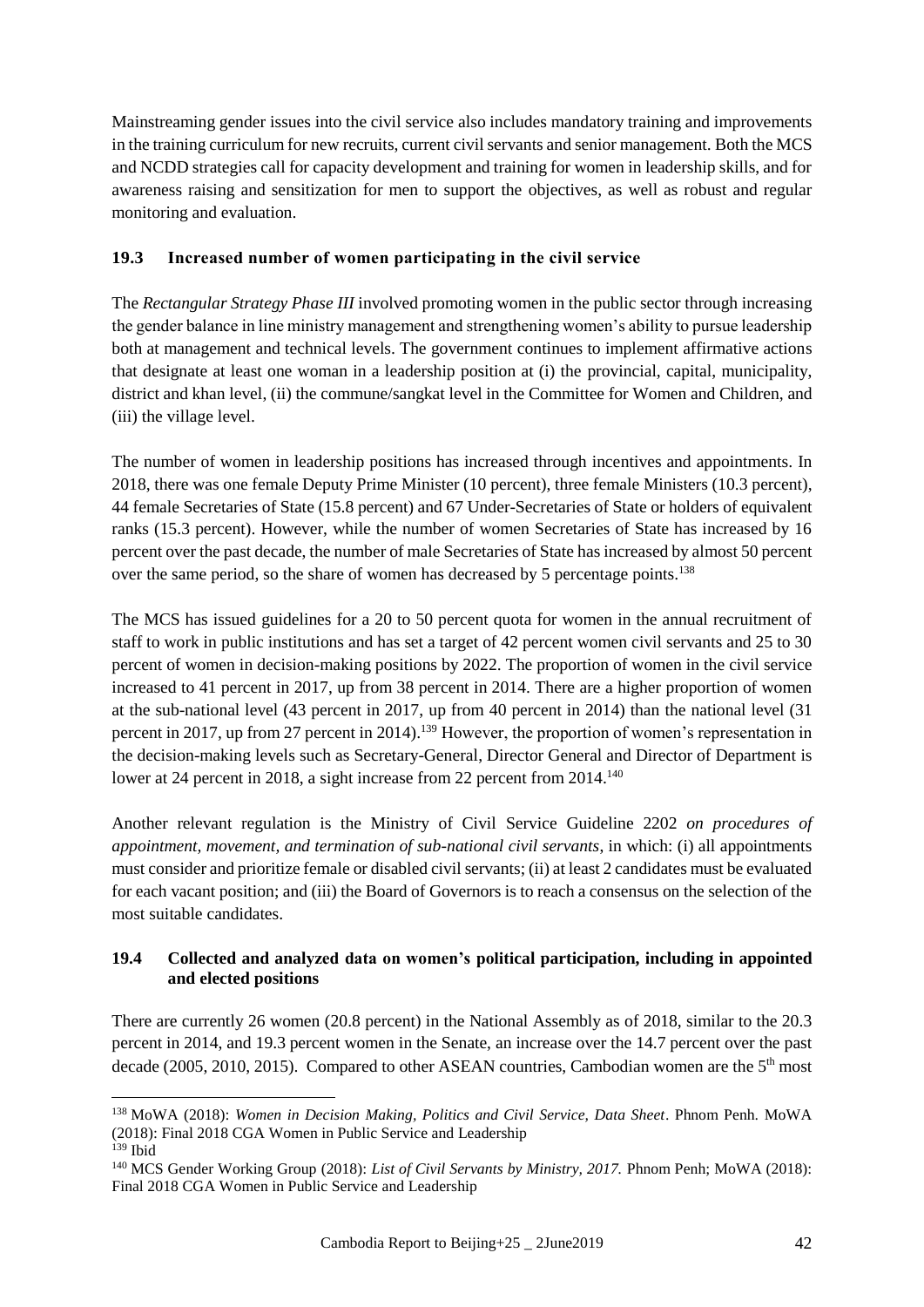represented in the National Assembly, after Philippines (29. 5 percent), Lao PDR (27.5 percent), Vietnam (26.5 percent) and Singapore (23 percent).<sup>141</sup>

Improvements at subnational level have been quite recent: in 2017, the first female provincial governor, one female chair of a provincial council and six female chairs of District/Khan councils were appointed. There is only 1 woman (4 percent) out of 25 Provincial/Capital Governors, and 7 women (3.5 percent) out of 197 District/Municipality/Khan Governors. There are more women at the deputy level: women are 26 out of 150 (17.3 percent) of Provincial/Capital Deputy Governors, and 185 out of 711 (26 percent) of District/Municipality/Khan Deputy Governors<sup>142</sup>. Representation in sub-national councils is fairly low: only 1 out of 25 Provincial Councils is headed by a woman, with 16 percent and 14 percent female provincial and District/Municipality/Khan council members respectively, as of the last election in 2014.

The 2017 Commune Council (CC) election results showed an increase in women in the position of Commune Chief (from 5.9 percent in 2012 to 7.8 percent in 2017) and First Deputy Chief (an increase from 11.6 percent in 2012 to 14.2 percent in 2017). Overall there was a slight decrease of women Commune Council members from 2012 to 2017 (from 17.8 percent to 16.8 percent), and Second Deputy Chiefs (from 9.2 percent to 7 percent). However, following the dissolution of CNRP in 2018, all CNRP officials were replaced by CPP officials resulting in a further decrease in the representation of women council members down to 14 percent, lower than a decade ago. The rate of women Commune Chiefs remained the same, First Deputy Chiefs increased by less than two percentage points to 16.5 percent, but Second Deputy Chiefs surged to 17.3 percent.<sup>143</sup>

Although there is no official quota for inclusion of female candidates, each political party has its own informal goal of above 20 percent. However, the party list proportional representation system, which allocates seats to each political party in proportion to the number of votes received, makes it difficult for women to obtain national or local office, as their names are typically placed lower on the party list. There is no formal system for promoting female politicians who begin their political careers at the village/commune level.<sup>144</sup> Factors that help women to succeed in politics include strong internal motivation, support from the party, pressure for affirmative action within the party, and support from family. 145

- **20. What actions have been taken to increase women's access to expression and participation in decision-making in the media, including through information and communication technologies (ICT) in the last 5 years?**
- **20.1 Strengthened the provision of formal and technical vocational education and training (TVET) in media and ICTs, including in areas of management and leadership**

Annually, the 14 Women Development Centers (WDCs), in conjunction with the PDWA, have provided vocational skills training, which includes financial literacy, small business enterprise, and sewing/tailoring, for about 3,000 poor women. Many women have since applied their skills towards income-generating activities and obtaining employment at factories. Information, Communication and

<sup>141</sup> International Parliamentary Union (2018)

<sup>142</sup> MoWA (2018): *Women in Decision Making, Politics and Civil Service, Data Sheet*. Phnom Penh.

<sup>143</sup> MoWA (2018): *Women in Decision Making, Politics and Civil Service, Data Sheet*. Phnom Penh.

<sup>144</sup> USAID (2016): *Cambodia Gender Assessment.* Phnom Penh.

<sup>145</sup> USAID (2014): *Women's Leadership as a Route to Greater Empowerment, Cambodia Case Study.* Virginia, USA.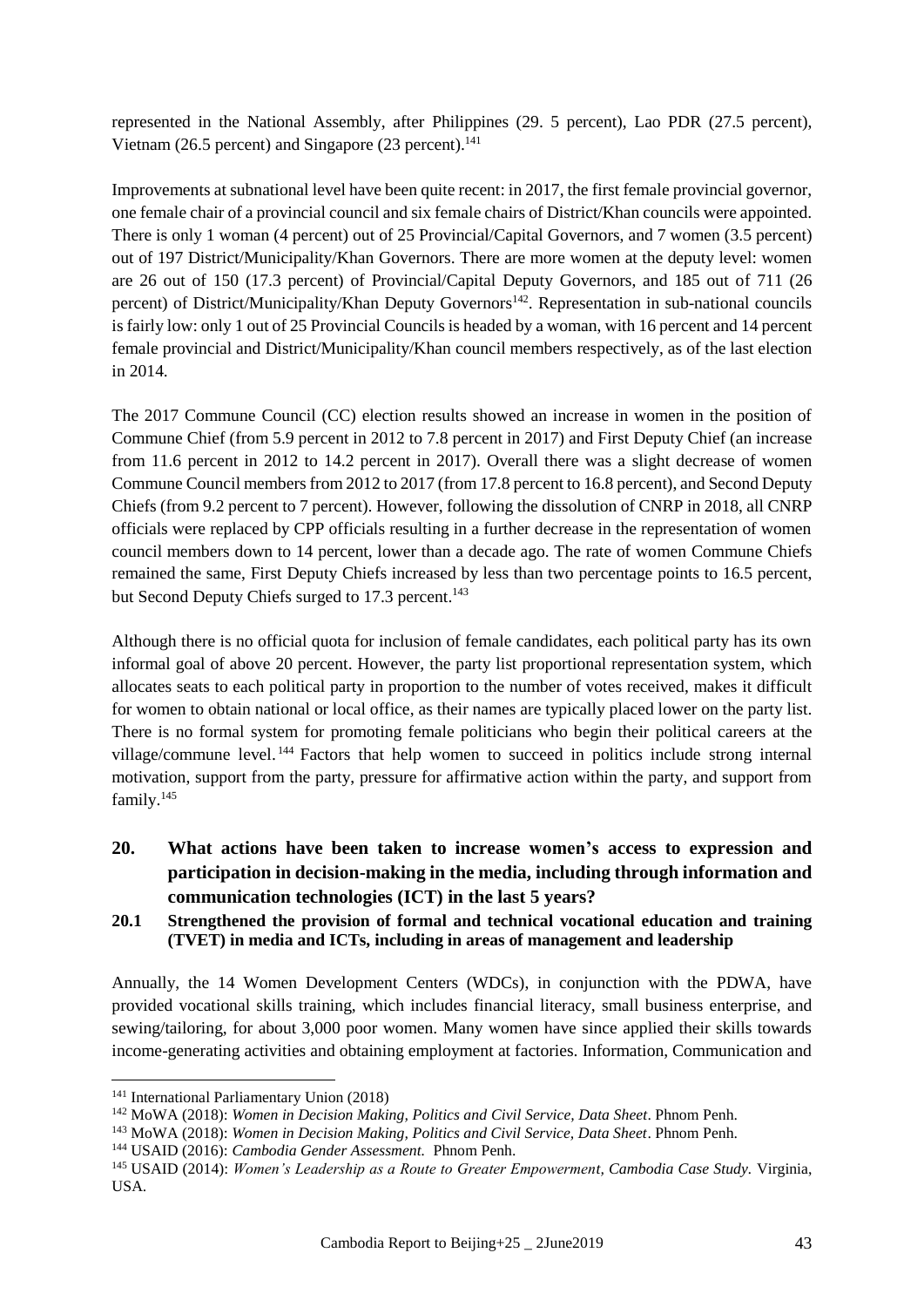Technology (ICT) centers have conducted training for the service providers at the 14 WDCs on computer skills and e-communication to enhance understanding of social media and technology.<sup>146</sup>

From 2009 to 2015, women accounted for 21 percent of all students enrolled in formal Technical and Vocational Education and Training (TVET) programs. The proportion of women enrolled in priority sectors increased from 14 percent to 26 percent. This is skewed towards ICT/business with women accounting for 50 percent of all students studying in this sector. Women overall represent 18 percent of graduates from formal TVET programs.<sup>147</sup> As of 2015-16, women represented 31.5 percent of enrolled TVET students, and almost half of those in the provinces and almost 55 percent of short course students. Women represent between 11 to 24 percent of students enrolled in certificate and higher-level courses, with 22.6 percent enrolled in bachelor degree programs.<sup>148</sup>

Currently more men than women work in the media, including in management positions, it is estimated that women represent 25 percent of media staff. Women have joined the industry in greater numbers in recent years. While male journalists had marginally greater access to training than women, the great majority of both women (83 percent) and men (86 percent) had received some training over the previous two years.<sup>149</sup>

The Ministry of Posts and Telecommunications (MoPT) developed its second Gender Mainstreaming Action Plan 2014-2018, building on achievements from 2009-2013 including increased understanding of gender among ministry officials, establishing gender focal points in each department, increased percentage of women civil servants (by 3.85 percent) and increased participation of women in both domestic and overseas training in technical areas and management. The MoPT GMAP 2014-2018 includes six strategies: 1) Strengthening capacity of the gender network within the ministry 2) Continuing development of human resource and management 3) Continuing to mainstream gender in telecommunication, post and ICT, 4) Continuing to support and provide opportunity to women staff and employee in obtaining decision making position, 5) Continuing to disseminate information related to gender equality through ICT and 6) Monitoring and Evaluation.<sup>150</sup>

## **21. Do you track the proportion of national budget that is invested in the promotion of gender equality and the empowerment of women?**

The RGC has introduced several budgetary reforms to increase transparency and gradually shift to programme budgeting, which is a prerequisite to implement Gender Responsive Budgeting (GRB). The number of ministries implementing programme budgeting increased from 7 in 2013 to 15 in 2016 to 24 in 2018. MoWA continues to promote GRB as a tool for gender mainstreaming across sectors and engage with the Ministry of Economy and Finance. In 2016, 28 government ministries and institutions received funds from the national budget and development partners for implementing GMAPs, an increase from 16 ministries and institutions in 2013.

<sup>146</sup> CEDAW/C/KHM/6, paragraph 156

<sup>147</sup> MoLVT, GMAP 2017–2026, page 12

<sup>148</sup> MoLVT (2017): *Technical and Vocational Education and Training Statistics 2015-16.* TVETMIS Office, Department of Labour Market Information. Phnom Penh.

<sup>149</sup> Fojo Media Institute, Linnaeus University (2018): *Towards Gender Equity, Women and Media in Cambodia*. Phnom Penh.

<sup>150</sup> MoPT GMAP 2014-2018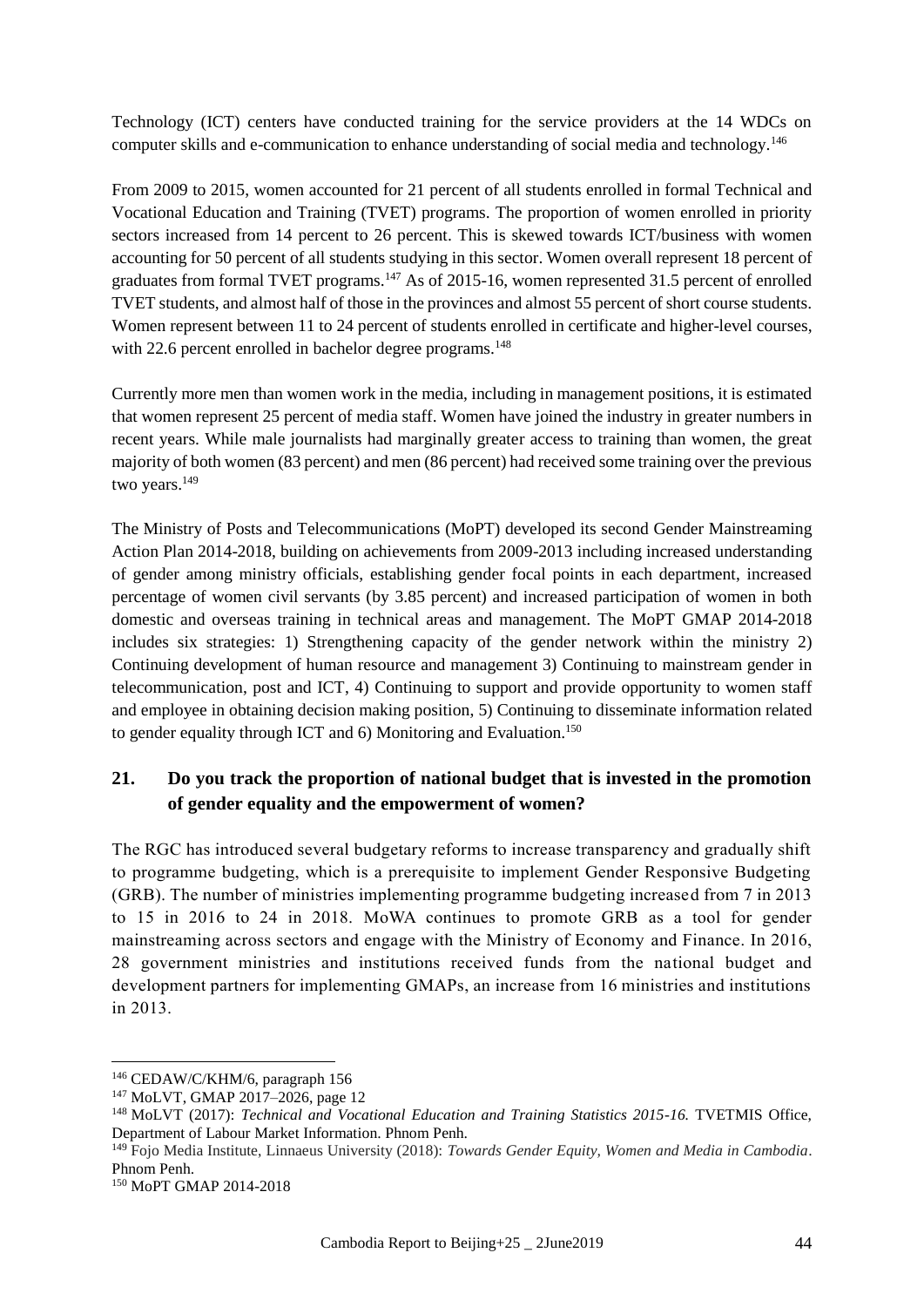The Budget Strategic Plan 2016–2020 is an important tool of the Public Financial Management Program Phase III and serves to link the budget process to the policy framework. The national budget allocated for gender activities increased from 2015–2018 by 72 percent from 4,301 million Riel to 7,389 million Riel. In 2018, the national budget allocation for gender mainstreaming in the four sectors is as follows: social sector (43 percent), national defense, security and public order (22 percent), general administrative sector (20 percent) and the economic sector (15 percent). From 2015 to 2016, the national budget allocation for the five ministries<sup>151</sup> prioritized to implement GRB in line with key government reform programs (*Public Administrative Reform and Public Financial Management Reform*) increased an average of 13.6 percent.

The RGC recognizes the need to further increase national budget allocations for gender mainstreaming across all sectors in line with gender responsive budgeting, and is reviewing recommendations to develop a gender budget statement at the national level, prepare policy guidelines for GRB, to include GRB in budget call circulars and to develop legislation and a strategy specifically for GRB.<sup>152</sup>

## **22. As a donor country, do you track ODA for GE/WE?**  *Not applicable*

## **23. Does your country have a valid national strategy of action plan for gender equality?**

Yes, the Five-year Strategic Plan for Gender Equality and Women's Empowerment 2014–2018, Neary Rattanak IV, incorporates the key gender themes from the Rectangular Strategy for Growth, Employment, Equity and Efficiency, Phase III, the NSDP 2014-2018, the CMDG Report 2013, and the CEDAW Concluding Observations on the fourth and fifth periodic report of Cambodia.

Neary Rattanak IV includes a core program for institutional strengthening and capacity development towards gender equality, through gender mainstreaming and women's empowerment in the context of economic growth, social protection and services, and crosscutting issues. The four thematic areas in Neary Rattanak IV are: 1) Economic Growth with a focus on Women's Economic Empowerment, 2) Access to Social Services and Protection with a focus on 2.1) Education of Women and Girls, and Behavioral Change, 2.2) Health, HIV and Nutrition of Women and Girls, and 2.3) Legal Protection for Women and Girls, 3) Cross-Cutting issues with a focus on 3.1) Women in Public Decision-Making and Politics; Gender Responsive Government Policies and Reform Programmes and 3.2) Gender and Climate Change, Green Growth and Disaster Risk Management, and 4) Institutional Strengthening.

Neary Rattanak IV had an estimated budget for implementation for each thematic area for a total budget of USD 31,100,000 financed from the government national budget and development partners. Costs for sectoral gender responsive programs are not included in Neary Rattanak IV but are included separately under other sectoral line ministries and institutions. Historically the

<sup>&</sup>lt;sup>151</sup> MAFF, MoEYS, MoH, MoWA and MRD

<sup>&</sup>lt;sup>152</sup> UN Women (2016): Gender Responsive Budgeting in the Asia Pacific Region: A status report.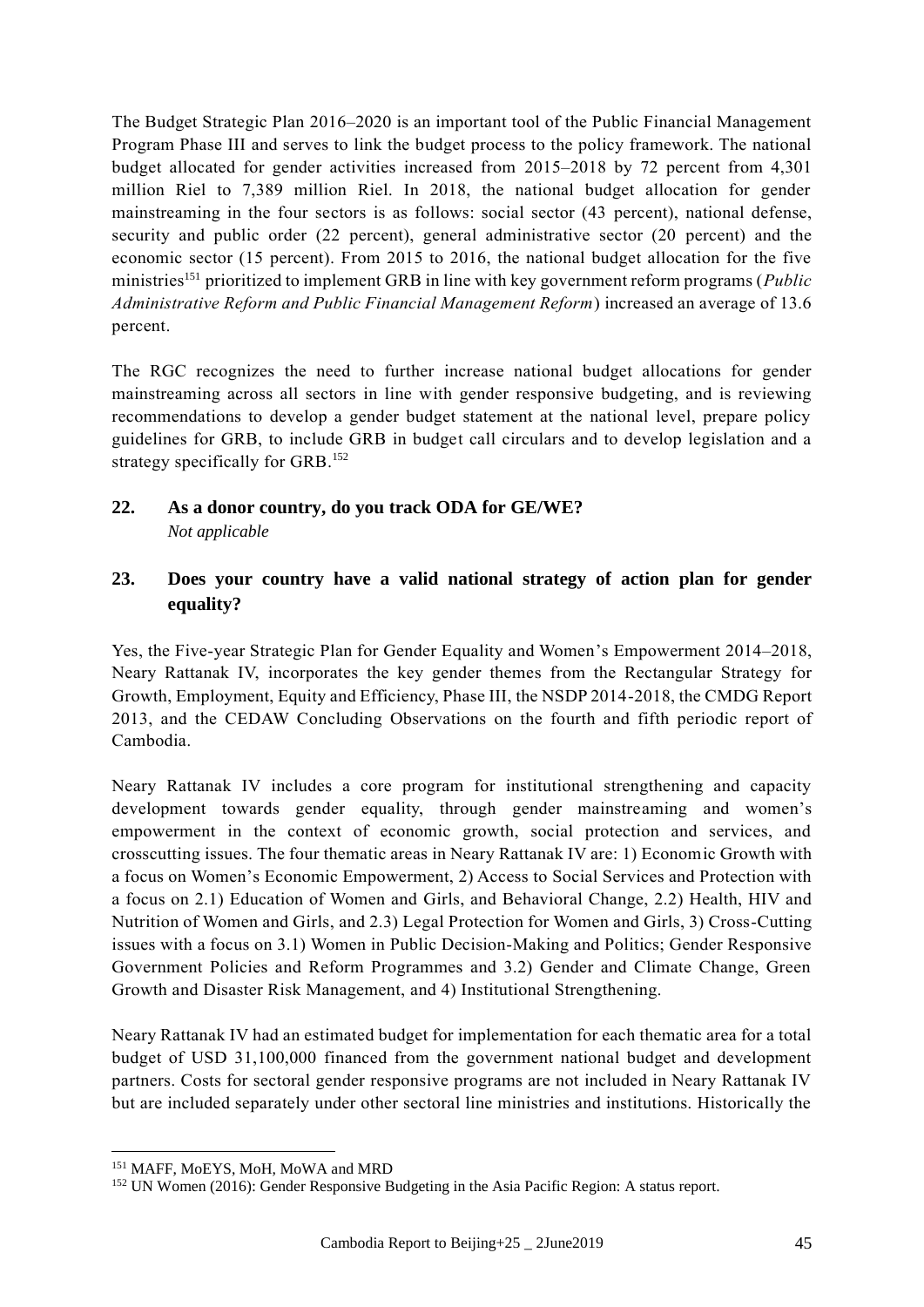MoWA and GMAPs have been underfunded, though allocation of national budget has increased annually by 5 percent.

Neary Rattanak V (2019-2023) is currently under development and will be finalized in 2019, in line with the Rectangular Strategy for Growth, Employment, Equity and Efficiency, Phase IV the NSDP 2019-2023, and the CSDGs Framework 2016. Neary Rattanak V will incorporate findings and recommendations from the 2018 Cambodia Gender Assessment thematic papers currently under development as well as relevant CEDAW Concluding Observations on the fourth and fifth (and upcoming sixth) periodic reports of Cambodia.

# **24. Do you have an action plan and timeline for the implementation of the recommendations of CEDAW?**

A separate action plan for the implementation of the 2013 CEDAW Concluding Observations was not been developed but many of the recommended actions were incorporated into various national and sectoral plans and strategies including Neary Rattanak IV, NAPVAW II, MoEYS Education Strategic Plan 2014-2018, and GMAPs of other sectoral ministries. The CNCW is the inter-ministerial body mandated to lead the monitoring of CEDAW and has a Strategic Plan which includes the monitoring and reporting on CEDAW. During this period, CNCW conducted regular dissemination and monitoring activities of the implementation of the CEDAW Concluding Observations on the fourth and fifth periodic report of Cambodia, including quarterly meetings with the CNCW gender technical working groups from line ministries and annual CNCW conferences with government ministries and institutions, development partners, civil society and other stakeholders.

In addition, CNCW conducted regular sub-national monitoring visits to review implementation of national laws, policies, regulations, measures and social norms related to women's rights and gender equality. From 2013–2016, the CNCW conducted 53 monitoring visits in 25 provinces with a total of 3,067 participants (1,919 females) from relevant institutions, departments, local authorities, CSOs and vulnerable women. This program is supported by the Prime Minister's recommendations aimed at advancing women's rights in the economic, social and public spheres in Cambodia, including addressing problems faced by women across all aspects of their life.<sup>153</sup>

Some highlights of previous CEDAW Concluding Observations that were incorporated into national and sectoral action plans including the status of implementation are as follows: (Please see Cambodia's Sixth Periodic Report to CEDAW for details)

| <b>Examples of CEDAW Concluding Observations to  </b>    | Government /       | <b>Status/Timeline</b> |
|----------------------------------------------------------|--------------------|------------------------|
| Cambodia (2013)                                          | <b>Action Plan</b> |                        |
| 13a) To develop a comprehensive legal aid scheme in      | MoJ, CoM           | Drafted 2016-2018;     |
| order to ensure effective redress by women and to courts |                    | in approval process    |
| and tribunals, in accordance with the UN principles and  |                    |                        |
| Guidelines on Access to Legal Aid in Criminal Justice    |                    |                        |
| Systems (UN GAR 67/87, annex)                            |                    |                        |
| 15a) To provide effective redress to victims on sexual   | ECCC               | Implemented, on-       |
| and gender-based violence in particular sexual violence  |                    | going;                 |

<sup>1</sup> <sup>153</sup> CEDAW/C/KHM/6, paragraph 56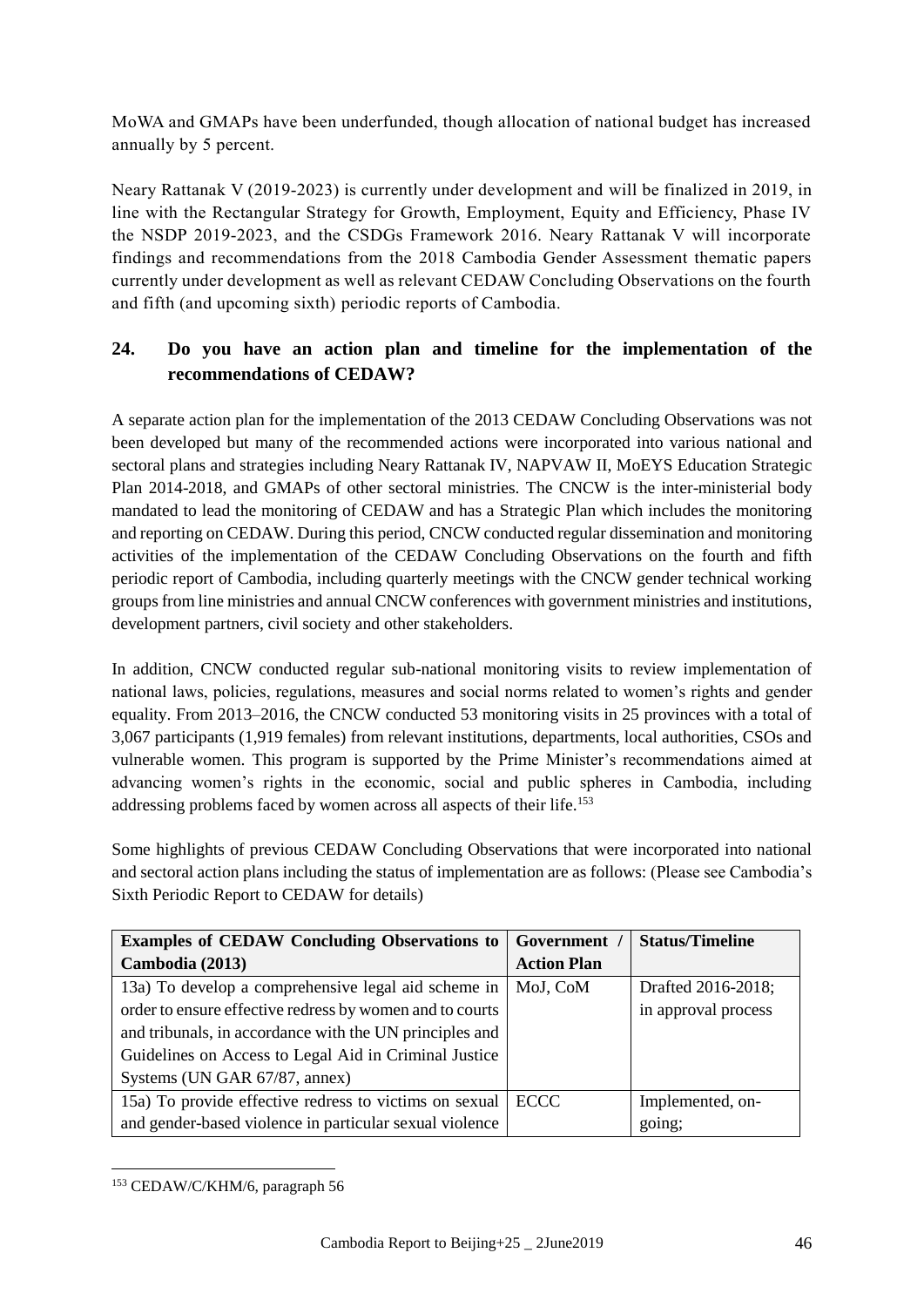|                       | (See 2015 Follow-up   |
|-----------------------|-----------------------|
|                       | Report on COB 15      |
|                       | and 21a, b, and c and |
|                       | CEDAW/C/KHM/6)        |
| MoWA, 2 <sup>nd</sup> | Included in           |
| <b>NAPVAW</b>         | NAPVAW II in 2014;    |
|                       | On-going              |
|                       | implementation        |
| <b>Neary Rattanak</b> | Included in Neary     |
| IV                    | Rattanak IV in 2014;  |
|                       | on-going              |
|                       | implementation        |
|                       | (CEDAW/C/KHM/6)       |
| <b>MOEYS ESP</b>      | Included in ESP       |
| 2014-2018;            | 2014-2018 and         |
| <b>GMAP 2016-</b>     | GMAP 2016-2020;       |
| 2020                  | on-going              |
|                       | implementation        |
|                       | (CEDAW/C/KHM/6)       |
|                       |                       |
| <b>MoH HSP</b>        | On-going              |
| <b>NSP PMTCC</b>      | Implementation;       |
| 2008-2015             | (CEDAW/C/KHM/6)       |
| <b>NAA NSP</b>        |                       |
| Phase IV 2016-        |                       |
| 2020                  |                       |
|                       |                       |

Development of a separate action plan for monitoring the implementation of CEDAW and the upcoming Concluding Observations on the sixth periodic report to be issued in November 2019 has been included as a priority action under the new draft CNCW Strategic Plan for 2019-2023.

## **25. Is there a national human rights institution?**

Yes, the Cambodian Human Rights Committee (CHRC) is the national human rights institution in Cambodia. It is responsible for ensuring that Cambodia fulfills its human rights obligations and for the implementation of the recommendations under the Universal Periodic Review. The CHCR is composed of all line ministries and working groups and the main mechanism for input and promoting gender equality is from the MoWA and the CNCW.

CNCW is responsible for following up on the implementation of international conventions in relation to women's rights, providing recommendations to the government and compiling national periodic reports on CEDAW implementation. The Prime Minister as honorary vice president to the CNCW has issued recommendations annually to support CNCW's role as the national mechanism for coordinating and providing advice to the RGC on matters related to the promotion of the status and roles of women and the social welfare for women to ensure protection of their rights.<sup>154</sup>

<sup>1</sup> <sup>154</sup> CEDAW/C/KHM/6, paragraph 5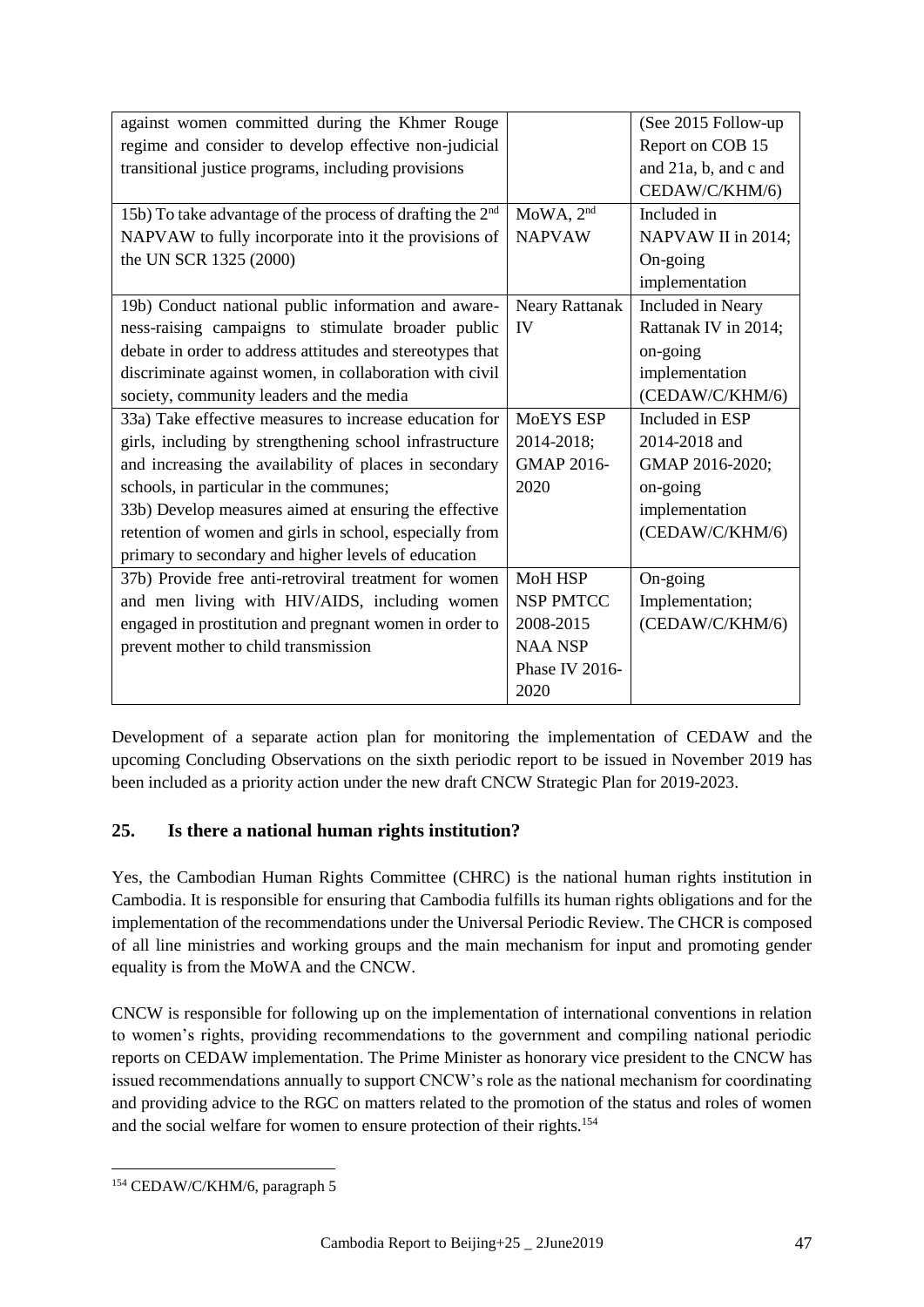In 2015, CNCW, in collaboration with UN Women and the CEDAW Committee, held a dialogue with 55 participants (37 female) from the Senate's Technical Committee on Women and Children and the National Assembly's Commission 8, which includes a focus on Women's Affairs. This dialogue examined the CEDAW principles and framework, including application to national legislation and policy formulation processes. These Parliamentary Committees have supported the monitoring of the implementation of CEDAW, the Optional Protocol and Concluding Observations and promoted gender equality in national policies and laws in line with CEDAW principles.<sup>155</sup>

From 2013–2016, the CNCW distributed 29,300 pamphlets on CEDAW and the 52 COBs nationwide. From 2014 to 2017, CNCW conducted meetings with sub-national level authorities and line department officials to disseminate and monitor the implementation of CEDAW, and provided information on relevant domestic laws, legal texts and recommendations of the government. The meetings reached 5,932 participants,  $(3,789 \text{ women})$  in all 25 provinces.<sup>156</sup>

## **V. Peaceful and Inclusive Societies**

*Critical Areas of Concern: E) Women and Armed Conflict, I) Human Rights of Women, and L) The girl child*

# **26. What actions have been taken in the last 5 years to build and sustain peace, promote peaceful and inclusive societies for sustainable development and implement women, peace and security agenda?**

NAPVAW II includes a focus on women, peace, and security, as compliance to the internationally committed promises to implement the United Nations Security Council Resolution (UNSCR) 1325. For legal aid and access to justice, the plan includes a legal and reform process, which considers VAW within the framework of international standards including UNSCR 1325. To ensure effective coordination of prevention and response interventions by key stakeholders, the plan involves increasing the capacity of the Cambodian National Police at all levels to respond to VAW in a gender-sensitive way, and to fulfill responsibilities under UNSCR 1325.

Training on relevant laws have been incorporated into the curriculum of the Royal Academy of National Police, Judicial Professionals, and Royal Military Police. Judicial Police have received training on Standard Operating Procedures for All Trafficking in Persons legal instruments. Minimum Standards for Basic Counseling for Women and Girls Survivors of GBV and other gender sensitive approaches for supporting VAW survivors are being incorporated into the new curriculum at the Royal Police Academy. Both Operational Standards and Codes of Conduct for police have been implemented, which include ethical codes that are reflective of CEDAW and UNSCR 1325.<sup>157</sup>

From 2014–2016, training for judges, prosecutors and police on the investigation and prosecution of Trafficking in Persons cases has incorporated national, regional and international laws and other legal

<sup>155</sup> Ibid, paragraph 9

<sup>&</sup>lt;sup>156</sup> Ibid, paragraphs 10 and 18

<sup>&</sup>lt;sup>157</sup> NAPVAW II MTR 2017, pages 7 and 17.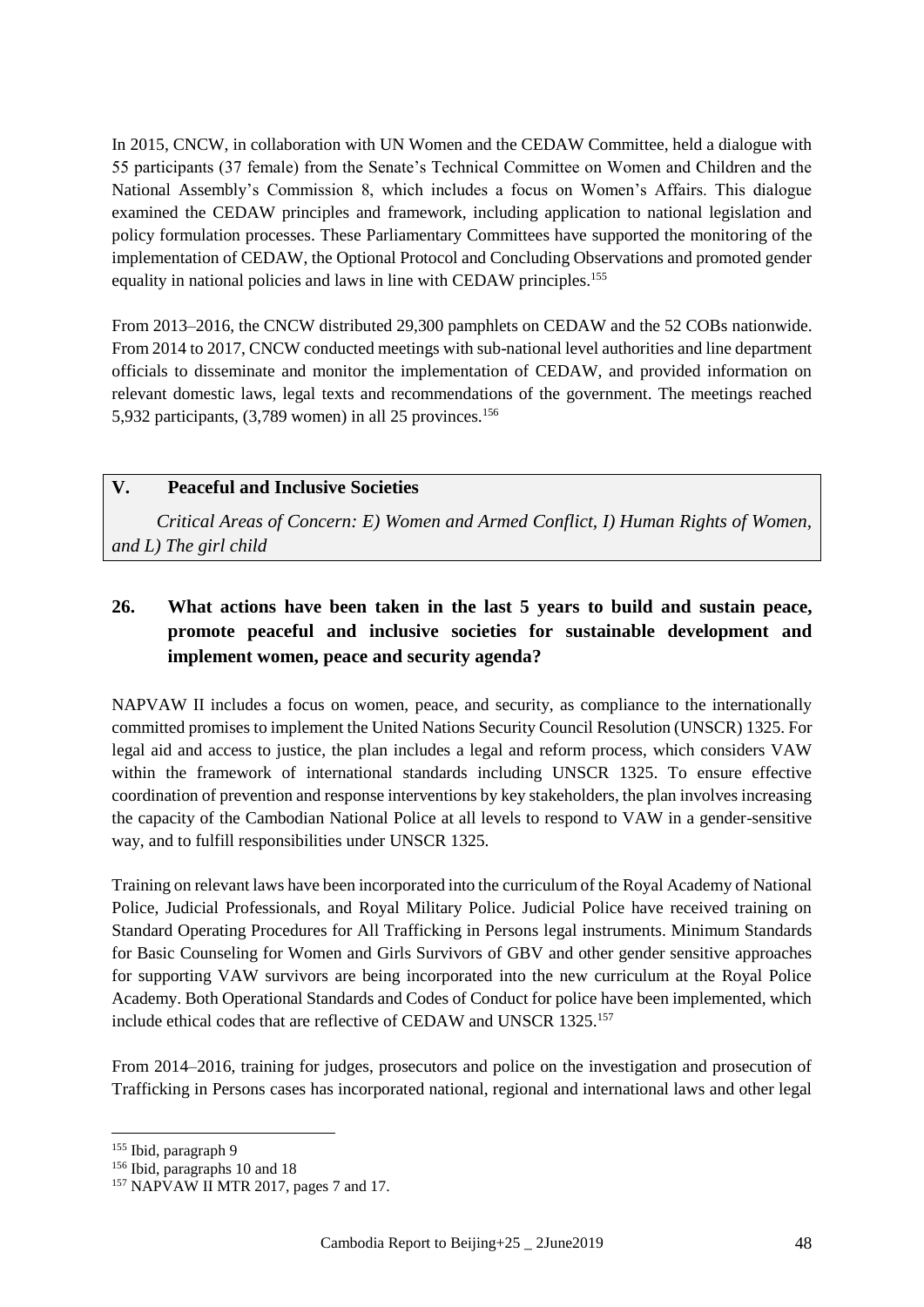instruments. The training of laws is integrated into the curriculum of the Royal Academy of National Police, Judicial Professionals and Royal Military Police. The curriculum has been widened at the Royal Academy of Judicial Professionals and Lawyer Training Center to train prosecution officers and specialized judges in the adjudication of trafficking in persons and labour and sexual exploitation cases. There has been specialized training and support for female police officers through development partners/NGOs on anti-human trafficking, criminal code and procedures, forensics, and commercial entertainment establishments.<sup>158</sup>

**27. What actions have been taken in the last 5 years to increase leadership, representation and participation of women in conflict prevention, resolution, peace building, humanitarian action, and crisis response at decision-making levels?**

Cambodian women have participated in UN Peacekeeping Missions under the *National Center for Peacekeeping Forces, Mine and Explosive Remnants of War Clearance*. From 2016 to 2017, 202 women out of a total of 4,763 Cambodians were deployed in eight countries in different capacities, including mine clearance, civil engineers, medical personnel and security. Cambodia is ranked 35 out of 121 countries and 3rd out of 10 ASEAN countries for participation in UN Peacekeeping Missions. Cambodia ranks higher for women's participation in UN Peacekeeping Missions at 26 out of 121 countries and 2nd out of 10 ASEAN countries.

The RGC continues to provide opportunities for women to participate, represent and enhance their capacity through attending national forums, international conferences and training programs. In 2015, 922 female (21.7 percent) government officials from 14 ministries attended training courses overseas as part of career development. In 2016, this increased to 1,053 women (24.2 percent) government officials from 18 different ministries and institutions.

In 2017, there were six women Ambassadors and 43 women (24.43 percent) out of a total of 170 diplomatic officials held positions as counselor general, counselor, deputy counselor, attaché, and accountant. Overall, there are 3,200 female police officers (5.75 percent) out of 55,597 police at the national and sub-national levels. In 2016, the number of women in management positions in the police force was 1,313, with 533 and 780 women police at the national and sub-national levels respectively. In 2016, women in the military account for five percent.<sup>159</sup>

- **28. What actions have been taken in the last 5 years to enhance judicial and nonjudicial accountability for violations of international humanitarian law and of the human rights of women and girls in conflicts or humanitarian action and crisis response?**
- **28.1 Provided redress to all victims of sexual and GBV against women committed during the Khmer Rouge Regime and developed non-judicial transitional justice programmes<sup>160</sup>**

<sup>158</sup> NPA-CTIP II MTR 2017, page 38.

<sup>159</sup> CEDAW/C/KHM/6, paragraphs 217-220

<sup>160</sup> [CEDAW/C/KHM/CO/4-5,](https://undocs.org/CEDAW/C/KHM/CO/4) paragraph 15 (a); CEDAW/C/KHM/6, paragraphs 29-32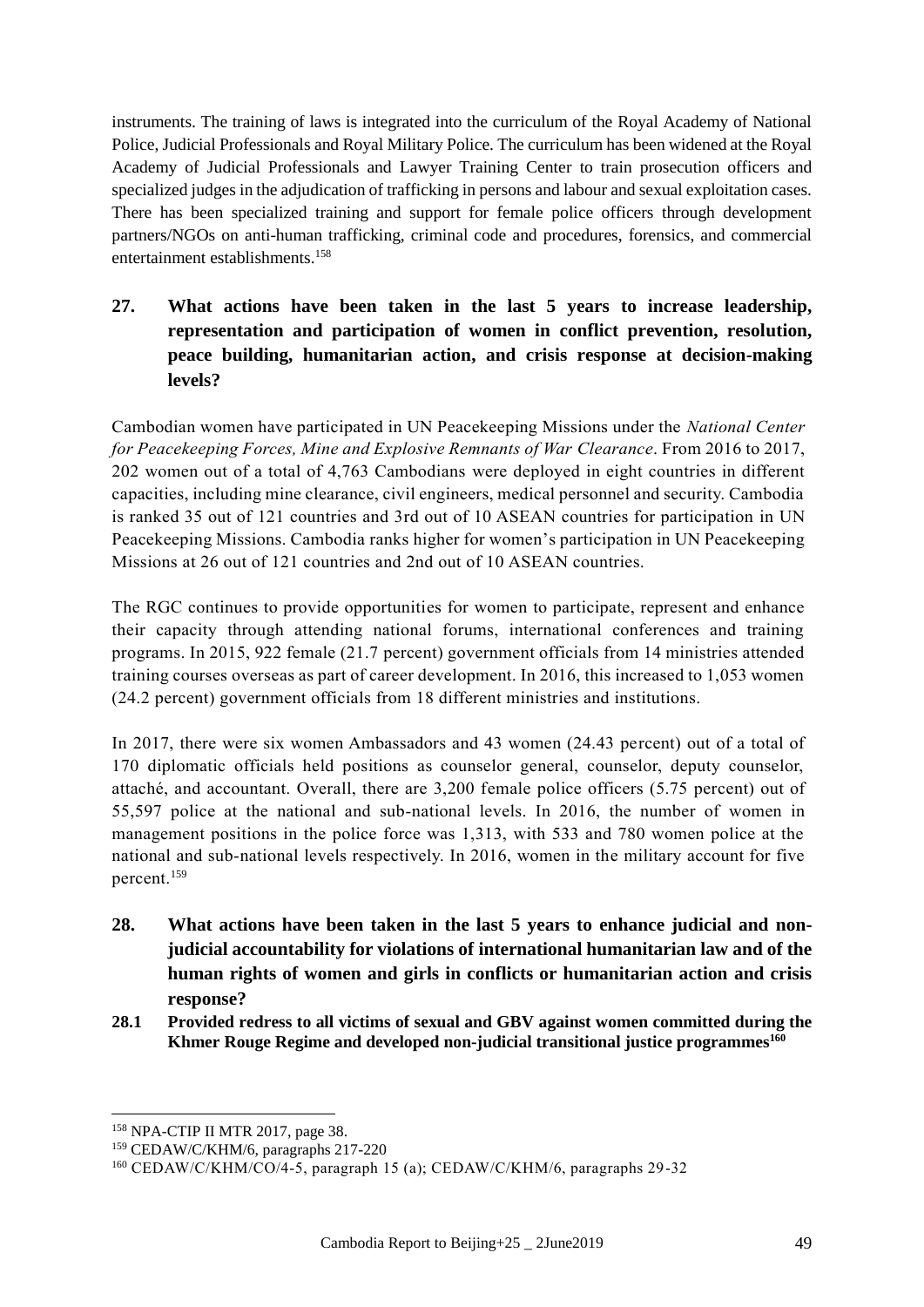Due to the multitude and complexity of the crimes committed during the Khmer Rouge regime and the advanced age of victims and the accused, the ECCC selected crimes that were most representative of all other crimes. With regard to GBV crimes, the ECCC limited their investigation and hearings to forced marriage and rape, and only victims whose crimes fell under these categories were admitted to participate in judicial proceedings and were entitled to claim reparation. The Co-Investigating Judges did not investigate into rape outside the context of forced marriage under the argument that the Khmer Rouge had a policy to prevent rape occurrences by reeducating or killing anyone who was suspected of "immoral" behavior.

The Victim Support Section (VSS) of the Extraordinary Chambers in the Courts of Cambodia (ECCC) received funding from the UN Trust Fund to End Violence against Women to expand the "Promoting Gender Equality and Improving access to justice for Female Survivors and Victims of GBV under the Khmer Rouge Regime" project from 1 January 2016 to 31 December 2018. The project includes the following activities: Outreach and awareness-raising on GBV during the Khmer Rouge regime, Access to legal services, Provision of financial support for skills training to poor families of GBV survivors and Empowerment of survivors of GBV at ECCC.

The VSS/ECCC and its NGO partner Transcultural Psychosocial Organization (TPO), provided the following psycho-social support services for victims of sexual and GBV under the Khmer Rouge regime: a) Self-help groups, which brings a group of women with a similar experience of GBV in the past together to share their experience, find support from each other, and contribute to the healing process. b) Counseling and medical treatment for Civil Parties with severe trauma and other forms of mental health problems. c) Testimonial Therapy, an innovative approach that combines individual truth telling with a public ceremony where the suffering is acknowledged. d) Psychological briefing and de-briefing were provided during Civil Parties' participation in the ECCC's hearings.

The proceedings in Case 002/02 started on 30 July 2014 and 12 Civil Parties, 2 experts and 2 witnesses were called to testify against the accused on GBV crimes, forced marriage and rape in that context. The VSS/ECCC in cooperation with its partners and civil parties filed 22 proposed reparation projects with the Court as of 30 May 2017. Four projects were sent to the RGC for approval while 17 projects require 5 million USD of external funding, of which 2.5 million USD has been collected. The projects benefit all Civil Parties and younger generations, including GBV survivors. Of particular note is the project "*Phka Sla Kraom Angkar: Forced marriages under the Khmer Rouge Regime*," which is a judicial reparation project for Case 002/02 implemented by NGOs and designed for Civil Parties who are survivors of forced marriage and GBV under the Khmer Rouge.<sup>161</sup>

#### **28.1 Measures taken to combat trafficking in women and children**

MoWA, through the NAPVAW II, the TWGG-GBV mechanism and the involvement in the Coordinated Mekong Ministerial Initiative against Trafficking (COMMIT), has contributed to anti-trafficking efforts of the government. MoSVY has continued to train relevant government officials on the *Policy and National Minimum Standards for the Protection of the Rights of Victims of Human Trafficking* (2009), which aims for improved continuity of care for victims

<sup>161</sup> CEDAW/C/KHM/6, paragraphs 29-32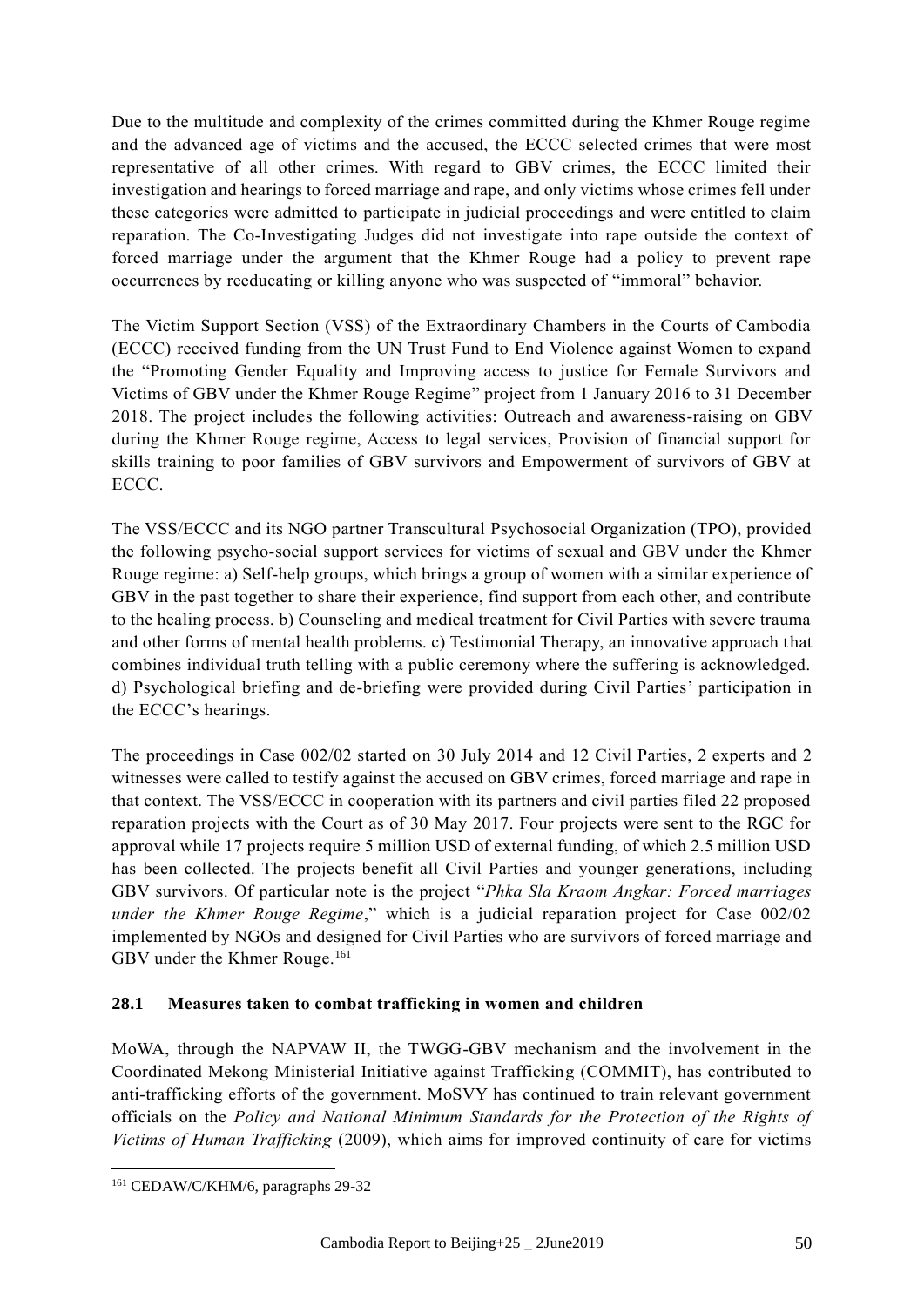engaged with multiple service providers, from shelters to counselors and prosecution authorities. Training has continued with government officials and NGO shelters on the *Minimum Standards on Residential Care for Victims of Human Trafficking and Sexual Exploitation*. MoSVY is currently drafting a *Guideline for the Reintegration of Victims of Human Trafficking*.

## **29. What actions have been taken in the last 5 years to eliminate discrimination against and violations of the rights of the girl child?**

#### **29.1 Promoting gender equality and human rights in education**

MoEYS has integrated gender into pre-service and in-service teacher training programs at all levels as well as for school management. Gender has been mainstreamed throughout the education system, including for teachers through teacher training programs, with students through the education curriculum, and for leaders and staff in the management and administration sections through professional development activities. Public schools are using a training manual for young people on gender equality and human rights, A Young People's Tool Kit, as part of MoWA's advocacy efforts to increase awareness of the importance of girls' participation in social, economic and political life.<sup>162</sup>

## **29.2 Strengthened access to quality education, skills development and training**

MoEYS has developed a Gender Mainstreaming Strategic Plan 2016-2020. <sup>163</sup> The overall goals of the MoEYS GMAP are to a) Ensure gender equality in access to education and good quality learning outcomes at all levels in both formal and non-formal education, b) Ensure the increase of women's participation in delivering education services, c) Ensure the establishment of a gender-sensitive educational environment and social behavior. Specific targets related to equal access to education measured by the gender parity index, have been met. The MoEYS Scholarship Program for Poor Students in Lower and Upper Secondary Education has a quota of 60 percent female students, which is being met.

The mid-term review (MTR) of the Education Strategic Plan 2014-2018 conducted in 2016, and includes updated strategies, actions, indicator targets, and a financial projection until 2020. In recognition that there is almost no bias against girls in basic education, the key measure for promoting women in education have focused on Higher Education and MoEYS staff and faculty. 164

#### **29.2 Preventing Child Marriage and Teenage Pregnancy**

The Provincial Action Plan to Prevent Child Marriage and Teenage Pregnancy in Rattanak Kiri province was developed to address child marriage and teenage pregnancy in a province with high rates of both. The overall objective is reduce adolescent pregnancy and child marriage in ethnic communities of Ratanak Kiri province through increased prevention and response interventions, multi-sectoral coordination and cooperation, and development of a data collection, monitoring and evaluation system.

<sup>162</sup> CEDAW/C/KHM/6, paragraph 115

<sup>163</sup> MoEYS (2015): *Gender Mainstreaming Strategic Plan in Education 2016-2020*. Phnom Penh.

<sup>164</sup> MoEYS (2016): *Mid-Term Review Report in 2016 of the Education Strategic Plan 2014-2018 and Projection to 2020.* Phnom Penh.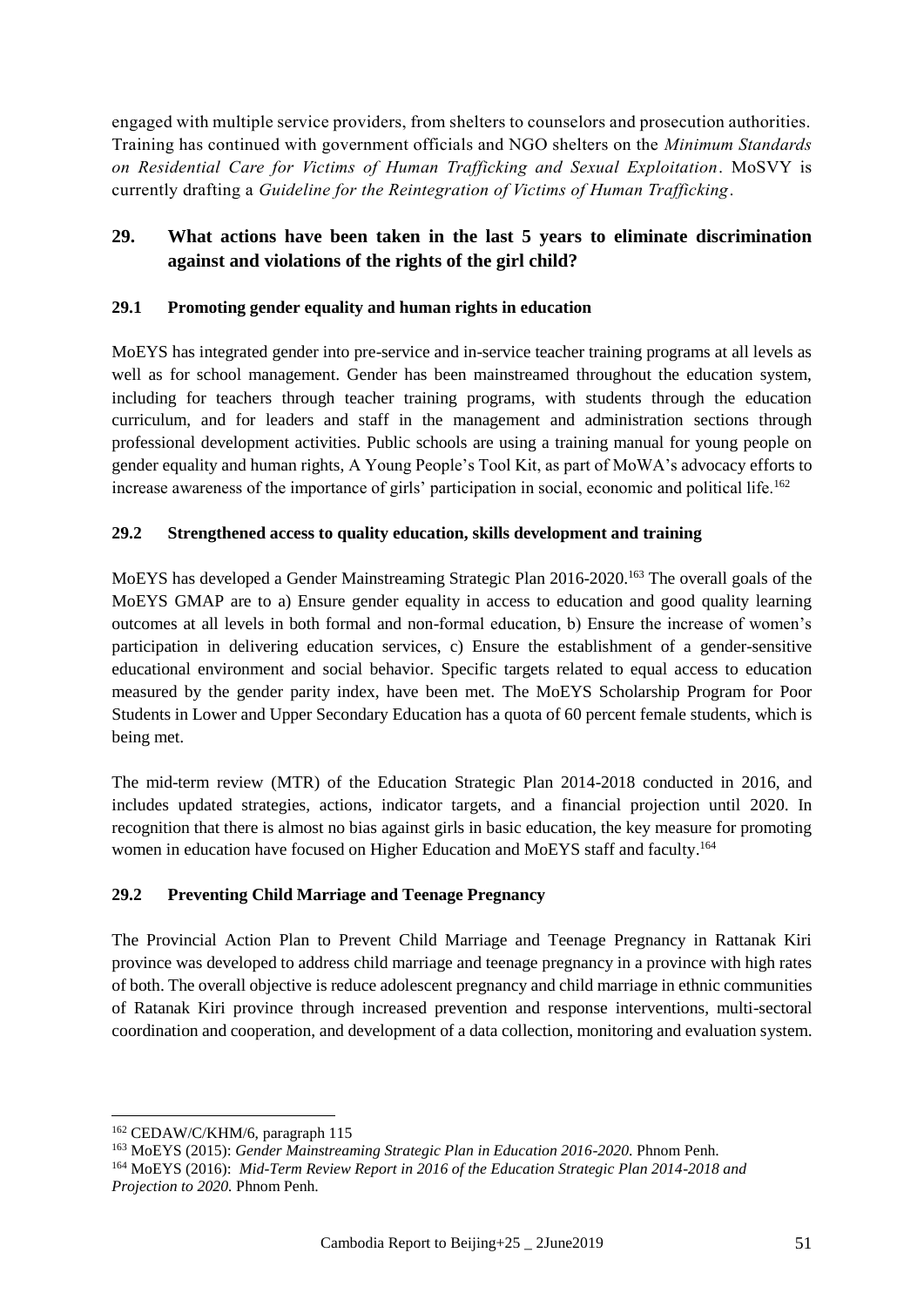The action plan aims to target a least 30 percent of adolescents (aged 10 to 19) and youth aged (aged 15 to 35) in Ratanak Kiri with prevention and response interventions.<sup>165</sup>

## **VI. Environmental Conservation, Protection and Rehabilitation**

*Critical Areas of Concern: I) Human Rights of Women, K) Women and the Environment and L) The girl child*

## **30. What actions have been taken in the last 5 years to integrate gender perspectives and concerns into environmental policies?**

In the area of environment and climate change, new environmental legislation in Cambodia is still being formulated. The Environment and Natural Resources Code of Cambodia is currently being drafted to replace the existing 1996 Environmental Protection and Natural Resources Management legislation. This legislation is in its tenth draft as of 2018. While this legislation is not yet finalized, Article 14 of the draft refers to the principle of gender equality and states that 'Gender equity and the participation of women in all aspects of decision-making concerning the environment and natural resources shall be promoted and encouraged'.<sup>166</sup> Further, under Chapter 3 Mitigation Measures, Article 29<sup>167</sup>, it states that for any decision that will potentially affect local communities, relevant ministries and institutions shall "Ensure that mitigation measures are appropriate, sustainable, and governed by a commitment to nondiscrimination, including gender discrimination, and that particular attention is given to persons who are vulnerable or most at risk as a result of the potential impacts of the decision."

## **31. What actions have been taken in the last 5 years to integrate gender perspectives into policies and programmes for disaster risk reduction, climate resilience and mitigation?**

#### **31.1 Integrating gender issues into policy framework and plans**

As part of the Neary Rattanak IV 2014-2018, gender, climate change, green growth and disaster risk management are considered cross cutting issues in alignment with the National Strategic Development Plan and the Rectangular Strategy. Strategic Objective 3.2 of Neary Rattanak IV is dedicated to promoting gender equality in climate change, green growth and disaster risk management and MoWA established a Gender and Climate Change Committee to oversee the work in this area.

MoWA's Gender and Climate Change Committee produced the 2013-2023 Gender and Climate Change Strategic Plan in collaboration with the Ministry of Environment and the Department of Climate Change. <sup>168</sup> Gender-based vulnerabilities are well explained and include an analysis of women's burdensome reproductive roles, their dependency on natural resources for food, medicine and firewood and their limited access to and control over productive resources. The analysis also points to the

<sup>165</sup> Provincial Administration of Ratanak Kiri (2018) *Provincial Action Plan to Prevent Child Marriage and Teenage Pregnancy in Ratanak Kiri (2017-2021)*

<sup>166</sup> Environment and Natural Resources Code of Cambodia, Revised Ninth Draft (Draft 9.1), 25 July 2017. Page 5. Available at [https://data.opendevelopmentmekong.net/dataset/eedccd06-df86-45d2-8e96-](https://data.opendevelopmentmekong.net/dataset/eedccd06-df86-45d2-8e96-72afe074284b/resource/adbd2e13-ffbb-43d9-8b73-00bbe837e8e5/download/enr-code-draft-9.1-in-english-25.07.2017.pdf) [72afe074284b/resource/adbd2e13-ffbb-43d9-8b73-00bbe837e8e5/download/enr-code-draft-9.1-in-english-](https://data.opendevelopmentmekong.net/dataset/eedccd06-df86-45d2-8e96-72afe074284b/resource/adbd2e13-ffbb-43d9-8b73-00bbe837e8e5/download/enr-code-draft-9.1-in-english-25.07.2017.pdf) $25.07.2017.$ pdf

 $167$  Ibid. Page 10.

<sup>168</sup> MoWA (2013): Climate Change Strategic Plan for Gender and Climate Change. Phnom Penh.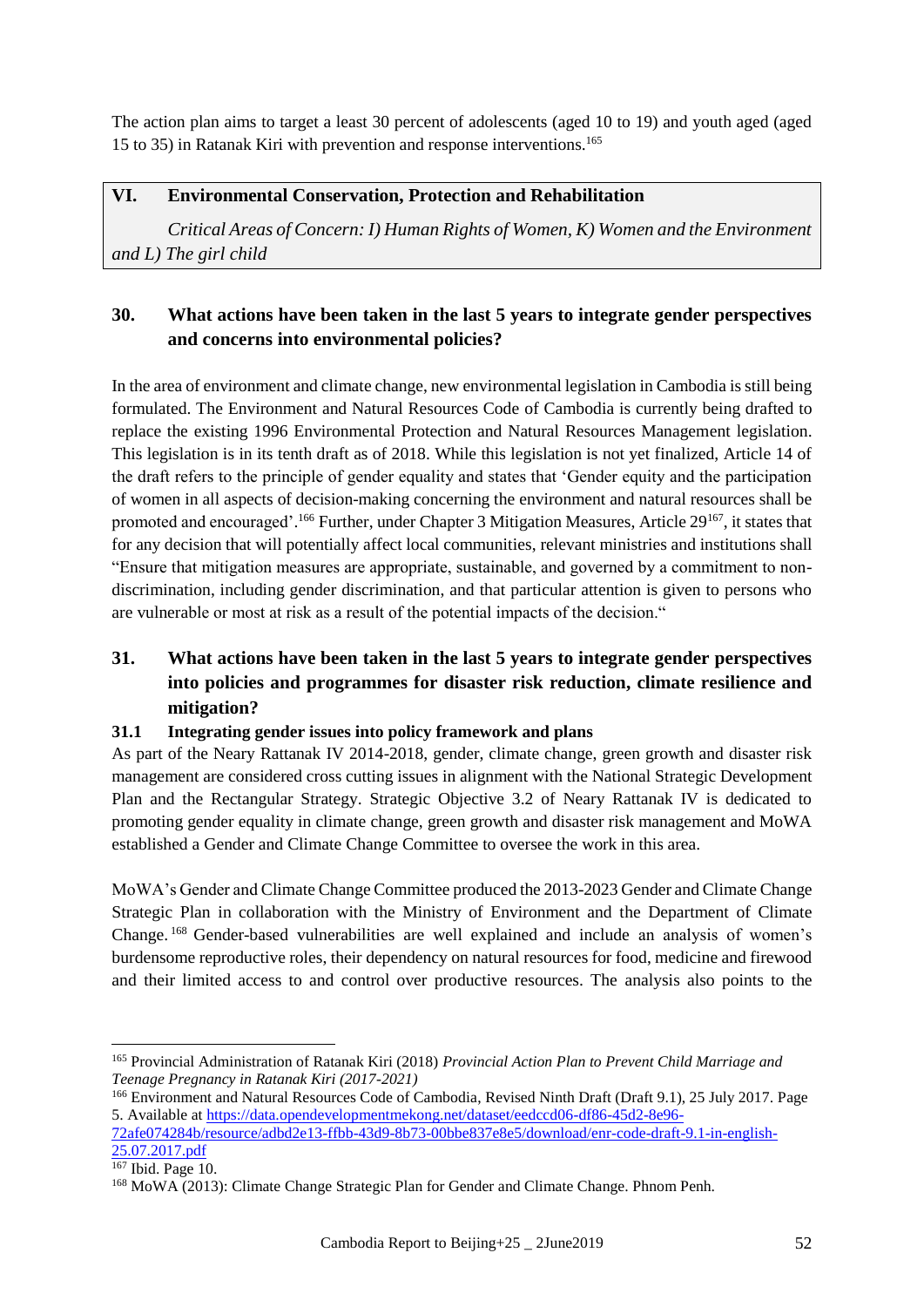important role women have to play in greening the economy, given women make up much of the workforce in 'brown economics, such as manufacturing'. 169

The nation's key policy instrument for climate change is the Cambodia Climate Change Strategic Plan (CCCSP) 2014-2023. Coordination and support on the implementation of the CCCSP sits primarily with the Department of Climate Change, the General Secretariat of the National Council on Sustainable Development (NCSD). 170

The CCCSP recognizes women's differentiated vulnerability to climate change and presents gender equality as one pathway to reduce vulnerabilities.<sup>171</sup> Women's reliance on agriculture and natural resources is also highlighted, as is women's limited resources and capacity to adapt to the changing climate. Three of the eight strategic objectives of the CCCSP consider gender issues or identify women as beneficiaries. Gender issues are also integrated in the monitoring and evaluation section of the policy, stating that 'women and disadvantaged groups are often among those more severely affected by climate change impacts'. <sup>172</sup> The CCCSP is currently under mid-term review.

As part of the implementation of the CCCSP, 14 sectoral Climate Change Action Plans (CCAP) have been developed. With technical and financial support from the Cambodia Climate Change Alliance, a multi-donor initiative which 'aims to strengthen national systems and capacities to support the coordination and implementation of Cambodia climate change response' <sup>173</sup>, the CCAPs are short prioritized action plans. Reducing sectoral, regional, gender vulnerability and health risks to climate change impacts is the second of six strategic actions of the Ministry of Environment's CCAP. Part of this action includes ensuring gender dimensions are considered in vulnerability assessments in coordination with MoWA. The involvement of vulnerable groups, which include women, minority groups and children, is considered an indicator of success in the CCAP. In addition, MRD's CCAP (2014-2018) articulates that a gender assessment will be conducted in the first year of the plan.

#### **31.2 Integrating gender issues into Disaster Management Sector**

The Climate Change Strategic Plan for Disaster Management Sector (2013) was produced to promote the relationship between disaster risk reduction (DRR) and climate change adaptation. A section titled Gender Responsive Framework describes women as being the most vulnerable to climate change and two indicators have been included, which are: 'increase number of women ('s) participation in climate change risks and disaster management' and 'number of vulnerable women with better preparedness for coping with climate change risks and disasters'.

The Cambodian Law on Disaster Management (DM Law) was enacted in 2015. The DM Law formalizes the National Committee for Disaster Management (NCDM) as the main authority on disaster management.<sup>174</sup> Women are mentioned in Article 18 of the DM Law, where it states that in the event of a disaster, relevant authorities need to 'pay high attention to the needs of women, children, elderly,

<sup>169</sup> Ibid. Page 8

<sup>&</sup>lt;sup>170</sup> Formally, the National Climate Change Committee, NCSD was established in May 2015 and took over the roles and responsibilities of the Committee.

<sup>171</sup> UN Women (2016): *ACTION NOT WORDS: Confronting Gender Inequality through Climate Change Action and Disaster Risk Reduction in Asia*.

<sup>172</sup> RGC (2013): Cambodia Climate Change Strategic Plan 2014-2023. Page 29.

<sup>173</sup> <http://www.camclimate.org.kh/en/activities/cambodian-climate-change-alliance.html>

<sup>174</sup> International Federation of Red Cross and Red Crescent Societies and UNDP (2017): *Implementing the Law on Disaster Management in Cambodia: Developing Subsidiary Legislation.* Available at: <https://www.ifrc.org/docs/IDRL/Cambodia%20DM%20Subsidiary%20Legislation%20Report%20LR.PDF>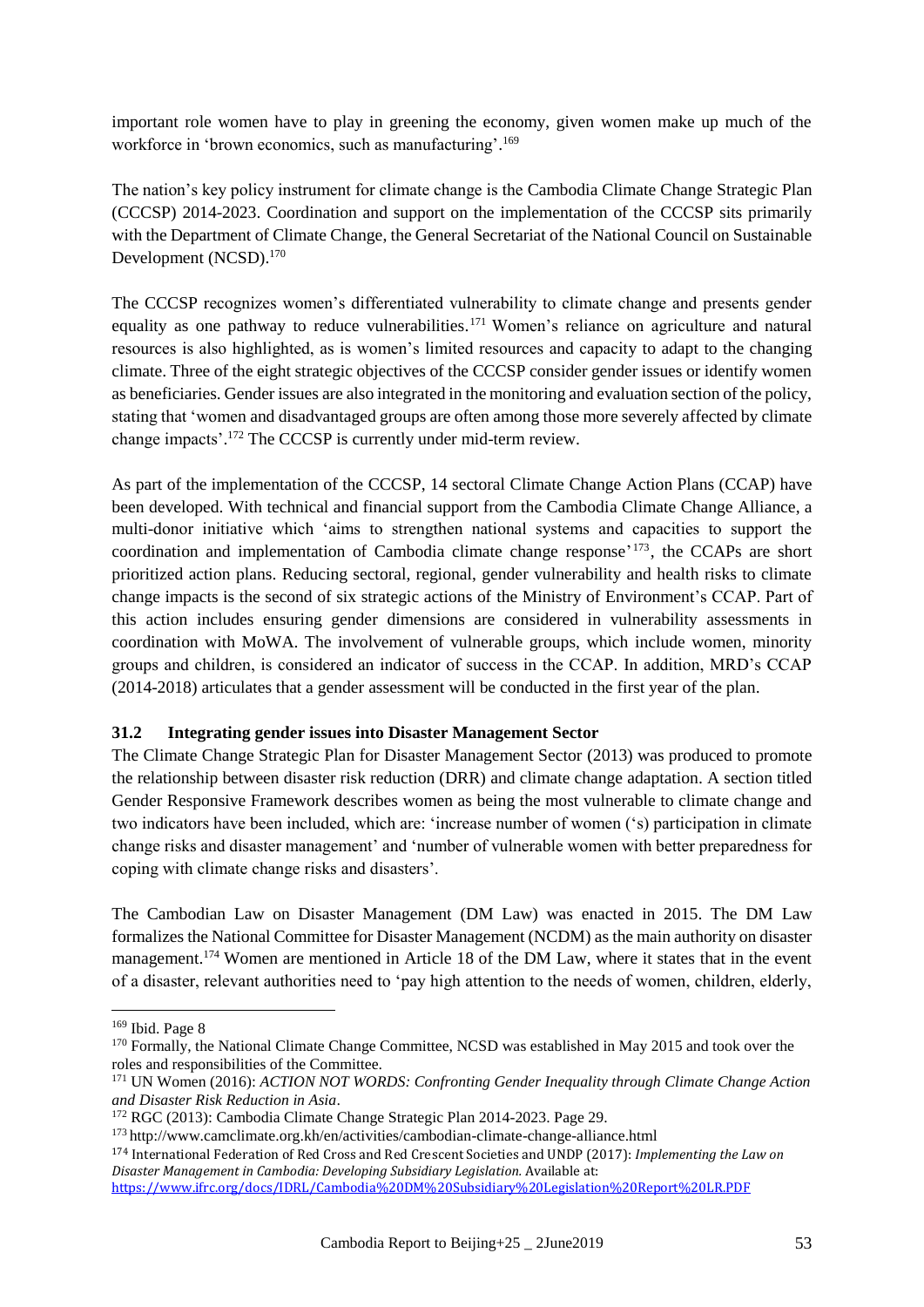handicapped, and disabled persons.' The responsibilities of NCDM include <sup>175</sup> "Coordinate the implementation of disaster risk reduction, mainstreaming of climate change, sustainable development, and gender issues by collaboration with line ministries in developing and strengthening the institutions, mechanisms and disaster management at all levels, in particular, at local community level to ensure better response during emergencies."

The National Action Plan for Disaster Risk Reduction (NAP-DRR) 2014-2018 is the key policy instrument that describes the process of DRR in Cambodia. The NAP-DRR highlights the need for data disaggregation in DRR, specifically of population groups under Outcome Two where women, men and children in rural, urban, coastal and mountain regions are all identified. In alignment with the DM Law, women's vulnerability is highlighted, and traditional and modern gender roles are reported as the underlying cause for this disproportionate vulnerability. In addition to this, three key gender related commitments are noted in this policy: (1) comprehensive post-disaster damage and needs assessment is in practice with gender disaggregated information, (2) women are included in disaster management committees and, (3) existing safe spaces are upgraded to make them comfortable for men, women and children.

#### **31.3 Mainstreaming gender issues into development projects**

The *Mainstreaming Climate Resilience into Development Planning Project* 2016–2018, led by a consortium of agencies with four government institutions, involves an outcome for enhanced institutional and technical capacity to integrate gender concerns in climate change initiatives. These include development of a strategy, guiding principles and implementation plans for mainstreaming gender concerns into climate change adaptation and mitigation investments.

The Agriculture Services Programme for Innovation Resilience and Extension 2015–2022 is the first national programme that provides smallholder farmers with access to quality information services, including supporting climate resilient agriculture. Over 36,000 households with 110,000 people (50 percent women) have participated in a range of different agriculture extension activities. The Climate Change Adaptation Development Plan has been completed in 16 districts, and vulnerability reduction analysis assessments have been conducted with  $1,500$  participants (300 women).<sup>176</sup>

## **Section Three: National Institutions and Processes**

<u>.</u>

#### **32. National machinery for gender equality and women's empowerment**

The national machinery for gender equality and women's empowerment includes the Cambodian National Council for Women (CNCW), the Ministry of Women's Affairs (MoWA), and is strengthened through the Technical Working Group on Gender (TWG-G) and the Gender Mainstreaming Action Groups (GMAGs) in line ministries and government agencies.

The CNCW, established by Royal Decree in 2001, is an inter-ministerial mechanism, whose members include Secretaries of State from all key line ministries and government agencies. The CNCW is

<sup>175</sup> International Federation of Red Cross and Red Crescent Societies and UNDP (2017) *Implementing the Law on Disaster Management in Cambodia: Developing Subsidiary Legislation*. Page 9. Available at:

<https://www.ifrc.org/docs/IDRL/Cambodia%20DM%20Subsidiary%20Legislation%20Report%20LR.PDF> <sup>176</sup> CEDAW/C/KHM/6, paragraph 166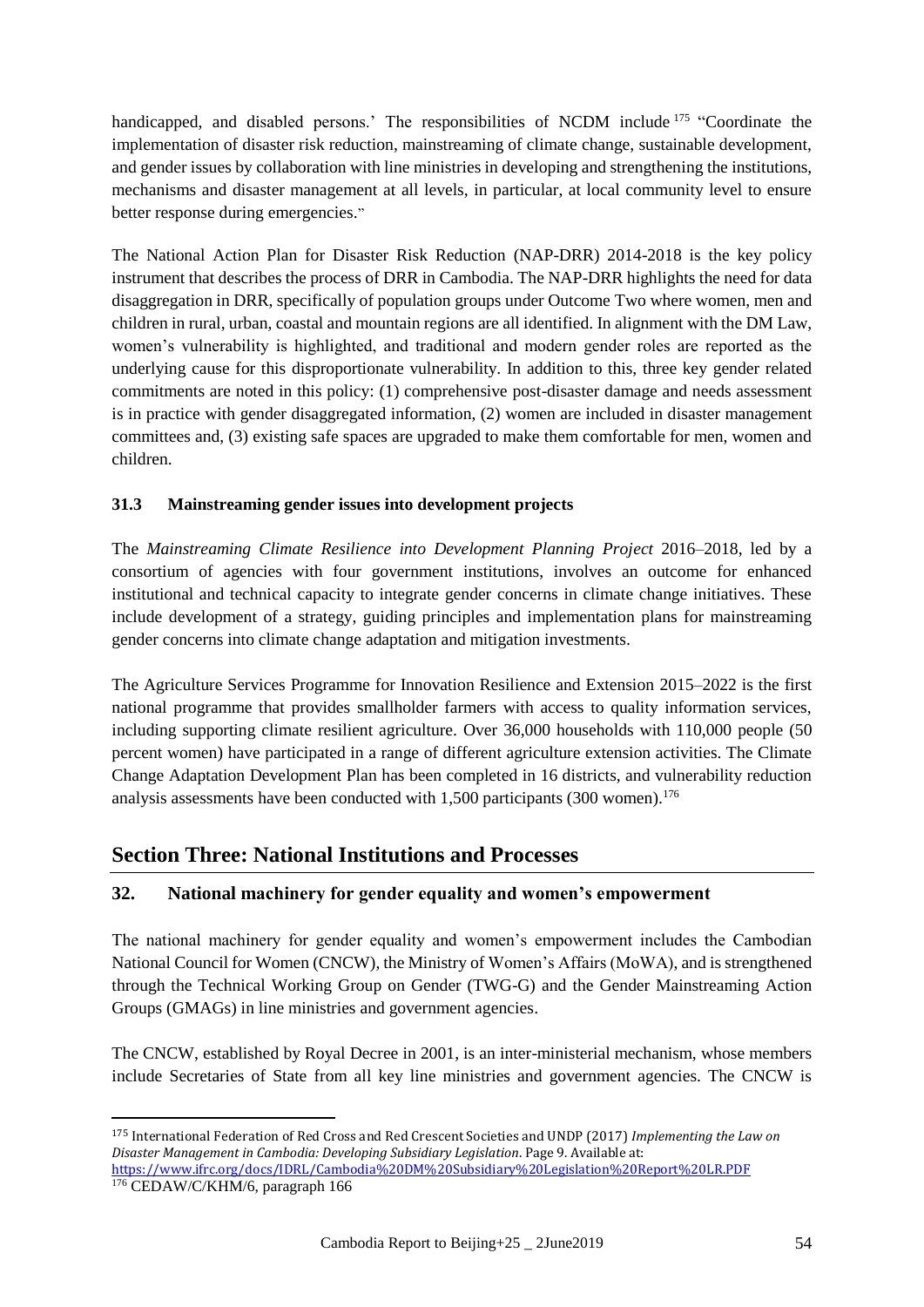mandated to assist the "Royal Government to coordinate, follow up and evaluate the implementation of national policies, laws, orders and measures relating to the promotion of status, roles and social welfare of women"**<sup>177</sup>**. CNCW is also responsible for following up on the implementation of international conventions in relation to women's rights, providing recommendations to the government and compiling national periodic reports on CEDAW implementation. CNCW is led by Her Majesty the Queen as the Honorary Chair, the Prime Minister as the Honorary Deputy Chair, the Minister of Women's Affairs as the Executive Chair and representatives from relevant ministries as members.

The MoWA has the responsibility to protect the rights of women and their families, and through its five year strategic plans (Neary Rattanak), acts to promote gender responsive policies, strategic plans and programs. MoWA acts as a catalyst to advocate and encourage public institutions, civil society and the private sectors to integrate gender into their policies and programs and as a coordinator and facilitator for gender mainstreaming across government. MoWA spearheads the efforts to ensure that gender is mainstreamed in key policy documents, including the National Strategic Development Plan, Public Investment Program, the CMDGs and CSDGs, as well as on-going government reform efforts including the Decentralization and De-concentration Reform (D&D), Public Administrative Reform, Public Financial Management and Legal and Judicial Reform.

MoWA consists of three general directorates and 11 line departments, and oversees the provincial and district Departments of Women's Affairs and 13 Women Development Centers. At the sub-national level, Provincial and District Departments of Women's Affairs implement MoWA's five-year strategic plan, *Neary Rattanak IV*, and work with line departments, offices and other relevant units under their respective jurisdiction. Provincial/Capital and Municipal/District/Khan WCCCs are the sub-national mechanisms to promote gender equality and the empowerment of women and children under the jurisdiction of the provincial and district councils. The CCWCs act as an advisory body to the Commune Councils on issues related to women and children, such as maternal and child health, hygiene/sanitation, community pre-school, gender equality and child protection.

## **33. Head of National Machinery and relation with SDG implementation**

Yes, the Minister of Women's Affairs and Secretaries of States are part of the government wide process of formulating the Cambodian Sustainable Development Goals (CSDGs), led by the Ministry of Planning (MoP), as well as reviewing, monitoring and reporting on the implementation of the relevant CSDGs through the 5-year National Strategic Development Plan.

MoWA plays a key role in strengthening gender-responsive national and sectoral strategies, by providing technical support on gender mainstreaming and coordinating the monitoring of the implementation of Neary Rattanak, the NSDP, the CMGDs/CSDGs, Public Investment Program, Joint Monitoring Indicators and GMAPs, in collaboration with the Ministry of Planning, the GMAGs and with the TWG-G. GMAGs have been established in line ministries and institutions and are responsible for developing Gender Mainstreaming Action Plans, which provide a mechanism for institutionalizing gender mainstreaming into sectoral policies and programmes. At the end of 2018, 30 out of 31 line ministries and institutions had developed GMAPs.

Starting in 2016, all line ministries reviewed key indicators on gender mainstreaming to include *SDG 5: Achieve gender equality and empower all women and girls*. MoWA led a series of consultative

<sup>177</sup> RGC, Royal Decree, SN/Roy Kr/0201/036, On Creation of Cambodian National Council for Women (2001)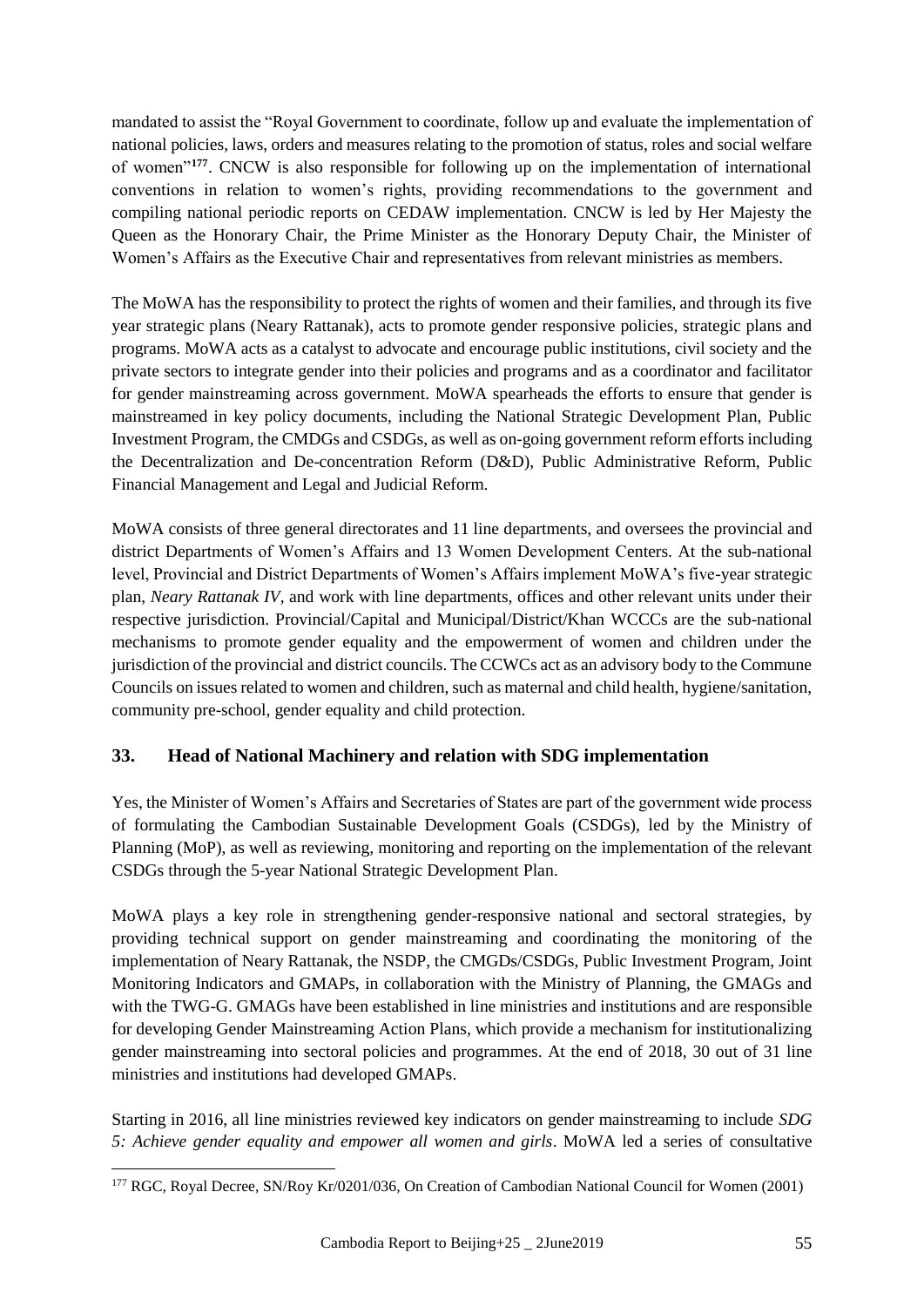workshops that resulted in a comprehensive monitoring framework for SDG 5. This framework includes nine key gender targets and 25 indicators linked with the responsible ministries, data sources and data cycles. This information has been integrated into respective line ministries' GMAPs and strategic plans.**<sup>178</sup>**

## **34. Mechanisms for stakeholder participation in implementation and monitoring of BPfA and 2030 Agenda for Sustainable Development**

Within the framework of the Government-Donor Coordination Committee to implement the Paris Declaration, harmonize results-based action plans and strengthen leadership and ownership of the government, 19 Technical Working Groups were set up in key sectors, including the Technical Working Group on Gender (TWG-G). The TWG-G, set up in 2004, includes representative of 31 government agencies, 14 development agencies and 15 civil society organizations, and is a forum for discussion and inputs into gender related policies, laws and strategies.

Three working groups (TWG-G sub-groups) have been formed to coordinate MoWA's main thematic programs, including the TWG-G on Gender-Based Violence (2012), TWG-G on Women's Economic Empowerment (2014) and TWG-G on Women in Leadership and Decision-Making (2015). The working groups play an important role in formulating, implementing, facilitating and monitoring MoWA's thematic programs for gender equality and women's empowerment to achieve the CSDGs.

In addition, GMAGs have been established in line ministries and institutions and are responsible for developing GMAPs, which provide a mechanism for institutionalizing gender mainstreaming into sectoral policies and programmes. MoWA convenes annual meetings involving all GMAGs in line ministries to review the progress of the GMAPs while the CNCW holds an annual congress led by the Prime Minister to review progress and achievements on gender equality and women's empowerment in line with the National Strategic Plan Development commitments. The CNCW annual congress involves all government ministries and agencies at the national and sub-national level, civil society organizations and international NGOs, UN Agencies as well as members of parliament, the Council of Ministers and private sector businesses.

## *a) Stakeholder participation in Beijing Declaration and Platform for Action and the 2030 Agenda for Sustainable Development.*

Civil Society Organizations, Women's Rights Organizations, Academia and think tanks, including several Universities and Professors, International NGOs including faith based organizations, and the United Nations System and Agencies have all contributed at different stages and various levels in the development, implementation and monitoring of the BPfA and CSDGs, through the TWG-G and subgroups, other TWGs, GMAGs and GMAPs, conducting research on key women's issues, implementing women's empowerment programs and participating in regular NSDP review meetings. Private sector businesses participate in the annual Government Private Sector Forum while the Parliament and Parliamentary Committees have an oversight role.

## *b) Participation of women and girls from marginalized groups*

<sup>1</sup> <sup>178</sup> CEDAW/C/KHM/6, paragraph 185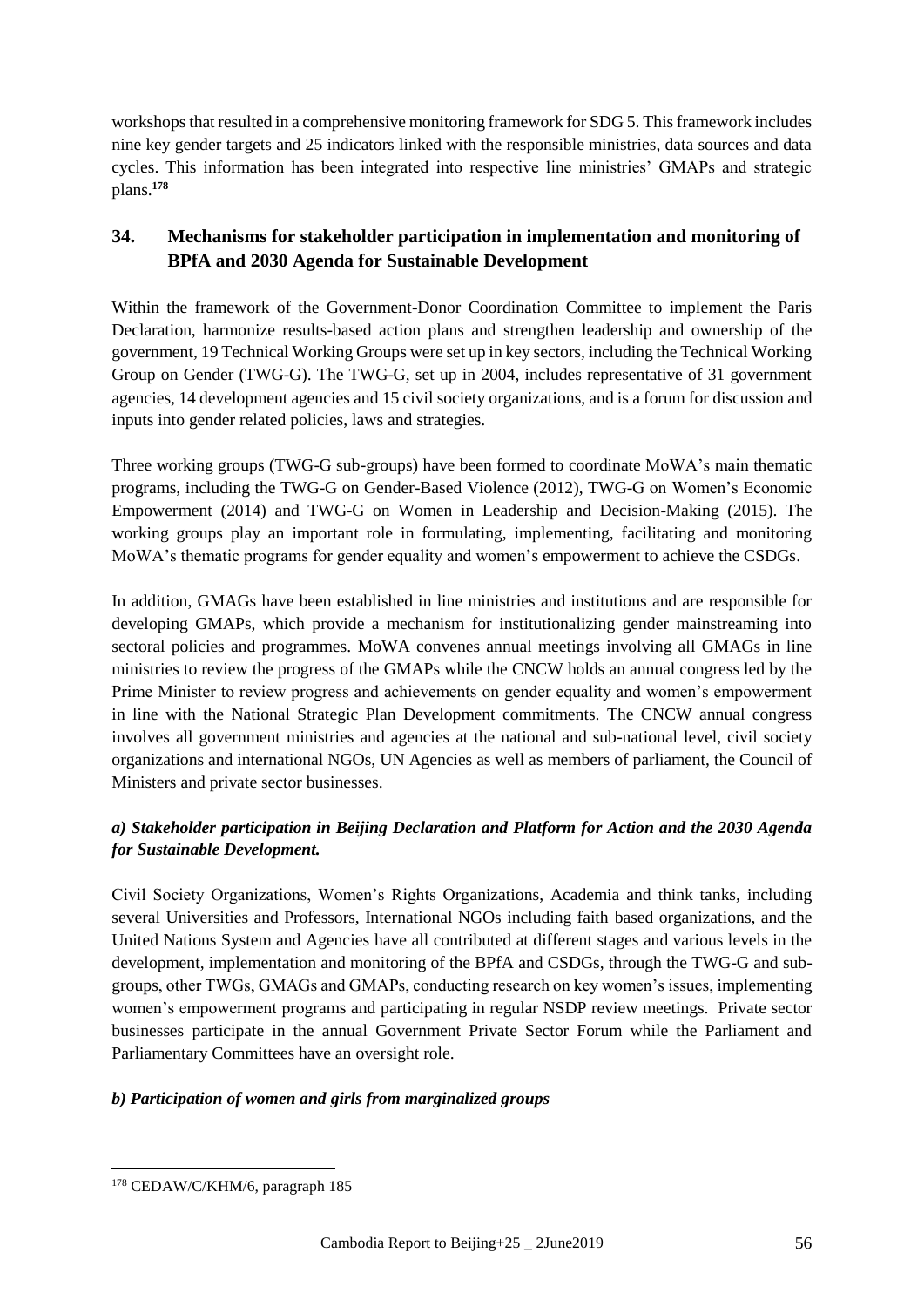The MoWA has formed a Disability Working Group, as part of the Disability Action Council, to ensure that the needs and concerns women with disability are reflected and addressed. At the sub-national level, the Provincial, District and Commune Committee for Women and Children, conducts outreach and regularly convenes meetings with marginalized groups of women, including poor, indigenous, young women, older women

As part of the TWG-G sub-working group on GBV, CSOs, INGOs and women's rights groups, some representing marginalized groups of women, such as disabled, women living with HIV, ethnic minority, older women as well as the rural poor, participate and bring these women's voices to the planning and implementation. As part of the Cambodia Gender Assessments conducted in 2014 and 2018, different marginalized groups of women including women with disabilities, women living with HIV, female entertainment workers and female garment factory workers (2014) and women with disabilities, indigenous women, Muslim Cham women, Lesbian women and elderly women (2018) participated in the consultative process to ensure their views are incorporated into the planning processes.

#### *c) Stakeholder participation in report*

Given time constraints and other national planning priorities in 2018 and 2019, including the finalization of the CSDG Framework 2016-2030, the development of the National Strategic Development Plan 2019-2023, the development of the 2018 Cambodian Gender Assessment (CGA), the formulation of the 5 Year Strategic Plan on Gender Equality and Women's Empowerment 2019- 2023 (Neary Rattanak V), as well as preparations for the up-coming constructive dialogue on Cambodia's 6<sup>th</sup> period report to CEDAW, separate consultations with stakeholders have not been conducted for this report, but the information has drawn on the above consultative processes. A validation workshop on key component of this report will be held alongside the planned CGA 2018 workshops in early June 2019.

In addition, this national report a draws from various government reports, documents and processes that have involved civil society consultations and input, including the NGO Shadow report to CEDAW Committee (January 2019), Joint UNCT input to UPR July 2018, various NGO, UN and donor program reports (ie EVAW program, etc.).

## **35. Is gender equality and the empowerment of women and girls a key priority in national plan/strategy for SDG implementation?**

Yes. Gender equality and the empowerment of women is a key component of the RGC's political platform, the Rectangular Strategy Phase IV for "Growth Employment, Equity and Efficiency: Building the Foundation Toward Realizing the Cambodia Vision 2030, which is operationalized as the National Strategic Development Plan and the Neary Rattanak Strategic Plan. The RGC's strategic goal is to strengthen gender equality and social protection to enhance the socio-economic situation and strengthen women's role in society who are the backbone of the economy and society. One of the key areas of focus under the fourth priority area of Human Resource Development is to 1) Further promote women's role in society through enhancing their capacity and the proportion of women within leadership roles in national and sub-national levels, in ministries and institutions and in political and technical positions, 2) Implementing the Neary Rattanak Strategic Plan to mainstream gender in development plans and policies, promote women's entrepreneurship through expanded education, technical and vocational education, uplifting the value of women and family through investing in gender equality along with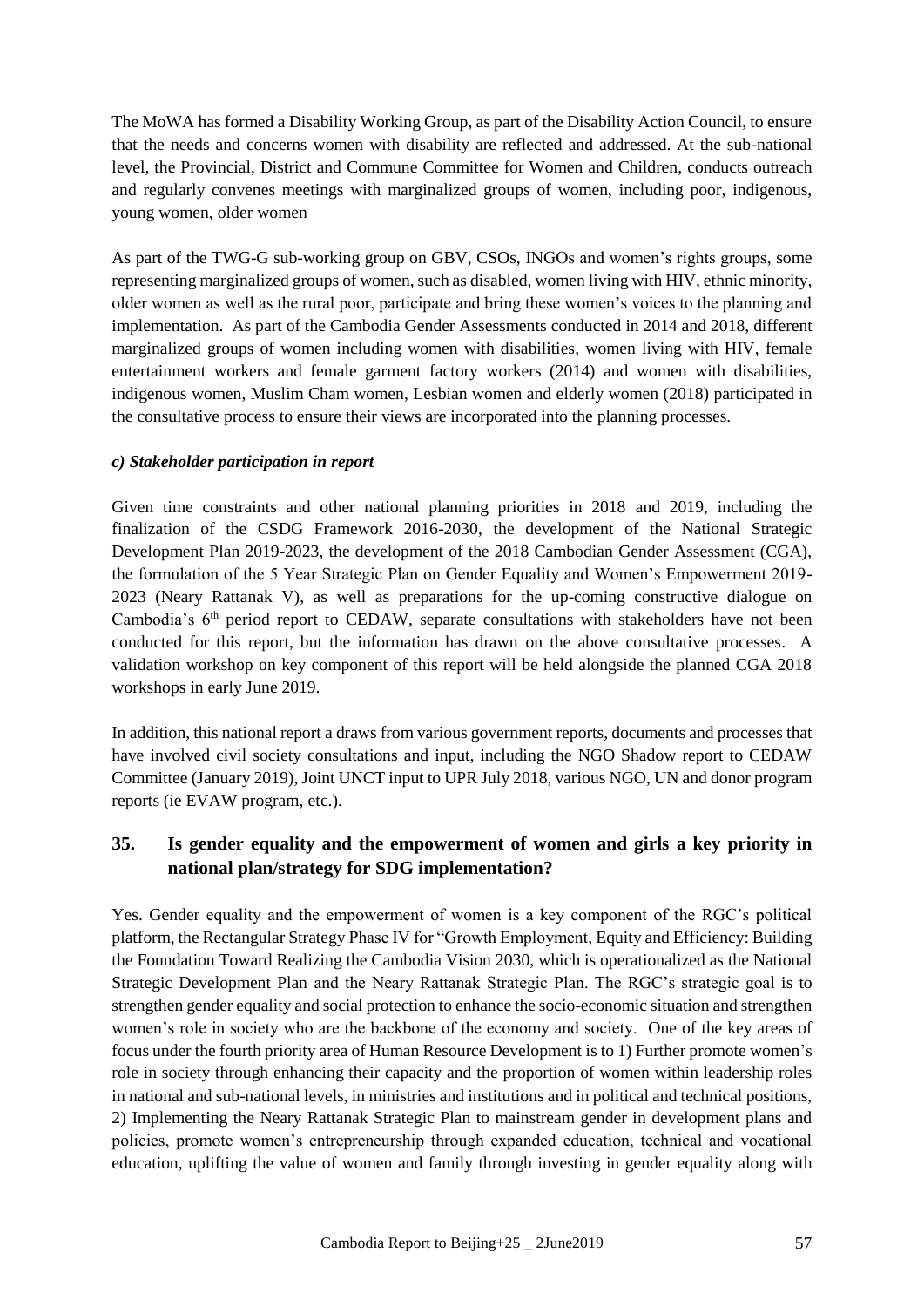strengthened partnerships to prevent trafficking of and violence against women and girls 4) Implementing the National Social Protection Policy Framework 2016-2025, along with the National Population Policy 2016-2030 and National Policy on Ageing 2017-2030 and 4) Preparing the legal framework and supporting infrastructure to implement the new social assistance programs.<sup>179</sup>

# **Section Four: Data and Statistics and Annex**

## **36. What are the top 3 areas in which your country has made most progress over the past five years in gender statistics at the national level?**

The top three areas that the Royal Government of Cambodia has made the most progress in gender statistics at the national level have been 1) Re-processed existing data from surveys to produce more disaggregated and new gender statistics, 2) Conducted new surveys to produce national baseline information on specialized topics 3) Produced knowledge products on gender statistics and 4) Used more gender-sensitive data in the formulation of policy and implementation of programmes and projects.

#### **Secondary Analysis of CDHS 2000-2014**

The National Institute of Statistics, Ministry of Planning and the General Directorate of Health, Ministry of Health, with support from development partners, continued the policy and practice of conducting secondary analysis on the Cambodia Demographic and Health Surveys 2000, 2005, 2010 and 2014 (CDHS). Starting in 2013, a series of reports were produced focusing on women and children, including Early Post-Natal Care and its Determinants in Cambodia (April 2013), Factors Associated with Childhood Diarrhea and Fever (April 2013), Levels and Trends of Contraceptive Prevalence and Unmet needs for Family Planning (April 2013), Teenage Fertility and its Socio-Demographic Characteristics and Risk Factors (April 2013), Urban and Rural Disparities in Reproductive and Maternal Health, 2000- 2014 (December 2015) and Sexual and Reproductive Health Situation of Adolescents and Youth in Cambodia (September 2016). Findings and recommendations were used to inform various policies, programs and plans including the MoH National Strategic Health Plans 2014-2018, National Sexual and Reductive Health Programs such as adolescent and youth health services, targeting of family planning and contraceptive use under the fast track initiative to improve reproductive and maternal and child health outcomes.

In December 2015, the MoP and MoH produced the report entitled Urban and Rural Disparities in Reproductive and Maternal Health, 2000-2014 from secondary analysis using data from the CDHS 2000-2014. The aim was to assess change over time in fertility, reproductive, maternal and adolescent health access and outcomes, with a focus on rural and urban poor by location and wealth status. The findings confirmed marked improvements across reproductive and maternal health outcomes since 2000, including increased access to services and skilled providers of ANC and delivery while the unmet need for family planning has decreased. However the findings also revealed that more work was needed to increase equity in access and utilization, especially for urban and rural poor, as well as adolescents. Both urban and rural poor women have higher fertility and unmet need for family planning, and are disadvantaged in ANC and delivery than wealthier women. Notably, fertility rates increased among rural adolescents, fertility rates among 18-19 year olds are higher than younger adolescents aged 15-17

<sup>179</sup> RS IV, September 2018, pages 25-26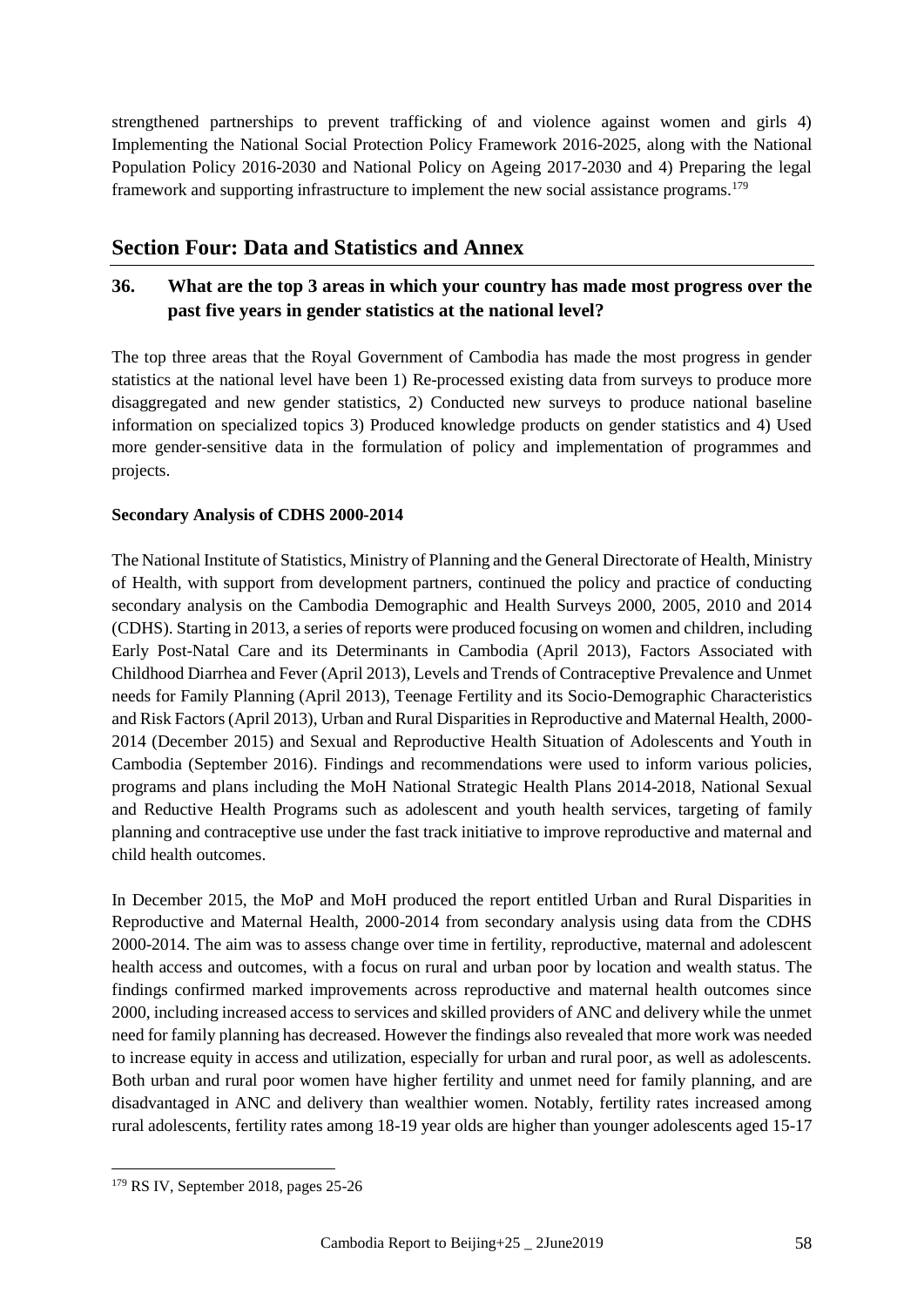and while the use of family planning increased significantly for married adolescents, they remain far less likely to use family planning than older married women. Findings have been used to improve program interventions in RMH programs, including family planning and further research has been recommended to understand the drivers of increased adolescent fertility.

In September 2016, the MoP and MoH produced the report entitled Sexual and Reproductive Health Situation of Adolescents and Youth in Cambodia from secondary analysis using data from the CDHS 2000-2014. Given the limited information available about the sexual and reproductive health of adolescents and youth in Cambodia, the aim of the report was to describe the current state of sexual and reproductive health of adolescents and youth in Cambodia through the analysis of data on young women aged 15-24 years from the four CDHS, including 2000, 2005, 2010 and 2014. Descriptive analysis of the key areas in sexual and reproductive health including marriage and sexual behavior, family planning and contraceptive use, adolescent pregnancy and motherhood, knowledge of HIV and AIDS and the occurrence of sexually transmitted diseases. The report concluded that while sexual and reproductive health of young women had improved from 2000-2014, it identified discrepancies among the trends and sub-groups where interventions were most needed. This included recommendations for the RGC to ensure young people, especially unmarried and high risk populations, rural to urban migrants, those living in poor social and economic situations, young people with disabilities and those living in rural and remote areas have access to youth friendly services. A specific outcome has been the development of a targeted intervention, the Action Plan to Prevent Child Marriage and Teenage Pregnancy in Ratanak Kiri province (2017-2020) by MoWA and MoI, as well as re-affirming the importance of the roll out of the Comprehensive Sexuality Education (CSE) curriculum by the MoEYS in Grades 5-6, 7-9, and 11-12 throughout the nation.

## **National Survey on Women's Life Health and Life Experiences in Cambodia 2015 and Secondary Data analysis of CDHS 2014**

The Ministry of Women's Affairs, in collaboration with the National Institute of Statistics from the Ministry of Planning and the Ministry of Health and with support from development partners, produced the report "Women's experience of domestic violence and other forms of violence" in September 2016, utilizing secondary data analysis from the CDHS 2000, 2005, and 2014 as well as information from the report on the National Survey on Women's Health and Life Experiences (WHO and MoWA 2015). The report aimed to assess the trends of intimate partner violence against women over time, compare results of other studies and for reporting on SDG indicators, as well as to inform the development of evidence based policies and programs to prevent and respond to violence against women. The results of the analysis reinforced the importance of the NAPVAW II as intimate partner violence continues to be a significant public health problem for women in Cambodia, as over 30 percent of women have experienced physical, sexual or emotional violence from an intimate partner of her lifetime while 19.4 percent of women experienced some form of violence from an intimate partner in the last 12 months prior to the CDHS 2014. Specific recommendations were provided to strengthen NAPVAW implementation as well as improve the domestic violence module of the next CDHS to be conducted in 2019.

#### **Secondary Analysis of Intercensal Population Survey 2013**

The National Institute of Statistics, Ministry of Planning with support from development partners, also conducted secondary analysis of the Cambodia Inter-censal Population Survey (CIPS) 2013 results to further inform the development of national policy, planning, programming and monitoring and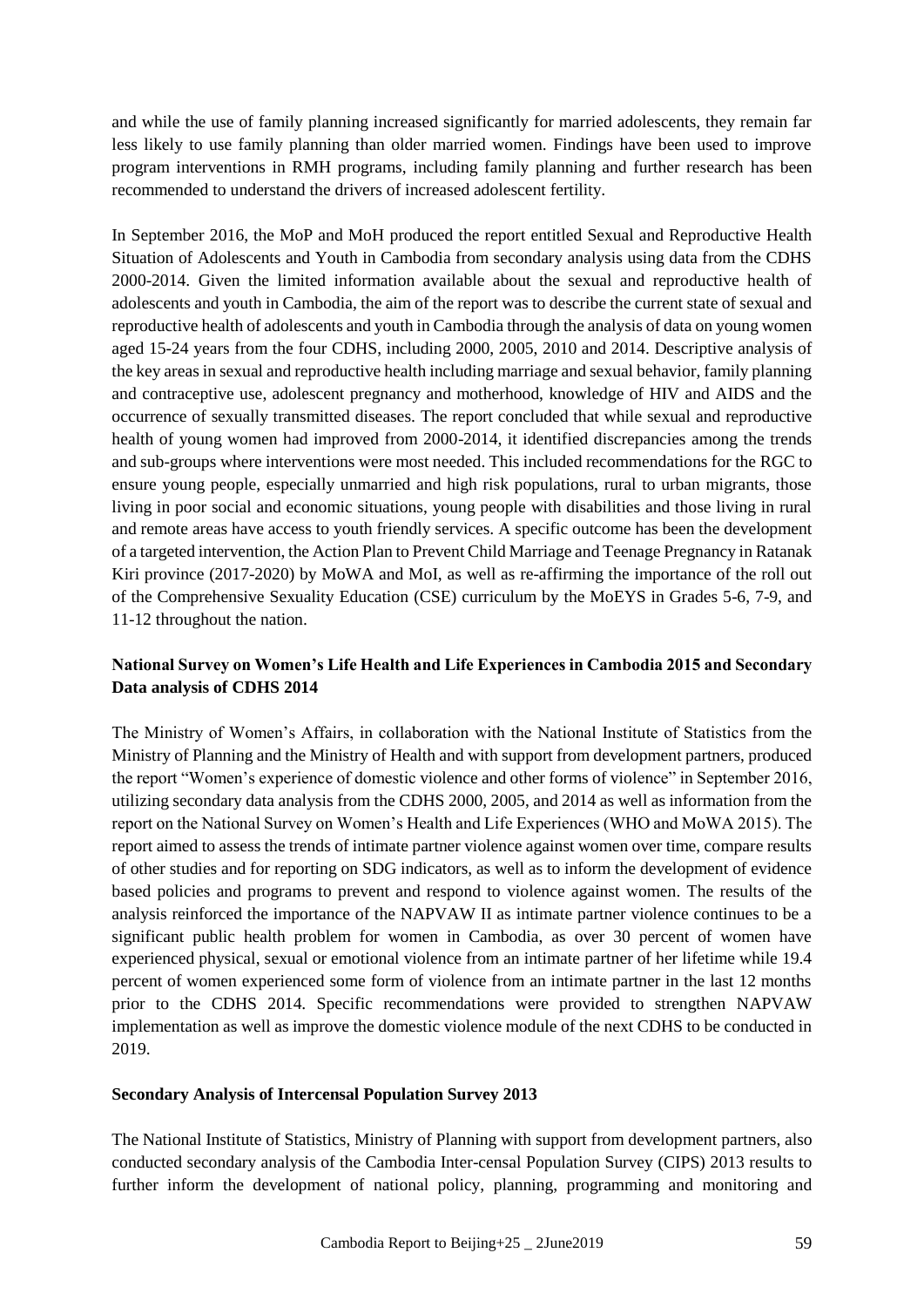evaluation from 2014 onward. A series of reports were produced in December 2013 and February 2014, estimating indicators disaggregated by sex, age and area, including 1) Estimates of Fertility and Mortality, Report 1, 2) Spatial Distribution and Growth of Population, Report 2, 3) Sex and Age Structure, Report 3, 4) Labour and Employment, Report 4, 5) Disability, Report 5, 6) Migration (Report 6) and Educational Attainment (Report 7). These reports served to create a continuous flow of population data that has enabled the Royal Government of Cambodia to prepare national development plans and programmes supported by a strong database, as well as for capacity building of national staff in sampling, data collection, data processing, analysis and dissemination. Examples of specific outcomes informed by the analysis of the CIPS reports include the development of the National Population Policy 2016-2030 and the 3-year Action Plan 2016-2018 of the National Population Policy 2016-2030.

## **37. What are your country's top 3 priorities for strengthening national gender statistics over next 5 years?**

The Royal Government of Cambodia will prioritize the following areas to strengthen national gender statistics over the next five years as follows: 1) Statistical capacity building of users to increase statistical appreciation on and use of gender statistics, 2) Use more gender-sensitive data in the formulation of policy and implementation of programmes and projects and 3) Conduct new surveys to produce national baseline information on specialized topics. Some specific actions include:

- Strengthen the implementation of the National Strategy for the Development of Statistics, inclusive of gender statistics. There is a working group on statistics at National Institute of Statistics (NIS) that has quarterly meetings on all topics including gender. There is also inter-department collaborating mechanism (NIS and General Directorate of Planning (GDP) in place that enables strengthening gender statistics in planning as well as national surveys.
- Strengthen the collection and use of key data through population census, surveys and administrative records, including the 2019 Population and Housing Census and the implementation and monitoring of Cambodian SDGs. This includes conducting gender analysis of the Population and Housing Census results and expanding the use of the MoWA guidelines on gender monitoring in line ministries as part of monitoring the CSDGs.
- Data gathering and research on gender-based economic exclusion, involving a "suite of surveys and analyses, including a gender-based economy assessment, wage gap analysis, and enabling institutionalization of a NIS time use survey.

#### **38. National set of indicators for SDGs**

The Royal Government of Cambodia finalized the Cambodia Sustainable Development Goals (CSDG) Framework in November 2018 following an intensive participatory process over a period of two years involving a Rapid Integrated Assessment in 2016 with UNDP's Regional Bureau of Asia and the Pacific (UNDP 2016), the SDG assessment from the United Nations Statistics Division in 2017 (UNSD 2017), the EU-ASEAN Compass monitoring and statistics project (EU-ASEAN Compass, 2017) followed by development of the CSDG Framework led by the Ministry of Planning, in consultations with line ministries, official agencies, government counterparts, development partners and civil society organizations.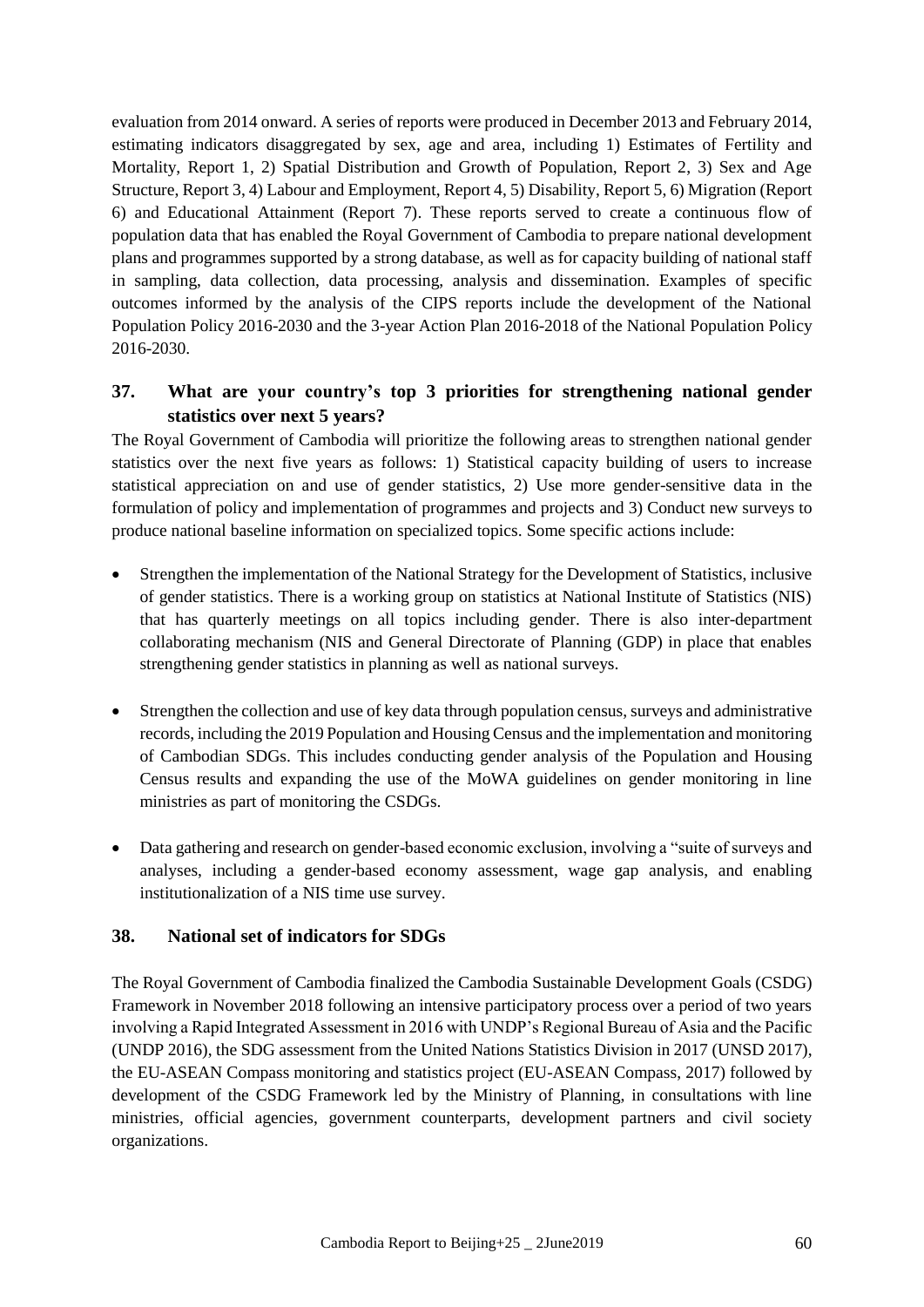The CSDG Framework 2016-2030 comprises 18 goals, including one additional goal on demining and the removal of explosive remnants of war (ERWs (Goal 18), 88 targets and 148 indicators,<sup>180</sup> retaining about 75 percent of the Cambodia relevant targets. Of the 148 CSDG indicators, 47 are gender-specific: **CSDG 3** (13): 3.1.1, 3.1.2, 3.2.1, 3.2.2, 3.3.1, 3.3.2, 3.4.1, 3.8.1, 3.8.2, 3.9.1, 3.a.1, 3.a.2, 3.c.1; **CSDG 4** (17): 4.1.1.1, 4.1.1.2, 4.2.1, 4.2.2, 4.3.1, 4.3.2, 4.5.1, 4.5.2, 4.6.1, 4.a.1, 4.a.2, 4.a.3, 4.c.1, 4.c.2, 4.c.3, 4.c.4, 4.c.5; **CSDG 5** (12): 5.1.1, 5.2.1, 5.2.2, 5.3.1, 5.4.1, 5.5.1, 5.5.2, 5.5.3, 5.6.1, 5.6.2, 5.c.1, 5.c.2; **CSDG 8** (1): 8.9.2; **CSDG 9** (1): 9.2.1; **CSDG 10** (1): 10.2.1; **CSDG 16** (1): 16.7.1; **CSDG 17** (1): 17.19.1.

(Please see attached CSDG Framework 2016-2030).

## **39. Has data collection and compilation on SDG 5 and on other gender-specific indicators under other SDGs begun?**

Yes, the CSDGs have been incorporated into the planning processing of the NSDP 2019-2023 and prioritization of gender-specific indicators has begun, but more efforts are needed to refine the quality of indicators and indicator data. The prioritization process is based on the principle of leaving no-one behind, completing unfinished CMDG business, pre-existing RGC priorities and "accelerator' potential. The following 9 SDG 5 and 24 other gender specific indicators have been tentatively prioritized: **CSDG 3** (11): 3.1.1, 3.1.2, 3.2.1, 3.2.2, 3.3.1, 3.3.2, 3.4.1, 3.8.1, 3.8.2, 3.9.1, 3.c.1; **CSDG 4** (10): 4.1.1.1, 4.1.1.2, 4.3.1, 4.3.2, 4.5.1, 4.5.2, 4.6.1, 4.a.1, 4.a.2, 4.c.1; **CSDG 5** (9): 5.1.1, 5.2.1, 5.2.2, 5.3.1, 5.4.1, 5.5.1, 5.5.2, 5.5.3, 5.6.1, 5.6.2, 5.c.1, 5.c.2; **CSDG 9** (1): 9.2.1; **CSDG 16** (1): 16.7.1; **CSDG 17** (1): 17.19.1.

However, some challenges remain in the collection and compilation data on the gender specific indicators including 1) the integrating the CSDGs within the National Policy and Planning Structures to ensure coherence and consistency and in making policy choices between CSDG indicators 2) identifying and assembling resources needed to deliver on the CSDGs, alongside a set of enabling actions and 3) improving the CSDG M&E "ecosystem" supportive of wider feedback and engage with the private sector, civil society and international organizations.

## **40. Describe disaggregated data routinely collected by major surveys**

**Population Census:** The General Population Census of Cambodia is conducted every 10 years (1998, 2008, 2013 inter-censal population survey, and planned for 2019) and collects data on the following: 1) Population Size, Growth and Distribution, 2) Sex composition, Age Distribution and Marital Status of the Population 3) Literacy and Education Attainment 4) Economic Characteristics of the Population, 5) Migration 6) Fertility, Age Mortality and Maternal Mortality 7) Population with Disability and 8) Housing, Household Characteristics and Amenities. The Census data is disaggregated by geographic location, employment, sex, age, education, marital status, migratory status, and disability. Some information is captured on religion and mother tongue.

**CDHS:** The Cambodian Demographic and Health Surveys (2000, 2005, 2010, 2014, planned for 2019) collects data on the following: 1) Household Population and Housing Characteristics, 2) Utilization of Heath Services for Accident, Illness or Injury, 3) Disability, 4) Respondent Characteristics, 5) Fertility, 6) Practice of Abortion, 7) Family Planning, 8) Other Proximate Determinants of Fertility, 9) Fertility

<sup>1</sup> <sup>180</sup> RGC (2018): CSDG Framework 2016-2030